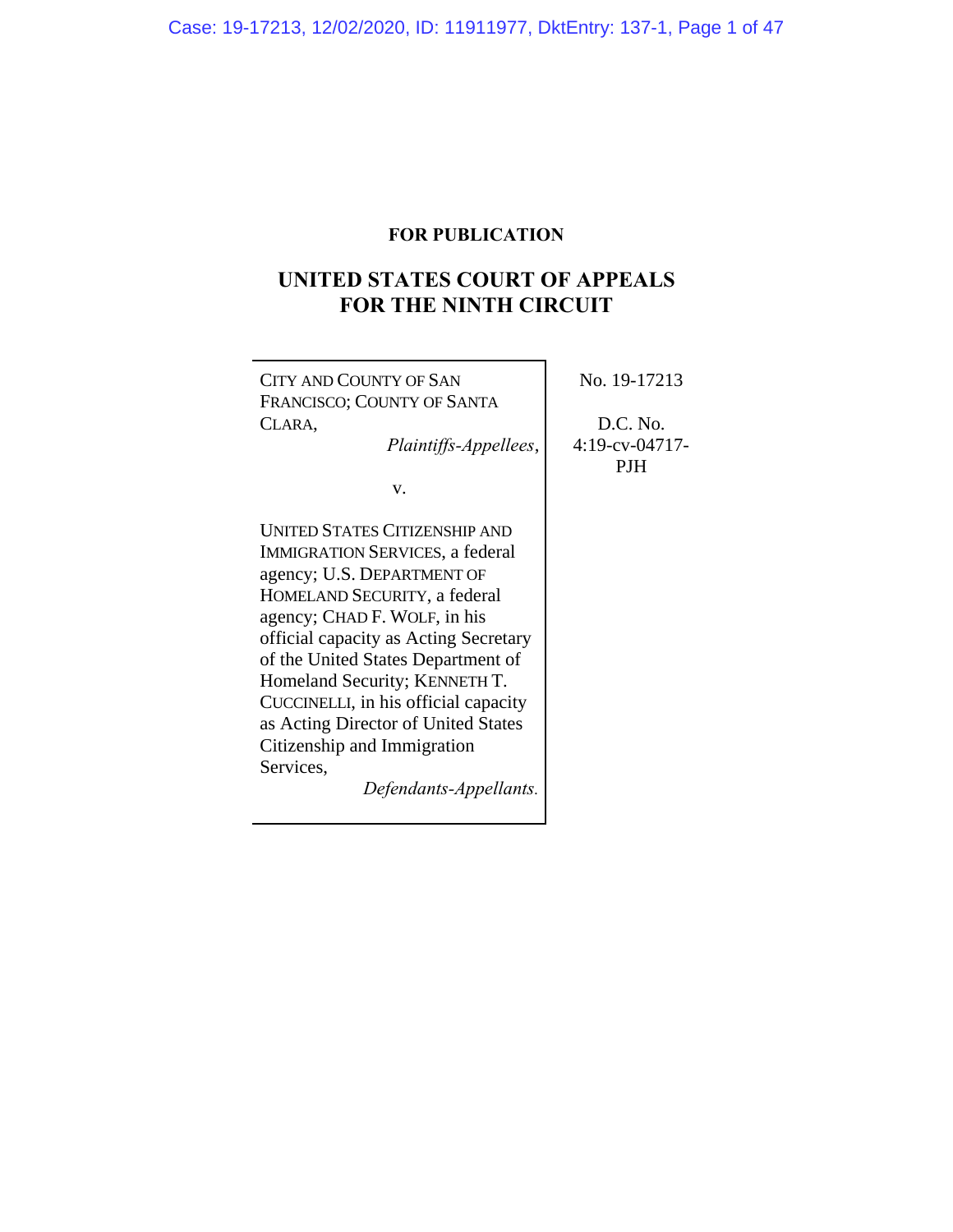| <b>STATE OF CALIFORNIA; DISTRICT OF</b><br><b>COLUMBIA; STATE OF MAINE;</b><br>COMMONWEALTH OF<br>PENNSYLVANIA; STATE OF OREGON,<br>Plaintiffs-Appellees,                                                                                                                                                                                                                                                                                                | No. 19-17214<br>D.C. No.<br>4:19-cv-04975-<br>PJH |
|----------------------------------------------------------------------------------------------------------------------------------------------------------------------------------------------------------------------------------------------------------------------------------------------------------------------------------------------------------------------------------------------------------------------------------------------------------|---------------------------------------------------|
| V.                                                                                                                                                                                                                                                                                                                                                                                                                                                       |                                                   |
| <b>U.S. DEPARTMENT OF HOMELAND</b><br>SECURITY, a federal agency; UNITED<br><b>STATES CITIZENSHIP AND</b><br><b>IMMIGRATION SERVICES, a federal</b><br>agency; CHAD F. WOLF, in his<br>official capacity as Acting Secretary<br>of the United States Department of<br>Homeland Security; KENNETH T.<br>CUCCINELLI, in his official capacity<br>as Acting Director of United States<br>Citizenship and Immigration<br>Services,<br>Defendants-Appellants. |                                                   |

Appeal from the United States District Court for the Northern District of California Phyllis J. Hamilton, Chief District Judge, Presiding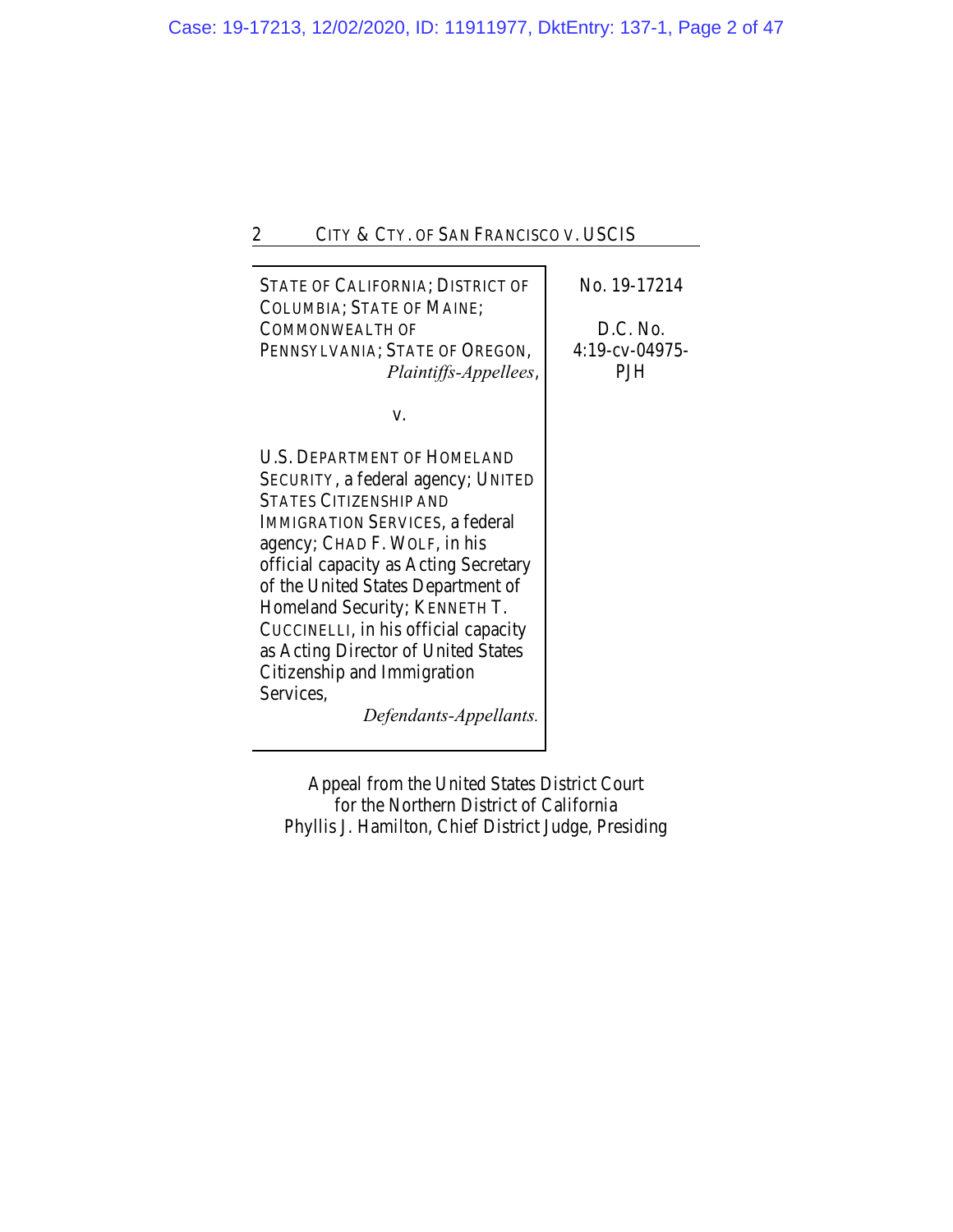| <b>STATE OF WASHINGTON;</b><br><b>COMMONWEALTH OF VIRGINIA;</b> | No. 19-35914      |
|-----------------------------------------------------------------|-------------------|
| <b>STATE OF COLORADO; STATE OF</b>                              | D.C. No.          |
| DELAWARE; STATE OF ILLINOIS;                                    | $4:19$ -cv-05210- |
| <b>STATE OF MARYLAND;</b>                                       | <b>RMP</b>        |
| <b>COMMONWEALTH OF</b>                                          |                   |
| MASSACHUSETTS; DANA NESSEL,                                     |                   |
| Attorney General on behalf of the                               | <b>OPINION</b>    |
| People of Michigan; STATE OF                                    |                   |
| MINNESOTA; STATE OF NEVADA;                                     |                   |
| <b>STATE OF NEW JERSEY; STATE OF</b>                            |                   |
| NEW MEXICO; STATE OF RHODE                                      |                   |
| ISLAND; STATE OF HAWAII,                                        |                   |
| Plaintiffs-Appellees,                                           |                   |
|                                                                 |                   |
|                                                                 |                   |
| V.                                                              |                   |
| <b>U.S. DEPARTMENT OF HOMELAND</b>                              |                   |
| SECURITY, a federal agency; CHAD                                |                   |
| F. WOLF, in his official capacity as                            |                   |
| Acting Secretary of the United States                           |                   |
| Department of Homeland Security;                                |                   |
| <b>UNITED STATES CITIZENSHIP AND</b>                            |                   |
| <b>IMMIGRATION SERVICES, a federal</b>                          |                   |
| agency; KENNETH T. CUCCINELLI, in                               |                   |
| his official capacity as Acting                                 |                   |
| Director of United States Citizenship                           |                   |
| and Immigration Services,                                       |                   |
| Defendants-Appellants.                                          |                   |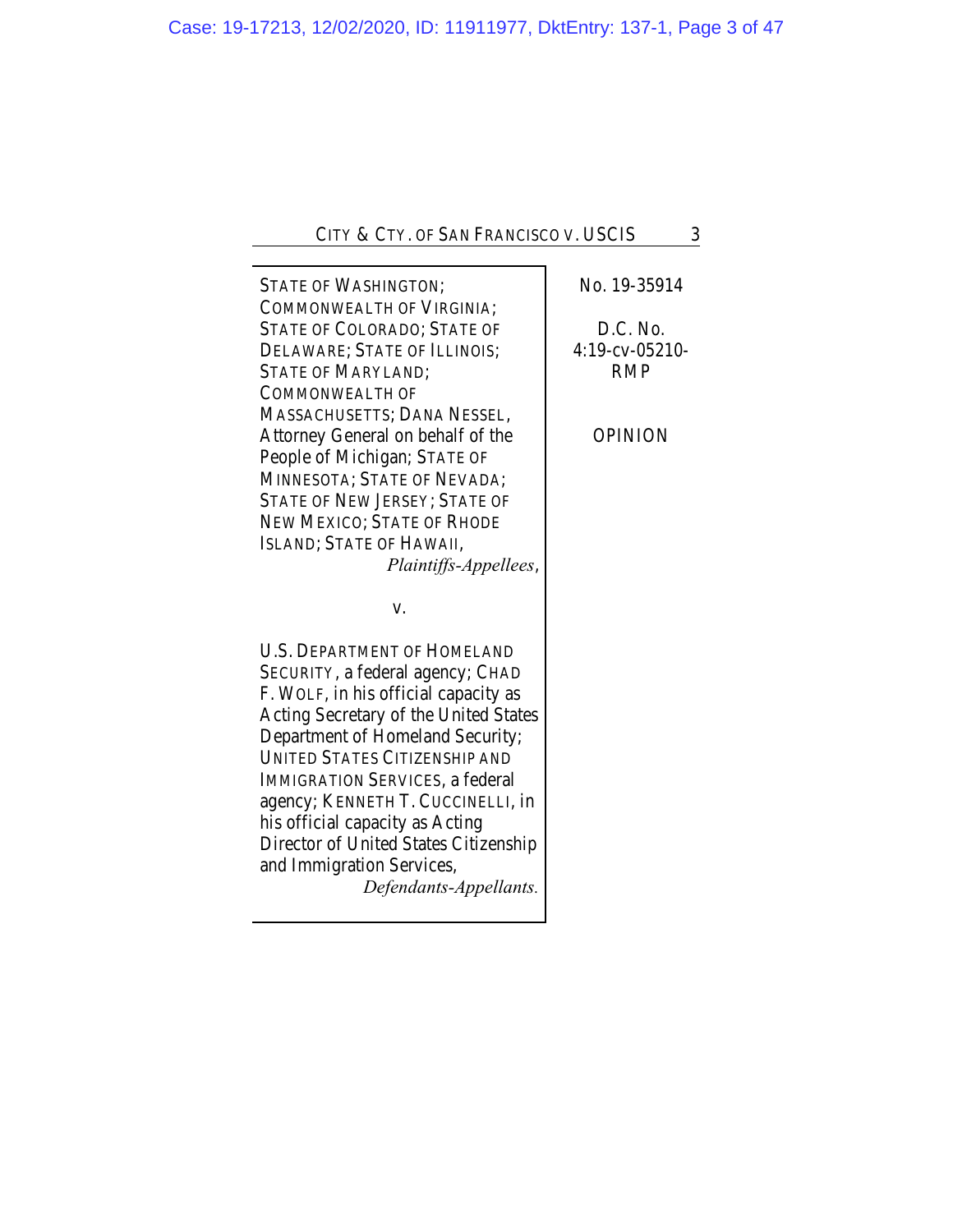Appeal from the United States District Court for the Eastern District of Washington Rosanna Malouf Peterson, District Judge, Presiding

Argued and Submitted September 15, 2020 San Francisco, California

Filed December 2, 2020

Before: Mary M. Schroeder, William A. Fletcher, and Lawrence VanDyke, Circuit Judges.

> Opinion by Judge Schroeder; Dissent by Judge VanDyke

## **SUMMARY\***

## **Immigration**

In cases in which two district courts issued preliminary injunctions enjoining implementation of the Department of Homeland Security's redefinition of the term "public charge," which describes a ground of inadmissibility, the panel: 1) affirmed the preliminary injunction of the District Court for the Northern District of California covering the territory of the plaintiffs; and 2) affirmed in part and vacated in part the preliminary injunction of the District Court for the Eastern District of Washington, vacating the portion of the injunction that made it applicable nationwide.

**<sup>\*</sup>** This summary constitutes no part of the opinion of the court. It has been prepared by court staff for the convenience of the reader.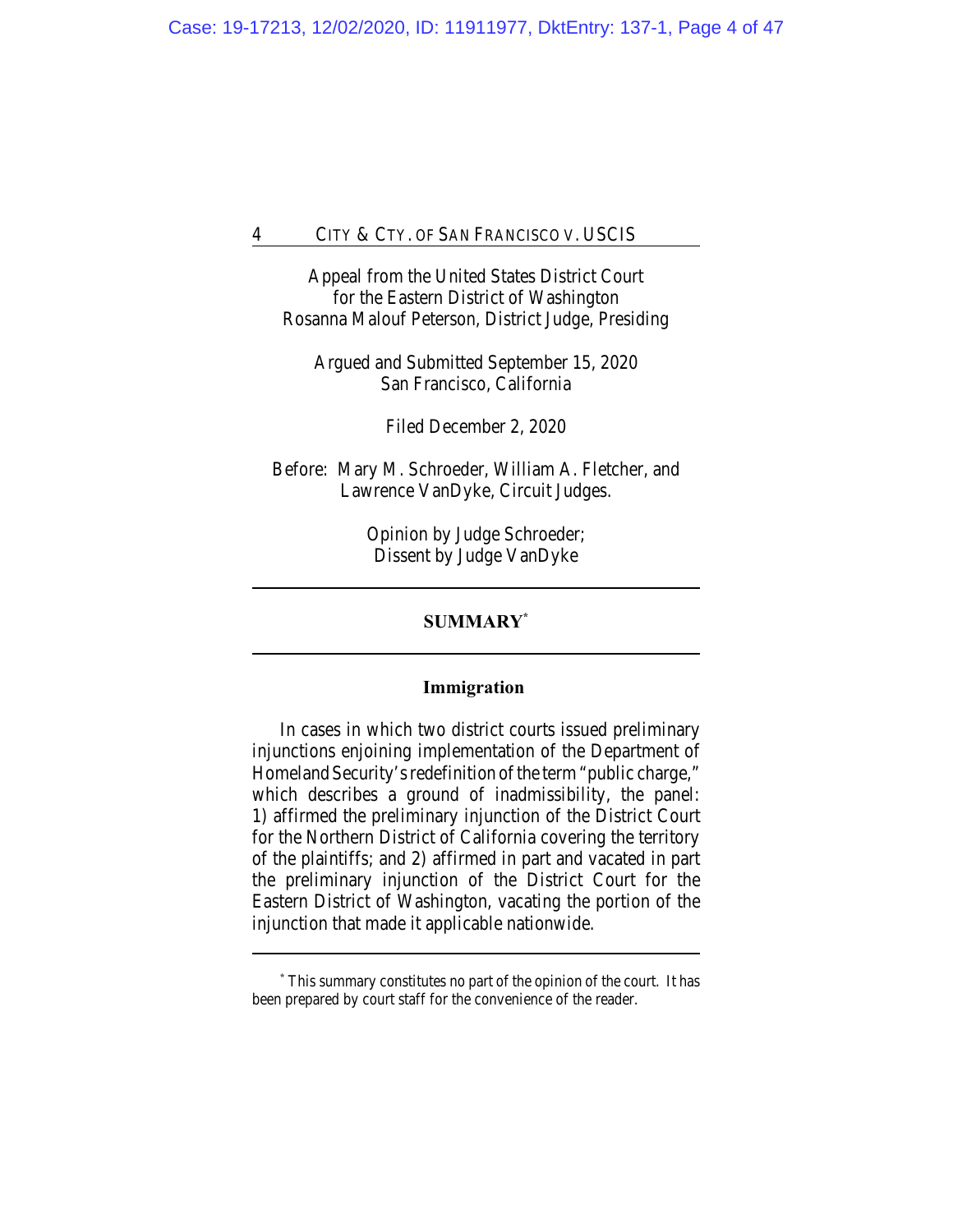Under 8 U.S.C.  $\S$  1182(a)(4)(A), any alien who, in the opinion of the Secretary of Homeland Security, at the time of application for admission or adjustment of status, is likely at any time to become a "public charge," is inadmissible. No statute has ever defined the term. In 1999, the Immigration and Naturalization Service issued guidance (Guidance) defining the term as one who "is or is likely to become primarily dependent on the government for subsistence." The Guidance expressly excluded non-cash benefits intended to supplement income.

In August 2019, the Department of Homeland Security (DHS) issued a rule (the Rule) that defines "public charge" to include those who are likely to participate, even for a limited period of time, in non-cash federal government assistance programs. The Rule defines the term "public charge" to mean "an alien who receives one or more [specified] public benefits . . . for more than 12 months in the aggregate within any 36-month period." Inadmissibility on Public Charge Grounds, 84 Fed. Reg. 41,292 (Aug. 14, 2019). The Rule also directs officials to consider English proficiency in making the public charge determination.

States and municipalities brought suits in California and Washington, asserting claims under the Administrative Procedure Act. The District Court for the Northern District of California issued a preliminary injunction covering the territory of the plaintiffs, and the District Court for the Eastern District of Washington issued a nationwide injunction. A divided motions panel of this court granted DHS's motion for a stay of those injunctions pending appeal.

The panel first concluded that the plaintiffs had established Article III standing. The plaintiffs are states and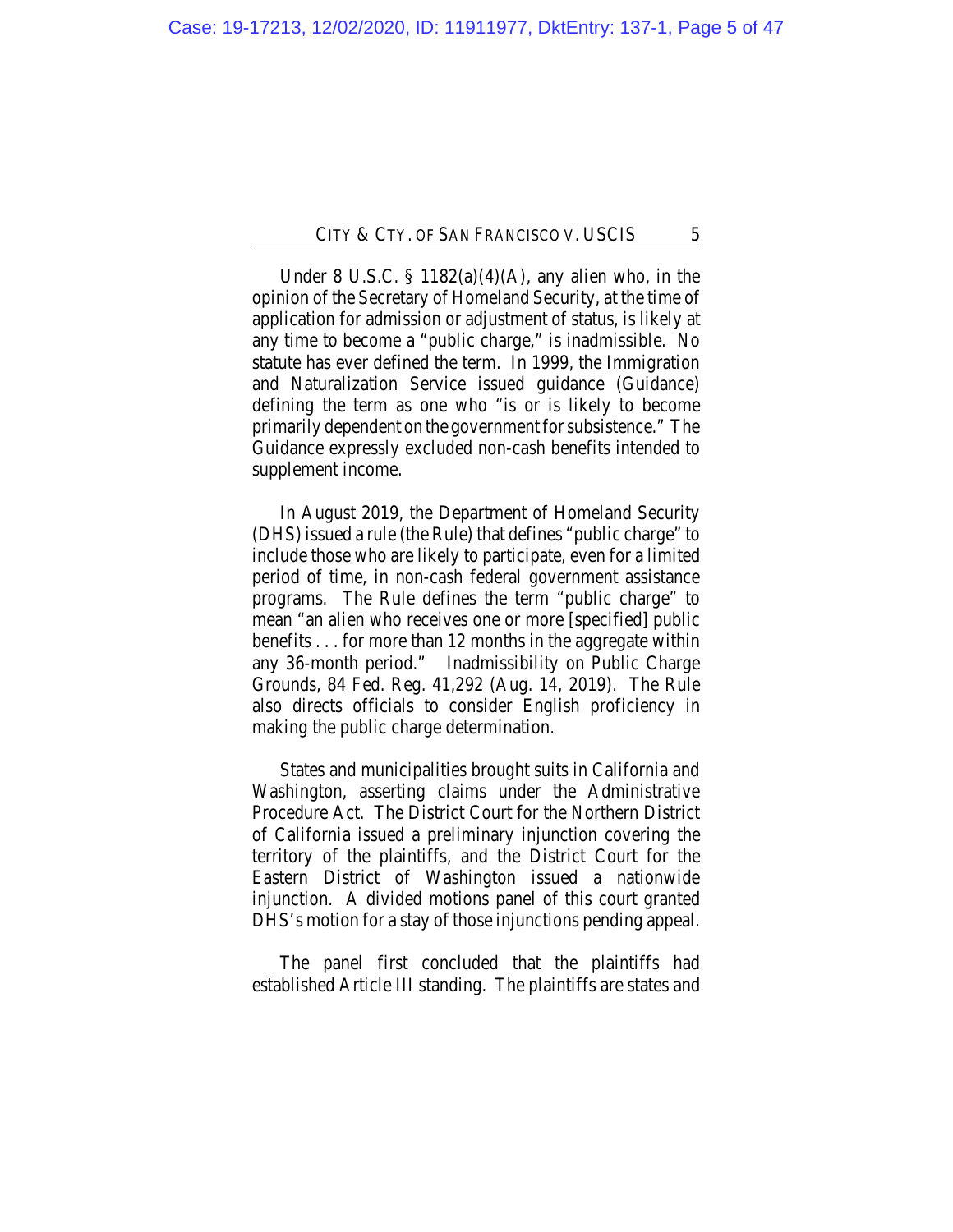municipalities that alleged that the Rule is causing them continuing financial harm, as lawful immigrants eligible for federal cash, food, and housing assistance withdraw from these programs and instead turn to state and local programs. The panel concluded that this constituted sufficient injury. Addressing whether the injury is apparent or imminent, the panel explained that: 1) the Rule itself predicts a 2.5 percent decrease in enrollment in federal programs and a corresponding reduction in Medicaid payments of over one billion dollars per year; 2) the Rule acknowledges that disenrollment will cause other indirect financial harm to state and local entities; and 3) declarations in the record show that such entities are already experiencing disenrollment.

Next, the panel concluded that the interest of the plaintiffs in preserving immigrants' access to supplemental benefits is within the zone of interests protected by the "public charge" statute. The panel rejected DHS's suggestion that only the federal government and individuals seeking to immigrate are within the zone of interest. The panel also rejected DHS's suggestion that the purpose of the public charge statute is to reduce immigrants' use of public benefits. Addressing DHS's contention that the statute's overall purpose is to promote self-sufficiency, the panel concluded that providing access to better health care, nutrition, and supplemental housing benefits is consistent with precisely that purpose.

The panel next concluded that the plaintiffs had demonstrated a high likelihood of success in showing that the Rule is inconsistent with any reasonable interpretation of the public charge statute and therefore contrary to law. The plaintiffs pointed to repeated congressional reenactment of the provision after it had been interpreted to mean long-term dependence on government support, noting that the statute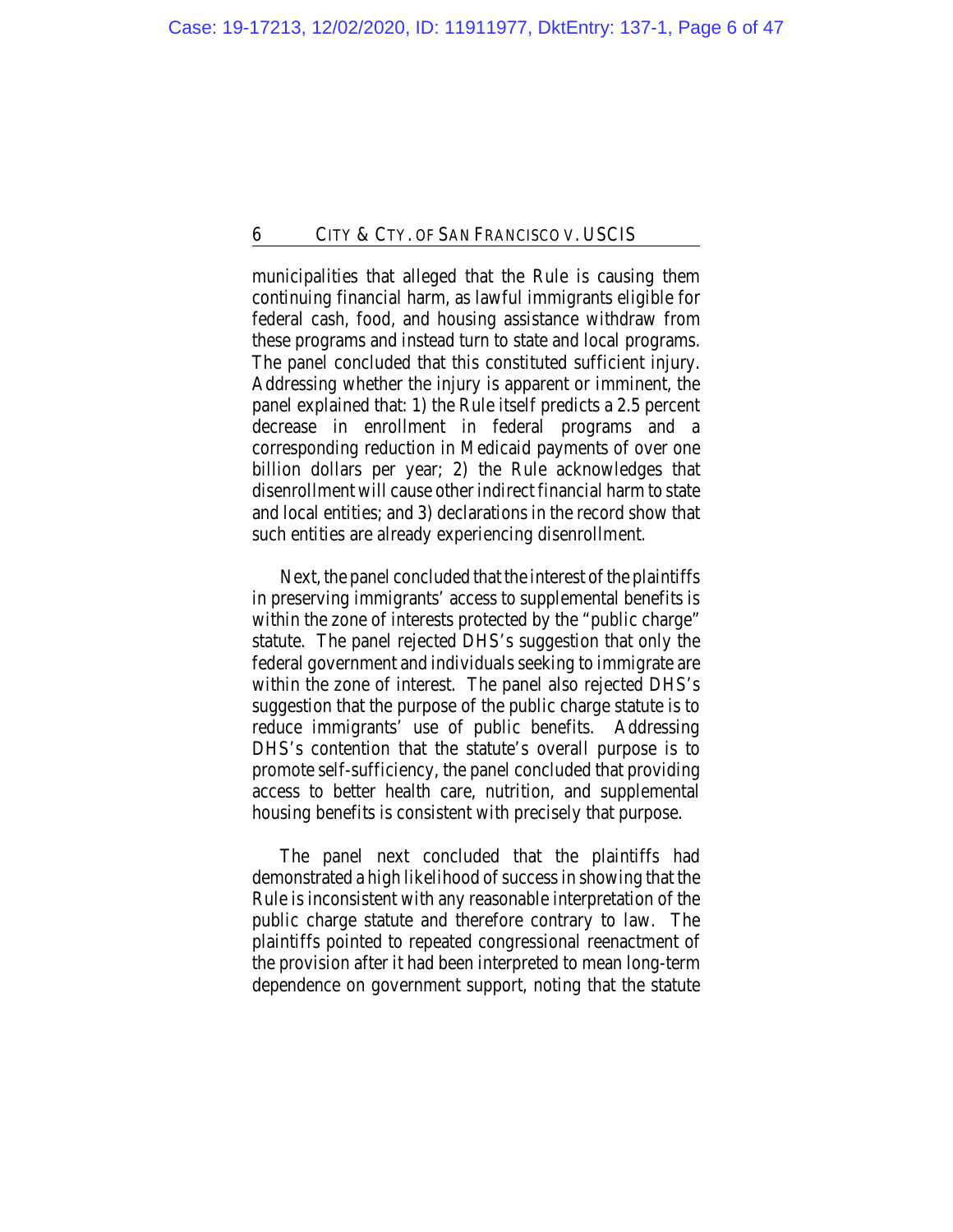had never been interpreted to encompass temporary resort to supplemental non-cash benefits. The plaintiffs contended that this repeated reenactment amounted to congressional ratification of the historically consistent interpretation.

The panel concluded that the history of the provision supported the plaintiffs' position, noting that: 1) from the Victorian Workhouse through the 1999 Guidance, the concept of becoming a "public charge" has meant dependence on public assistance for survival; 2) the term had never encompassed persons likely to make short-term use of in-kind benefits that are neither intended nor sufficient to provide basic sustenance; and 3) the Rule introduces a lack of English proficiency. The panel also noted that the opinions of the Second Circuit and the Seventh Circuit, in affirming preliminary injunctions of the Rule, agreed that the Rule's interpretation was outside any historically accepted or sensible understanding of the term.

The panel next concluded that the Rule's promulgation was arbitrary and capricious, explaining that DHS: 1) failed to adequately consider the financial effects of the Rule; 2) failed to address concerns about the Rule's effect on public safety, health, and nutrition, as well its effect on hospital resources and vaccination rates in the general population; and 3) failed to explain its abrupt change in policy from the 1999 Guidance.

The panel also concluded that the remaining preliminary injunction factors favored the plaintiffs. The panel explained that the plaintiffs had established that they likely are bearing and will continue to bear heavy financial costs because of withdrawal of immigrants from federal assistance programs and consequent dependence on state and local programs. The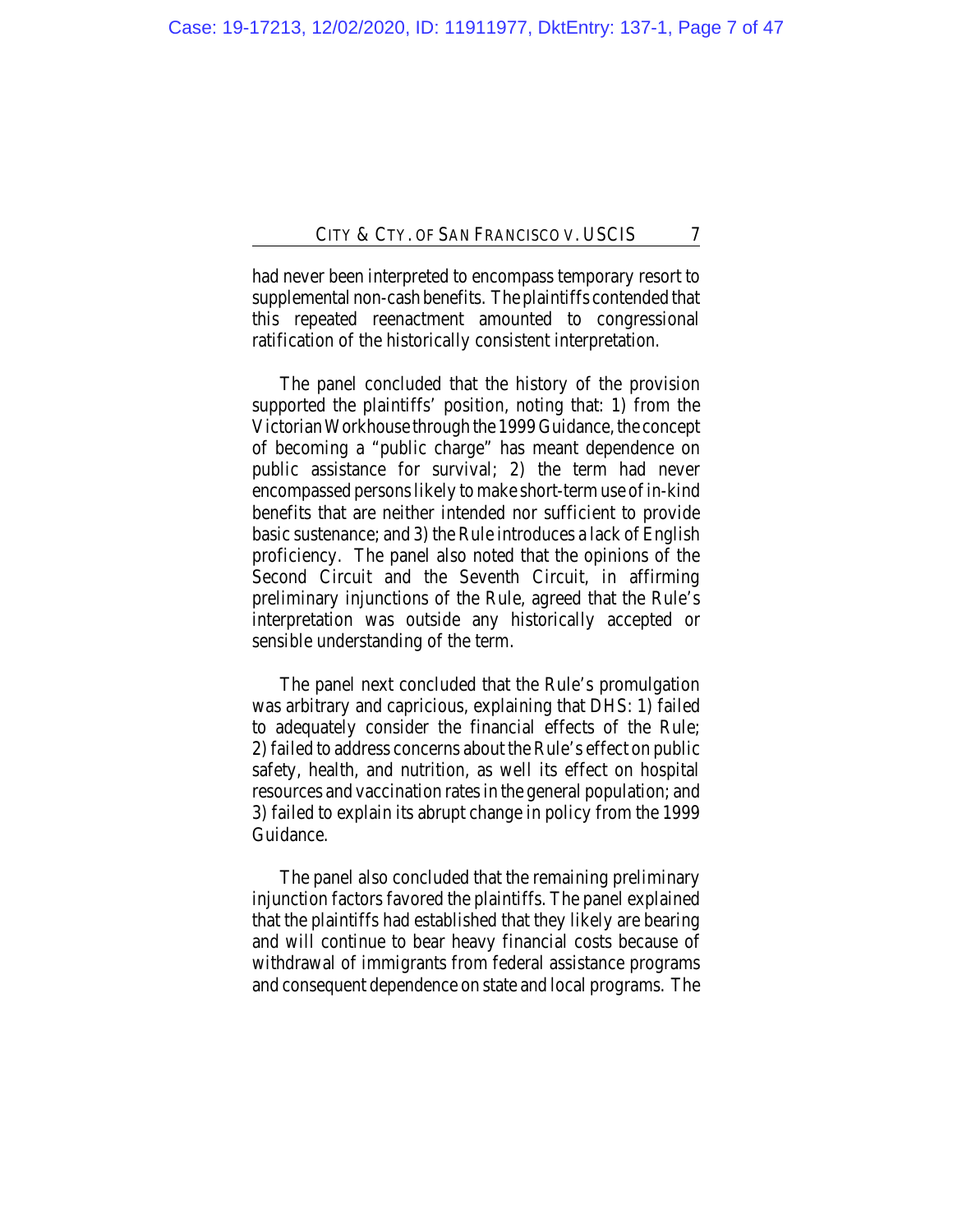panel also observed that the public interest in preventing contagion is particularly salient during the current global pandemic, and noted the financial burdens on the plaintiffs and the adverse effects on the health and welfare of the immigrant as well as general population.

Finally, the panel concluded that a nationwide injunction was not appropriate in this case because the impact of the Rule would fall upon all districts at the same time, and the same issues regarding its validity have been and are being litigated in multiple federal district and circuit courts. Accordingly, the panel vacated that portion of the District Court for the Eastern District of Washington's injunction making it applicable nationwide.

Dissenting, Judge VanDyke, wrote that for the reasons ably articulated by this court in a December 2019 published opinion in this case, by the Fourth Circuit in *CASA de Maryland, Inc. v. Trump*, 971 F.3d 220 (4th Cir. 2020), and by a dissenting Seventh Circuit judge in *Cook County v. Wolf*, 962 F.3d 208, 234–54 (7th Cir. 2020) (Barrett, J., dissenting)—and implied by the Supreme Court's multiple stays this year of injunctions virtually identical to those the majority today affirms—he must respectfully dissent.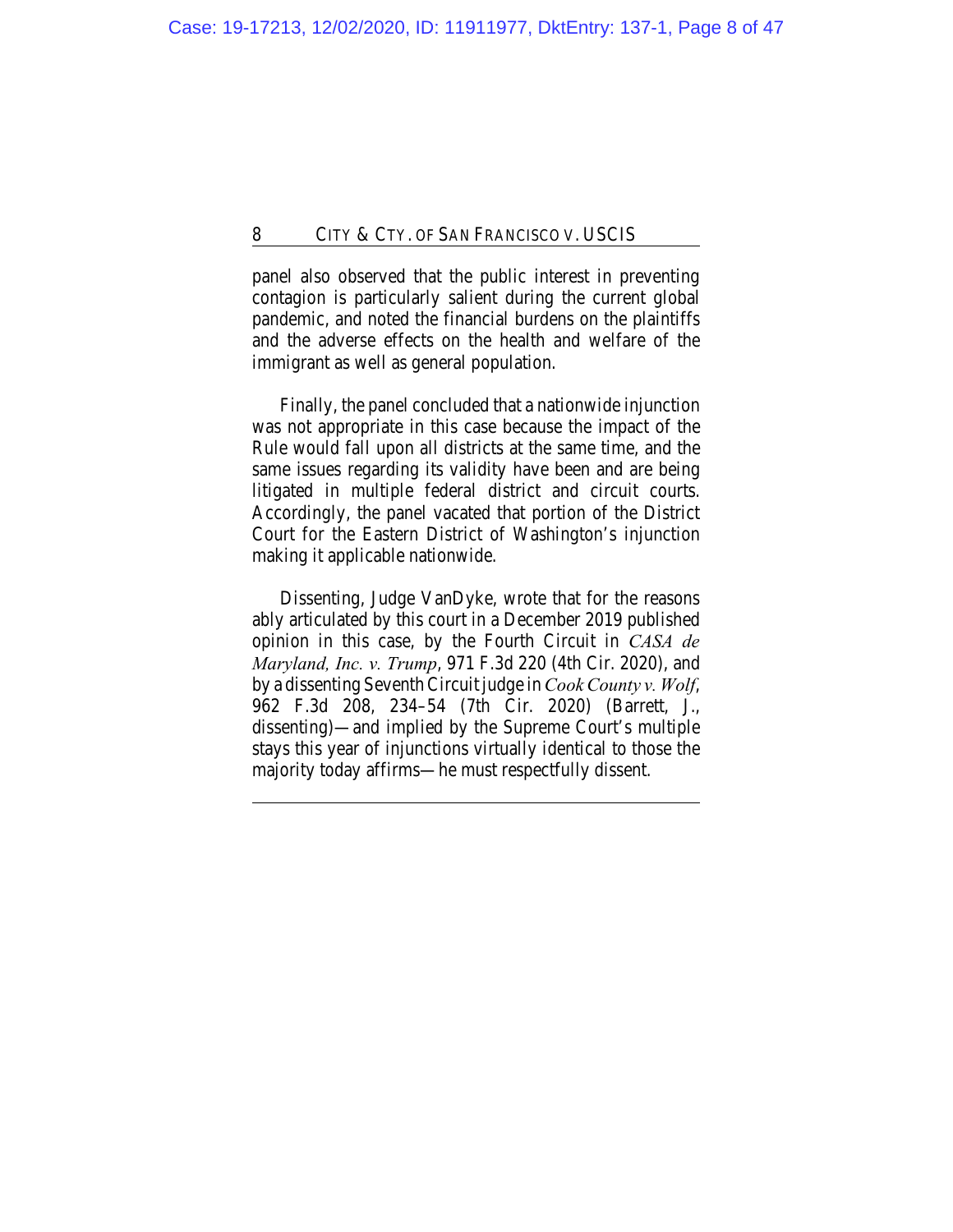## **COUNSEL**

Gerard Sinzdak (argued), Daniel Tenny, Joshua Dos Santos, and Jack Starcher, Appellate Staff; David L. Anderson and William D. Hyslop, United States Attorneys; Joseph H. Hunt, Assistant Attorney General; Civil Division, United States Department of Justice, Washington D.C.; for Defendants-Appellants.

H. Luke Edwards (argued), Raphael N. Rajendra, Julia B. Spiegel, and Hannah Kieschnick, Deputy County Counsels; Laura Trice, Lead Deputy County Counsel; Greta S. Hansen, Chief Assistant County Counsel; James R. Williams, County Counsel; Office of the County Counsel, County of Santa Clara, San Jose, California; Dennis J. Herrera, City Attorney; Jesse C. Smith, Chief Assistant City Attorney; Ronald P. Flynn, Chief Deputy City Attorney; Yvonne R. Mere, Chief, Complex & Affirmative Litigation; Sara J. Eisenberg, Chief of Strategic Advocacy; Matthew D. Goldberg, Deputy City Attorney; City Attorney's Office, San Francisco, California; for Plaintiffs-Appellees City and County of San Francisco; County of Santa Clara.

Xavier Becerra, Attorney General; Matthew Rodriguez, Chief Assistant Attorney General; Michael L. Newman, Senior Assistant Attorney General; Cherokee DM Melton, Supervising Deputy Attorney General; Jennifer C. Bonilla, Lisa Cisneros, Rebekah Fretz, Katherine Lehe, Marissa Malouff, Julia Harumi Mass, Anita Garcia Velasco, Brenda Ayon Verduzco, and Anna Rich, Deputy Attorneys General; Office of the Attorney General, Oakland, California; Karl A. Racine, Attorney General; Loren L. AliKhan, Solicitor General; Office of the Attorney General, Washington, D.C.; Aaron M. Frey, Attorney General; Susan P. Herman, Chief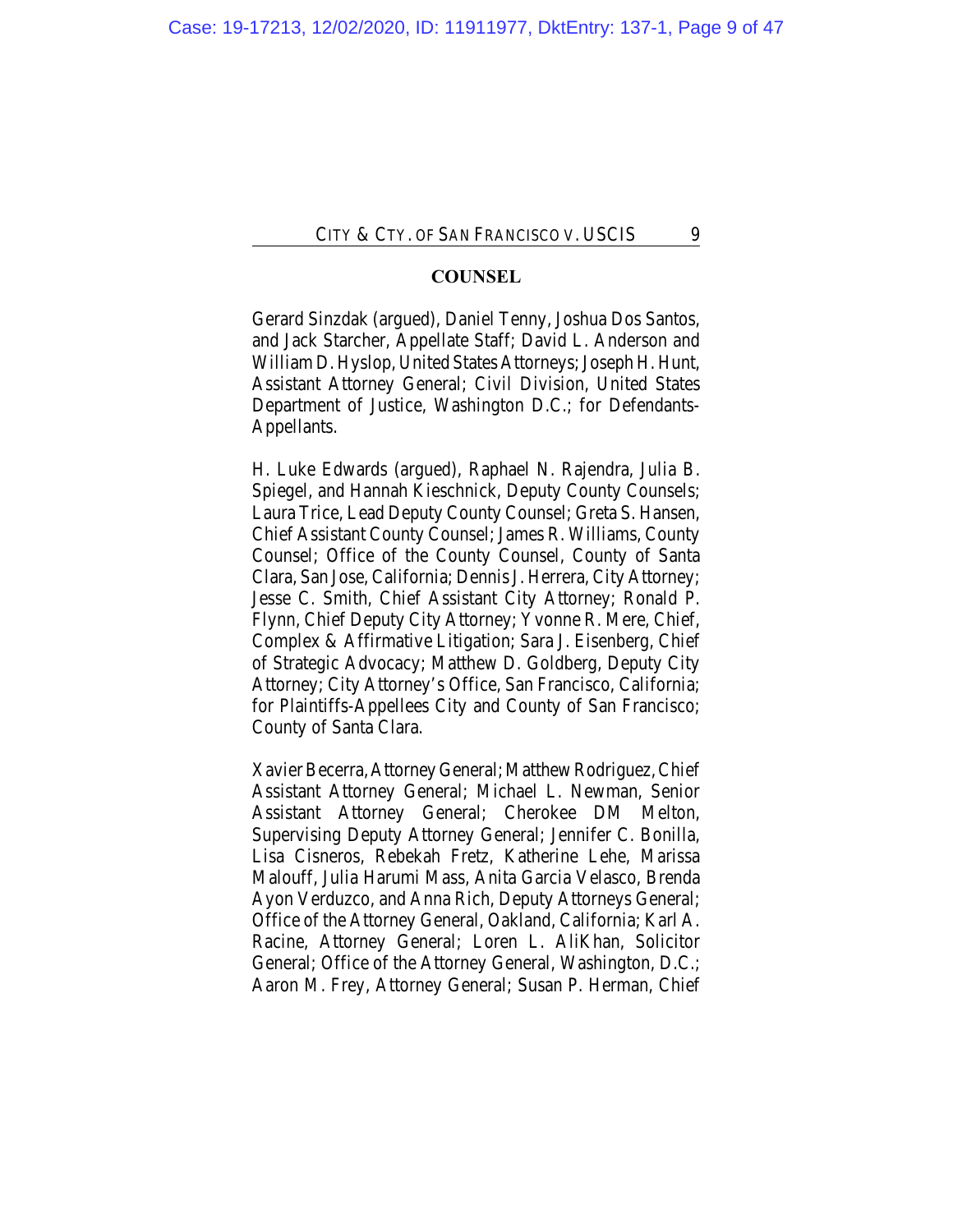Deputy Attorney General; Office of the Attorney General, Augusta, Maine; Ellen Rosenblum, Attorney General; Benjamin Gutman, Solicitor General; Nicole DeFever and Patricia Garcia Rincon, Attorneys; Oregon Department of Justice, Salem, Oregon; Josh Shapiro, Attorney General; Michael J. Fischer, Chief Deputy Attorney General; Aimee D. Thomson, Deputy Attorney General; Office of the Attorney General, Philadelphia, Pennsylvania; for Plaintiffs-Appellees State of California, District of Columbia, State of Maine, Commonwealth of Pennsylvania and State of Oregon.

Robert W. Ferguson, Attorney General; Noah G. Purcell, Solicitor General; Tera M. Heintz, Deputy Solicitor General; Jeffrey T. Sprung, Nathan K. Bays, and Joshua Weissman, Assistant Attorneys General; Office of the Attorney General, Seattle, Washington; Mark R. Herring, Attorney General; Michelle S. Kallen, Deputy Solicitor General; Jessica Merry Samuels, Assistant Solicitor General; Ryan Spreague Hardy, Alice Anne Lloyd, and Mamoona H. Siddiqui, Assistant Attorneys General; Office of the Attorney General, Richmond, Virginia; Phil Weiser, Attorney General, Eric R. Olson, Solicitor General; Office of the Attorney General, Denver, Colorado; Kathleen Jennings, Attorney General; Aaron R. Goldstein, State Solicitor, Monica A. Horton, Deputy Attorney General; Department of Justice, Wilmington, Delaware; Kwame Raoul, Attorney General; Liza Roberson-Young, Public Interest Counsel; Office of the Attorney General, Chicago, Illinois; Clare C. Connors, Attorney General; Lili A. Young, Deputy Attorney General; Department of the Attorney General, Honolulu, Hawaii; Brian E. Frosh, Attorney General; Jeffrey P. Dunlap, Assistant Attorney General; Office of the Attorney General, Baltimore, Maryland; Maura Healey, Attorney General; Abigail B. Taylor, Chief, Civil Rights Division; David Ureña,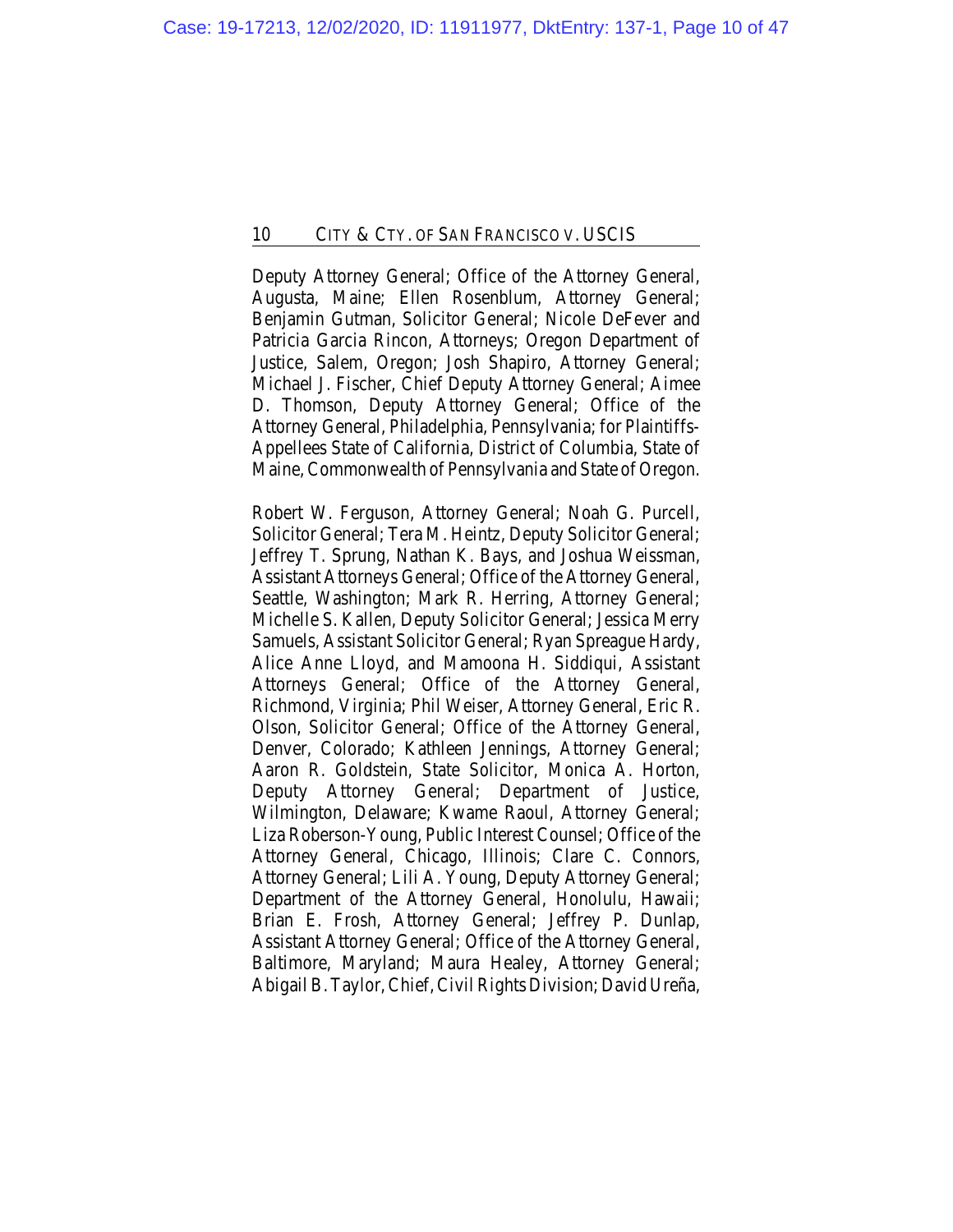Special Assistant Attorney General; Angela Brooks, Assistant Attorney General; Office of the Attorney General, Boston, Massachusetts; Dana Nessel, Attorney General; Fadwa A. Hammoud, Solicitor General; Toni L. Harris, First Assistant Attorney General; Michigan Department of Attorney General, Lansing, Michigan; Keith Ellison, Attorney General; R.J. Detrick, Assistant Attorney General; Attorney General's Office, St. Paul, Minnesota; Aaron D. Ford, Attorney General; Heidi Parry Stern, Solicitor General; Office of the Attorney General; Gurbir S. Grewal, Attorney General; Glenn J. Moramarco, Assistant Attorney General; Office of the Attorney General, Trenton, New Jersey; Hector Balderas, Attorney General; Tania Maestas, Chief Deputy Attorney General; Office of the Attorney General, Santa Fe, New Mexico; Peter F. Neronha, Attorney General; Lauren E. Hill, Special Assistant Attorney General; Office of the Attorney General, Providence, Rhode Island; for Plaintiffs-Appellees Washington, Virginia, Colorado, Delaware, Illinois, Maryland, Massachusetts, Michigan, Minnesota, Nevada, New Jersey, New Mexico, Rhode Island, and Hawaii.

Edward T. Waters, Phillip A. Escoriaza, and Amanda N. Pervine, Feldesman Tucker Leifer Fidell LLP, for Amici Curiae Public Health, Health Policy, Medicine, and Nursing Deans, Chairs, and Scholars; American Public Health Association; and American Academy of Nursing.

R. Adam Lauridsen, Chessie Thacher, Victor H. Yu, and Nicholas R. Green, Keker Van Nest & Peters LLP, San Francisco, California for Amici Curiae National Housing Law Project, Food Research & Action Center, and Center for Law & Social Policy, National Education Association, and Service Employees International Union.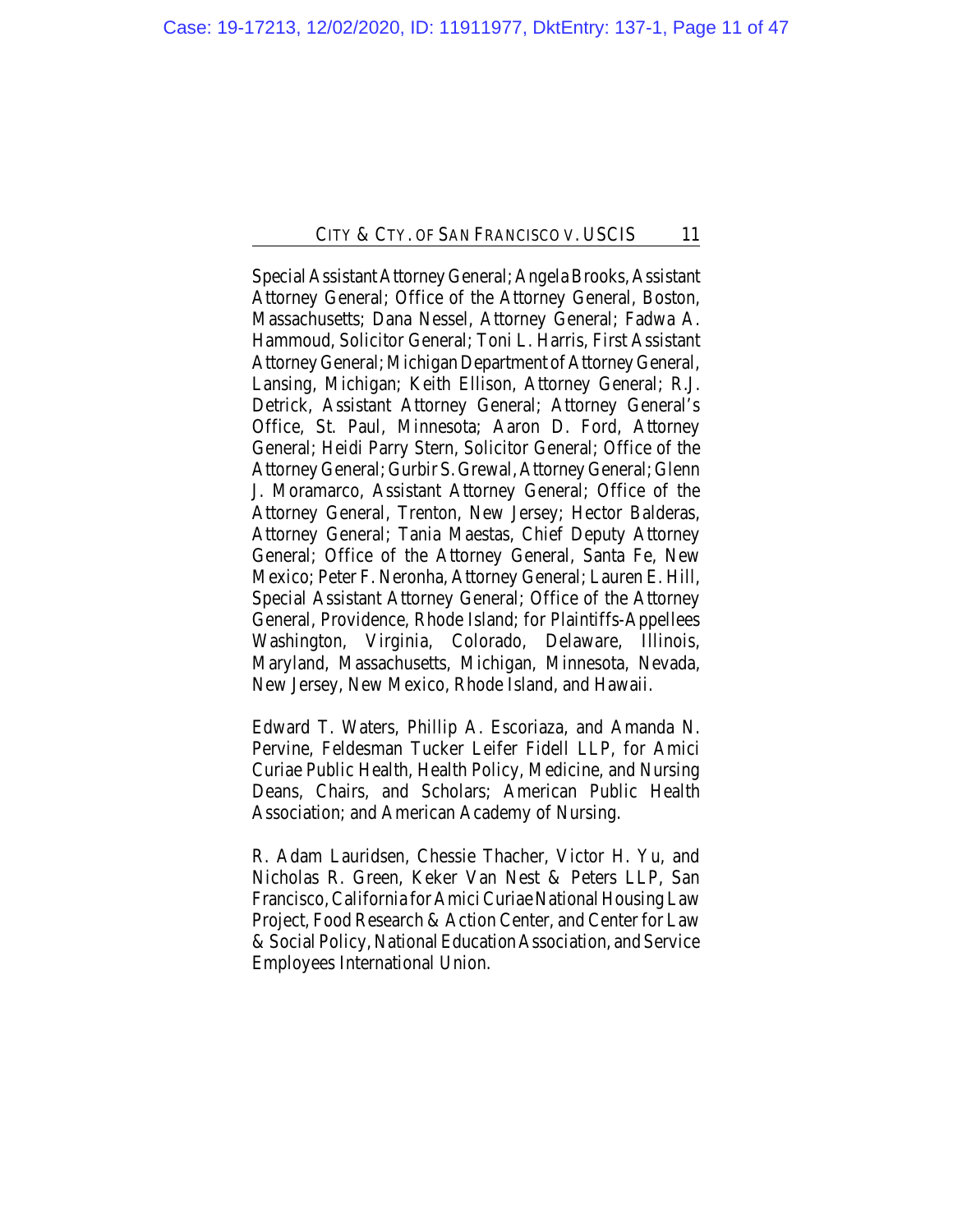Nicholas Espíritu, Linton Joaquin, Alvaro M. Huerta, Mayra B. Joachin, and Max S. Wolson, National Immigration Law Center, Los Angeles, California; Allon Kedem, Graham White, Jayce Born, Hillary Anderson, Arnold & Porter Kaye Scholer LLP, Washington, D.C., for Amici Curiae Immigrant and Healthcare Service Organizations.

Barbara J. Parker, City Attorney; Maria Bee, Chief Assistant City Attorney; Eric Bernstein, Senior Deputy City Attorney; Malia McPherson, Deputy City Attorney; Caroline Wilson, Fellow; Oakland, California; Michael N. Feuer, City Attorney; Kathleen A. Kenealy, Chief Deputy City Attorney; Danielle L. Goldstein, Deputy City Attorney, Los Angeles, California; Vince Ryan, County Attorney; Robert Hazeltine-Shedd, Assistant County Attorney; Harris County, Houston, Texas; Margaret L. Carter and Daniel R. Suvor, O'Melveny & Myers LLP, Los Angeles, California; Esteban A. Aguilar Jr., City Attorney, Albuquerque, New Mexico; Anne L. Morgan, City Attorney, Austin, Texas; Andre M. Davis, City Solicitor, Baltimore, Maryland; Mark A. Flessner, Corporation Counsel; Benna Ruth Solomon, Deputy Corporation Counsel, Chicago, Illinois; Barbara J. Doseck, Director of Law; John C. Muston, Chief Trial Counsel, Dayton, Ohio; Crystal Barnes, Acting City Solicitor, Holyoke, Massachusetts; Howard Phillip Schneiderman, Senior Deputy Prosecuting Attorney, King County, Seattle, Washington; Brian E. Washington, County Counsel, County of Marin, San Rafael, California; Charles J. McKee, County Counsel; William M. Litt, Anne K. Brereton, and Marina S. Pantchenko, Deputy County Counsels; County of Monterey, Salinas, California; Marc. P. Hansen, County Attorney, Montgomery County, Rockville, Maryland; Marcel S. Pratt, City Solicitor, Philadelphia, Pennsylvania; Susana Alcala Wood, City Attorney, Sacramento, California; John C. Beiers,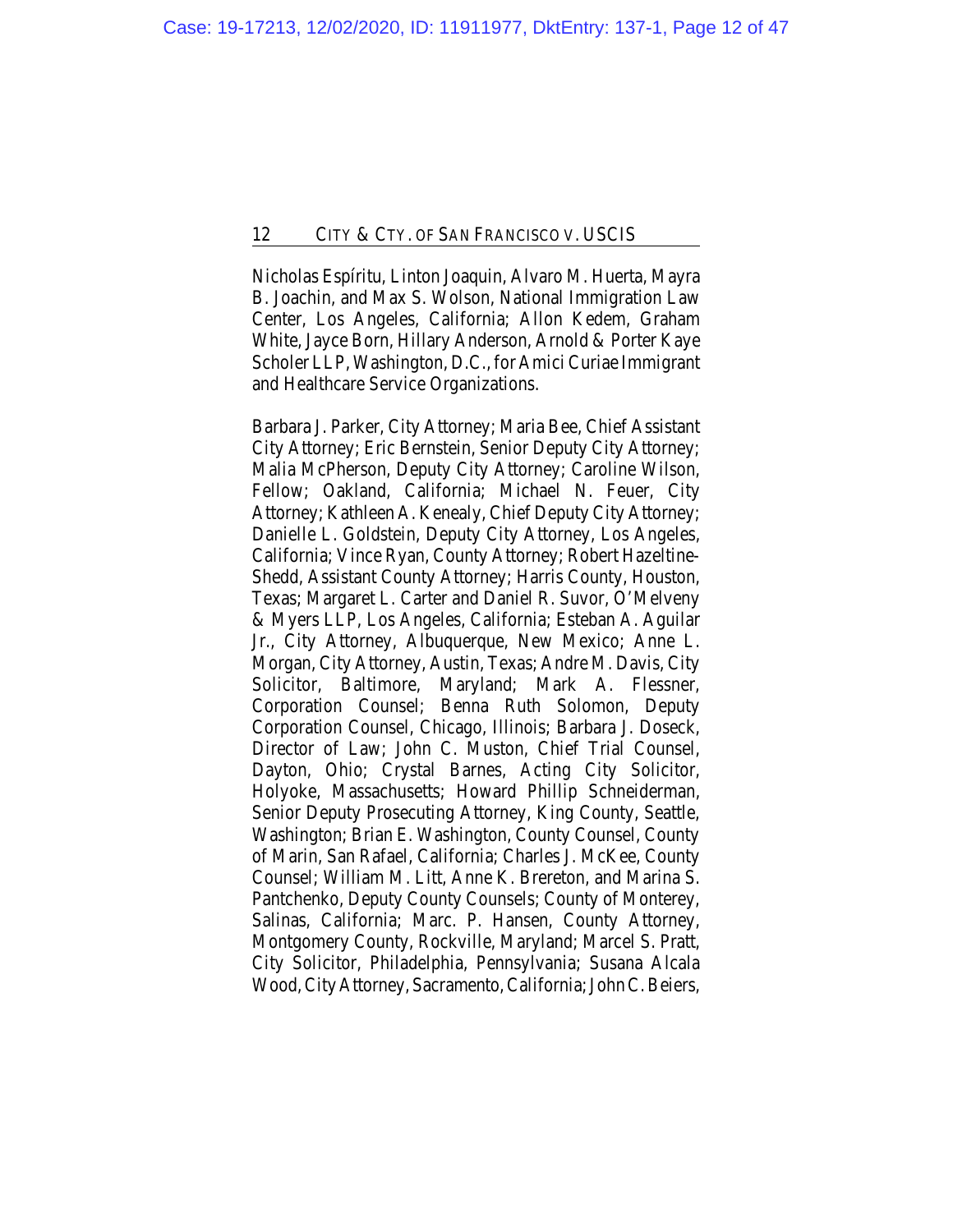County Counsel; David A. Silverman, Chief Deputy County Counsel; Ilana Parmer Mandelbaum, Deputy County Counsel; County of San Mateo, Redwood City, California; Peter S. Holmes, City Attorney, Seattle, Washington; Michael Tubbs, Mayor, Stockton, California; Michael Jenkins, City Attorney, West Hollywood, California; for Amici Curiae 20 Counties, Cities, and Municipalities.

Denny Chan, Justice in Aging, Los Angeles, California; Regan Bailey and Natalie Kean, Justice in Aging, Washington, D.C.; Russel L. Hirschhorn and Christopher Spadaro, Proskauer Rose LLP, New York, New York; for Amici Curiae Justice in Aging, American Society on Aging, Caring Across Generations, Jewish Family Service of Los Angeles, Jewish Federations of North America, National Asian Pacific Center on Aging, National Council on Aging, National Hispanic Council on Aging, Mazon, Phi, and Center for Medicare Advocacy.

Alexandra Wald, Cohen & Gresser LLP, New York, New York; Elizabeth B. Wydra, Brianne J. Gorod, and Dayna J. Zolle, Constitutional Accountability Center, Washington, D.C.; for Amici Curiae Legal Historians.

Simon Sandoval-Moshenberg and Kelly Salzmann, Legal Aid Justice Center, Falls Church, Virginia; Ariel Nelson and Chi Chi Wu, National Consumer Law Center, Boston, Massachusetts; for Amici Curiae National Consumer Law Center, Legal Aid Justice Center, Public Citizen Inc., Consumer Action, Equal Justice Society, Impact Fund, Secure Justice, Media Alliance, Americans for Financial Reform Education Fund, and New Economy Project.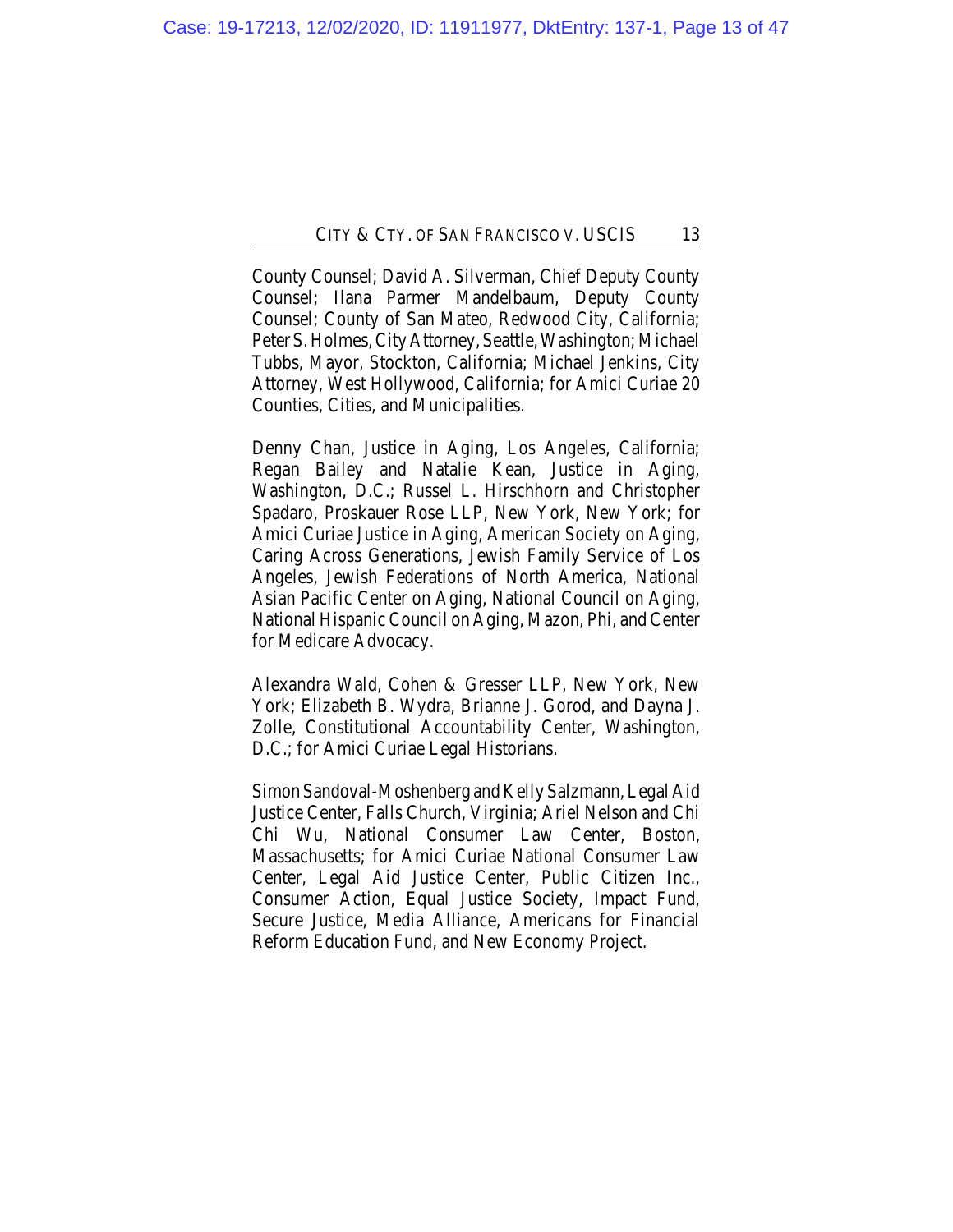Richard L. Revesz, Jack Lienke, and Max Sarinsky, New York, New York, as and for Amicus Curiae Institute for Policy Integrity.

Debra Gardner, Monisha Cherayil, Sally Dworak-Fisher, and Tyra Robinson, Baltimore, Maryland, as and for Amicus Curiae Public Justice Center.

Paul J. Lawrence and Alanna E. Peterson, Pacifica Law Group, Seattle, Washington, for Amici Curiae Nonprofit Anti-Domestic Violence and Sexual Assault Organizations.

Diana Kasdan, Pilar Herrero, Amy Myrick, and Elyssa Spitzer, New York, New York, as and for Amicus Curiae Center for Reproductive Rights.

Robert M. Loeb, Thomas M. Bondy, Peter E. Davis, and Emily Green, Orrick Herrington & Sutcliffe LLP, Washington, D.C.; Douglas N. Letter, General Counsel; Todd B. Tatelman, Principal Deputy General Counsel; Megan Barbero, Josephine Morse, Adam A. Grogg, and William E. Havemann, Deputy General Counsel; Office of General Counsel, U.S. House of Representatives, Washington, D.C., for Amicus Curiae United States House of Representatives.

Harry Lee, Mary Woodson Poag, Johanna Dennehy, Steptoe & Johnson LLP, Washington, D.C., for Amici Curiae Immigration Law Professors.

Emily Tomoko Kuwahara, Crowell & Moring LLP, Los Angeles, California; Austin J. Sutta, Crowell & Moring LLP, San Francisco, California; for Amici Curiae Asian Americans Advancing Justice, Asian American Legal Defense and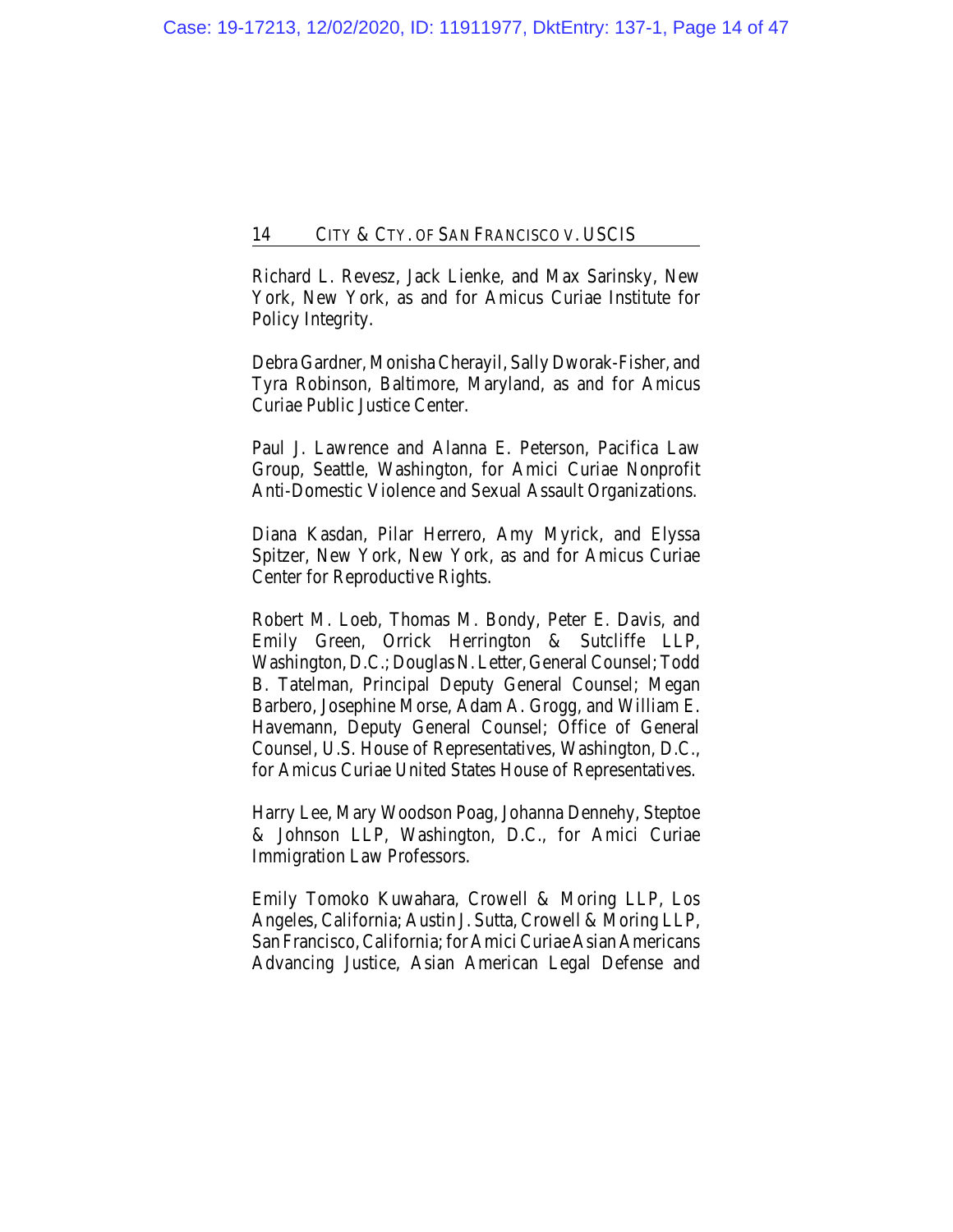Education Fund, National Women's Law Center, and 38 Other Amici Curiae.

Sadik Huseny, Brittany N. Lovejoy, Joseph C. Hansen, Tess L. Curet, and Alexandra B. Plutshack, Latham & Watkins LLP, San Francisco, California, for Amici Curiae Fiscal Policy Institute, President's Alliance on Higher Education and Immigration, and 12 Other Amici Curiae.

Susan M. Krumplitsch, Elizabeth Stameshkin, and Priyamvada Arora, Cooley LLP, Palo Alto, California, for Amici Curiae American Academy of Pediatrics; American Medical Association; American College of Physicians; American College of Obstetricians and Gynecologists; California Medical Association; American Academy of Pediatrics, California; American Academy of Pediatrics, Hawaii Chapter; Alaska Chapter of the American Academy of Pediatrics; Arizona Chapter of the American Academy of Pediatrics; and Nevada Chapter, American Academy of Pediatrics.

Paul W. Hughes, Michael B. Kimberly, and Matthew A. Waring, McDermott Will & Emery LLP, Washington, D.C., for Amici Curiae 105 Businesses and Organizations.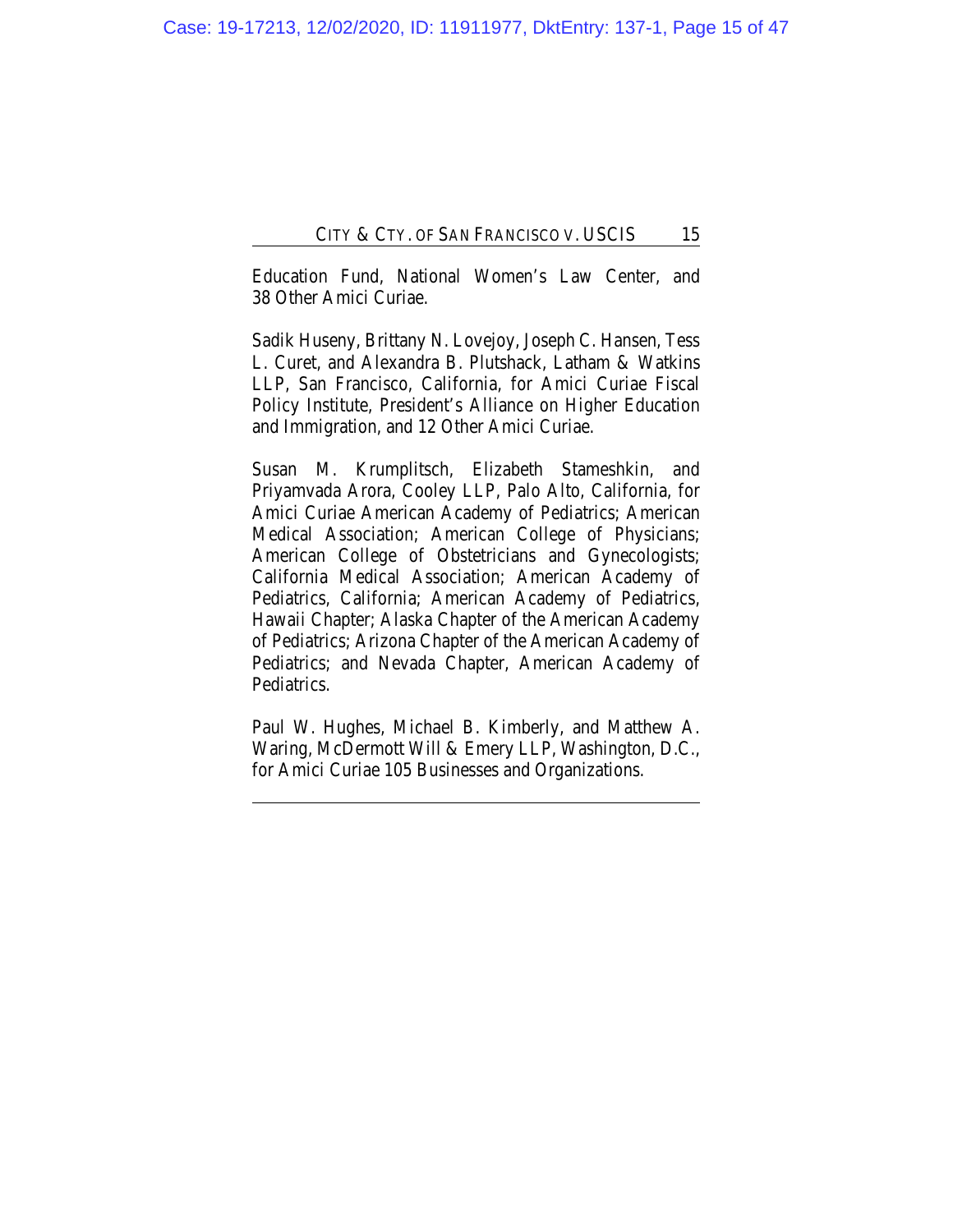#### **OPINION**

#### SCHROEDER, Circuit Judge:

The phrase "public charge" enjoys a rich history in Anglo-American lore and literature, one more colorful than our American law on the subject. There have been relatively few published court decisions construing the phrase, even though our immigration statutes have barred admission to immigrants who are likely to become a "public charge" for more than a century. Until recently, the judicial and administrative guidance has reflected the traditional concept—rooted in the English Poor Laws and immortalized by Dickens in the workhouse of *Oliver Twist*—of incapacity and reliance on public support for subsistence. The first comprehensive federal immigration law barred entry to "any convict, lunatic, idiot, or any person unable to take care of himself or herself without becoming a public charge." Immigration Act of 1882, 22 Stat. 214, Chap. 376 § 2 (1882). The 1999 Guidance (the Guidance) issued by the Immigration and Naturalization Service (INS), the predecessor of the current agency, defined a "public charge" as one who "is or is likely to become primarily dependent on the government for subsistence." *See* Field Guidance on Deportability and Inadmissibility on Public Charge Grounds, 64 Fed. Reg. 28,689 (May 26, 1999).

In 2019, the Department of Homeland Security (DHS) changed direction, however, and issued a rule (the Rule) that defines the term to include those who are likely to participate, even for a limited period of time, in non-cash federal government assistance programs. The programs designated by the Rule are not intended to provide for subsistence but instead to supplement an individual's ability to provide for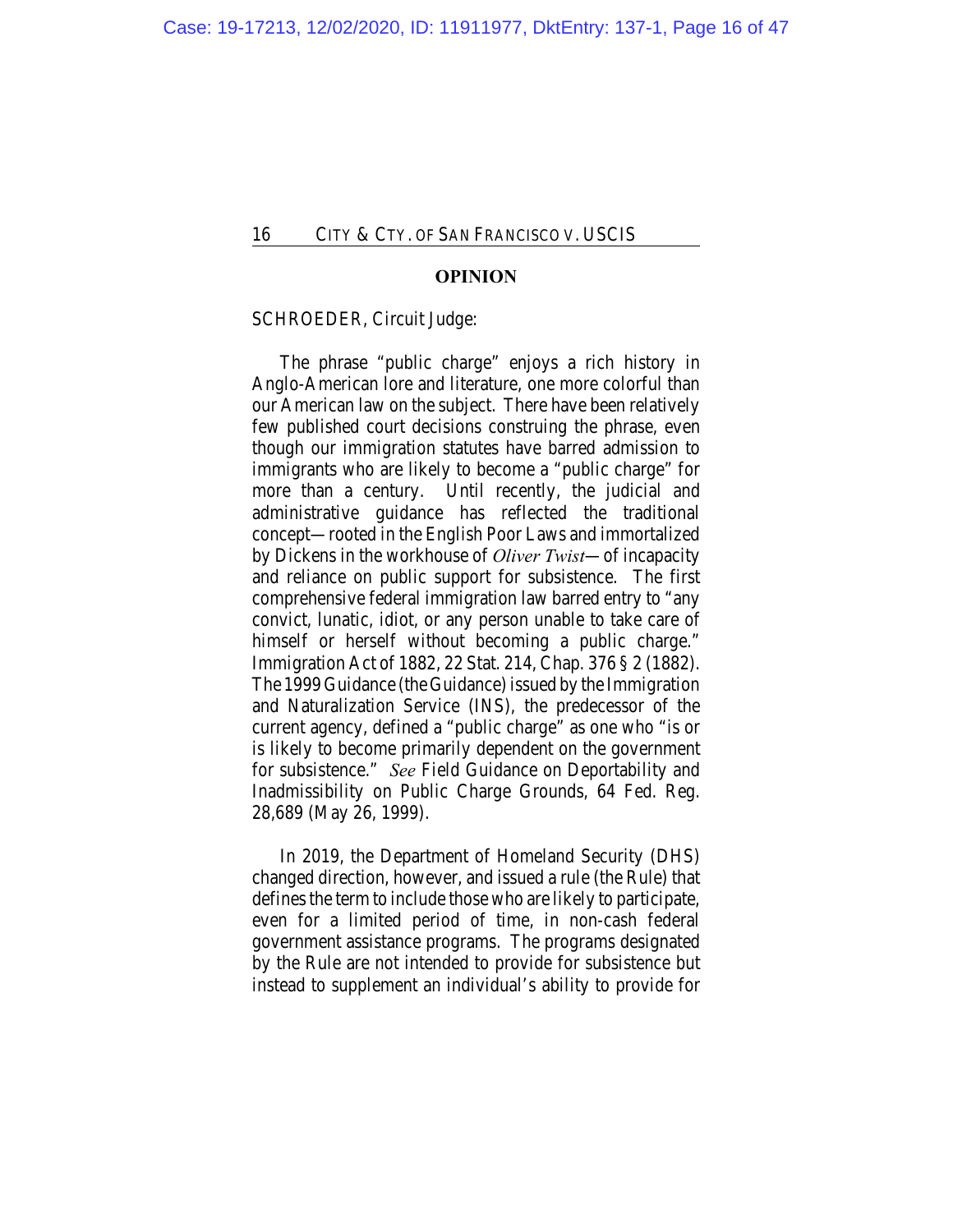basic needs such as food, medical care, and housing. 8 C.F.R. § 212.21(b). Foreseeable participation for an aggregate of twelve months in any of the federal programs within a three-year span renders an immigrant inadmissible as a public charge and ineligible for permanent resident status. § 212.21(a). In other words, a single mother with young children who DHS foresees as likely to participate in three of those programs for four months could not get a green card.

Litigation followed in multiple district courts against DHS and U.S. Citizenship and Immigration Services (USCIS) as states and municipalities recognized that the immediate effect of the Rule would be to discourage immigrants from participating in such assistance programs, even though Congress has made them available to immigrants who have been in the country for five years. According to the plaintiffs in those cases, the Rule's effect would be to increase assistance demands on state and local governments, as their resident immigrants' overall health and welfare would be adversely affected by non-participation in federal assistance programs.

The challenges to the Rule in the district courts resulted in a chorus of preliminary injunctions holding the Rule to be contrary to law and arbitrary and capricious under the Administrative Procedure Act (APA). 5 U.S.C. § 706(2)(A). These included the two preliminary injunctions before us, one issued by the District Court for the Northern District of California (Northern District) covering the territory of the plaintiffs, and the other by the District Court for the Eastern District of Washington (Eastern District) purporting to apply nationwide. Our court became the first federal appeals court to weigh in when we granted DHS's motion for a stay of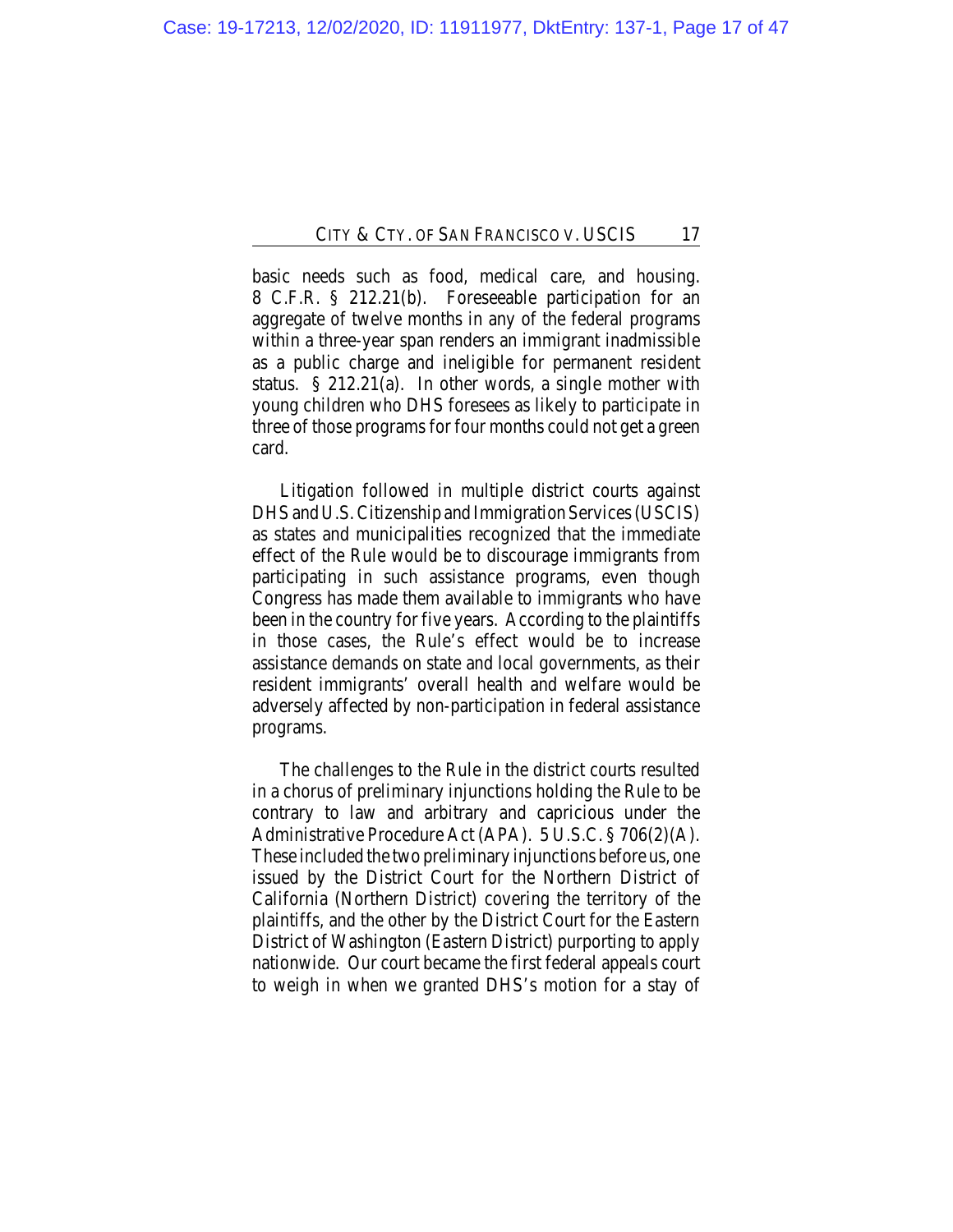those injunctions pending appeal. *City and Cnty. of San Francisco v. USCIS*, 944 F.3d 773, 781 (9th Cir. 2019). Preliminary injunctions were also issued by courts in the Northern District of Illinois and the Southern District of New York, and they were stayed by the United States Supreme Court before appeals could be considered by the circuit courts of appeals.

 When the Seventh Circuit and the Second Circuit did consider those preliminary injunction appeals, both courts affirmed the injunctions. Although their reasoning differed in some respects, both circuits concluded that the Rule's definition was both outside any historic or commonly understood meaning of "public charge," and arbitrary and capricious, in concluding that short-term reliance on supplemental benefits made immigrants dependent on public assistance within the meaning of the statutory public charge immigration bar. *Cook Cnty., Ill. v. Wolf*, 962 F.3d 208, 229, 232–33 (7th Cir. 2020); *New York v. DHS*, 969 F.3d 42, 80–81 (2nd Cir. 2020). The Second Circuit opinion was unanimous, while a dissenting opinion in the Seventh Circuit agreed with DHS that those who receive such supplemental benefits could be considered public charges because, by receiving some assistance, they are not completely selfsufficient. *Cook Cnty.*, 962 F.3d at 250–51 (Barrett, J., dissenting).

The district court in Maryland also enjoined enforcement of the Rule and was reversed by a divided decision of the Fourth Circuit. The majority looked in large measure to the fact that the Supreme Court had stayed the injunctions in the Seventh and Second Circuits. *CASA de Maryland, Inc. v. Trump*, 971 F.3d 220, 230 (4th Cir. 2020). In dissent, Judge King viewed the Rule as outside the longstanding meaning of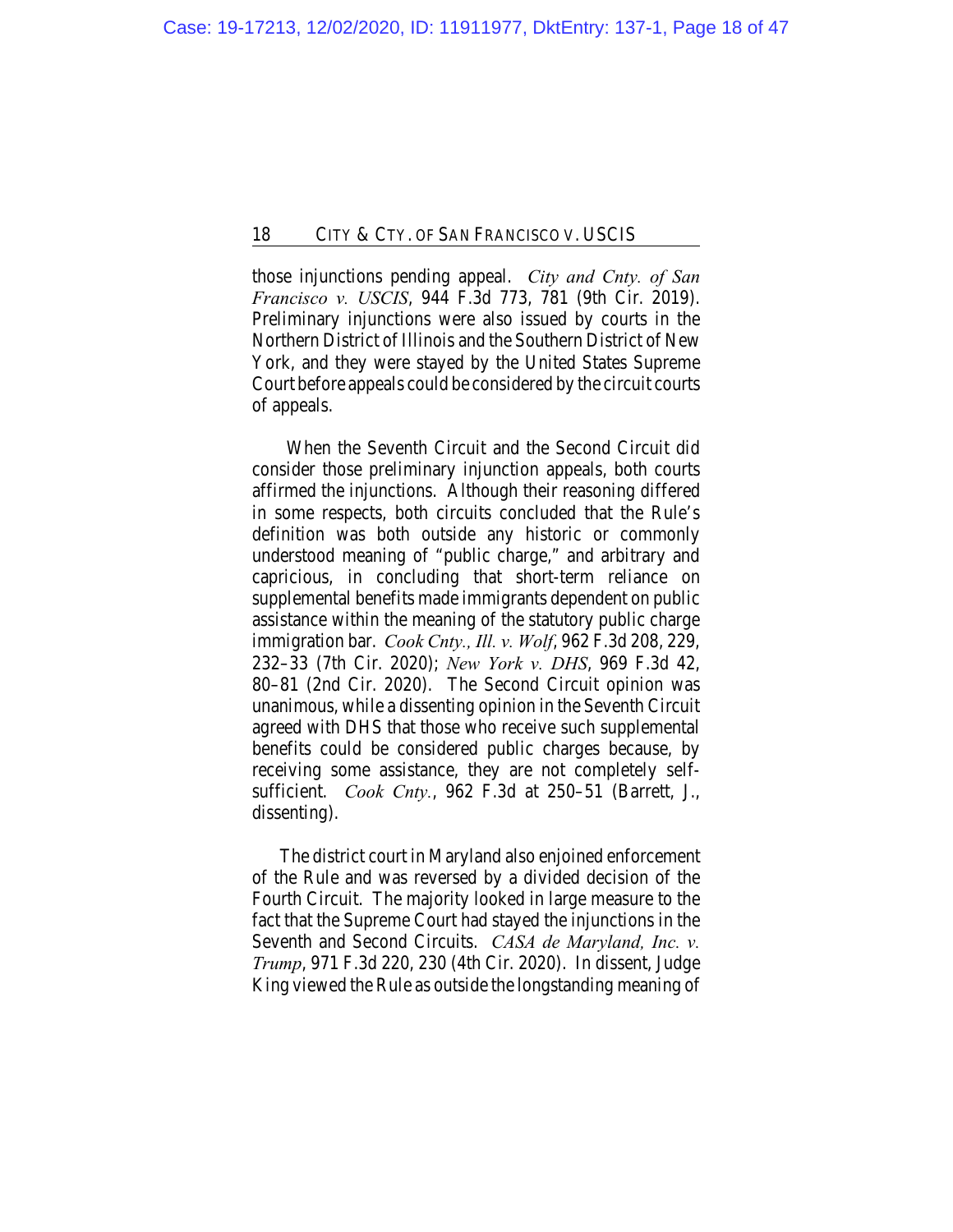"public charge" and would have affirmed the injunction. He also disagreed with the majority about the significance of the Supreme Court's stay, explaining that "[i]f the Court's decision to grant a stay could be understood to effectively hand victory to the government regarding the propriety of a preliminary injunction, there would be little need for an intermediate appellate court to even consider the merits of an appeal in which the Court has granted a stay." *Id.* at 281 n.16 (King, J., dissenting) (citing *Cook Cnty.*, 962 F.3d at 234).

To understand the reason for this recent cascade of litigation after a relatively quiescent statutory and regulatory history, we review the historical background of the Rule. Such a review reveals the extent to which the Rule departs from past congressional and administrative policies.

### **A. Statutory and Administrative Background**

This country has had a federal statutory provision barring the admission of persons likely to become a "public charge" since 1882. The Immigration Act of 1882 barred entry to, among others, "any convict, lunatic, idiot, or any person unable to take care of himself or herself without becoming a public charge." The Immigration and Nationality Act now provides that "[a]ny alien who, . . . in the opinion of the [Secretary of Homeland Security] at the time of application for admission or adjustment of status, is likely at any time to become a public charge is inadmissible." 8 U.S.C.  $§ 1182(a)(4)(A)$ . No statute has ever defined the term. For over a century, agencies have routinely applied these provisions in determining admissibility and removal as well as in issuing visas for entry.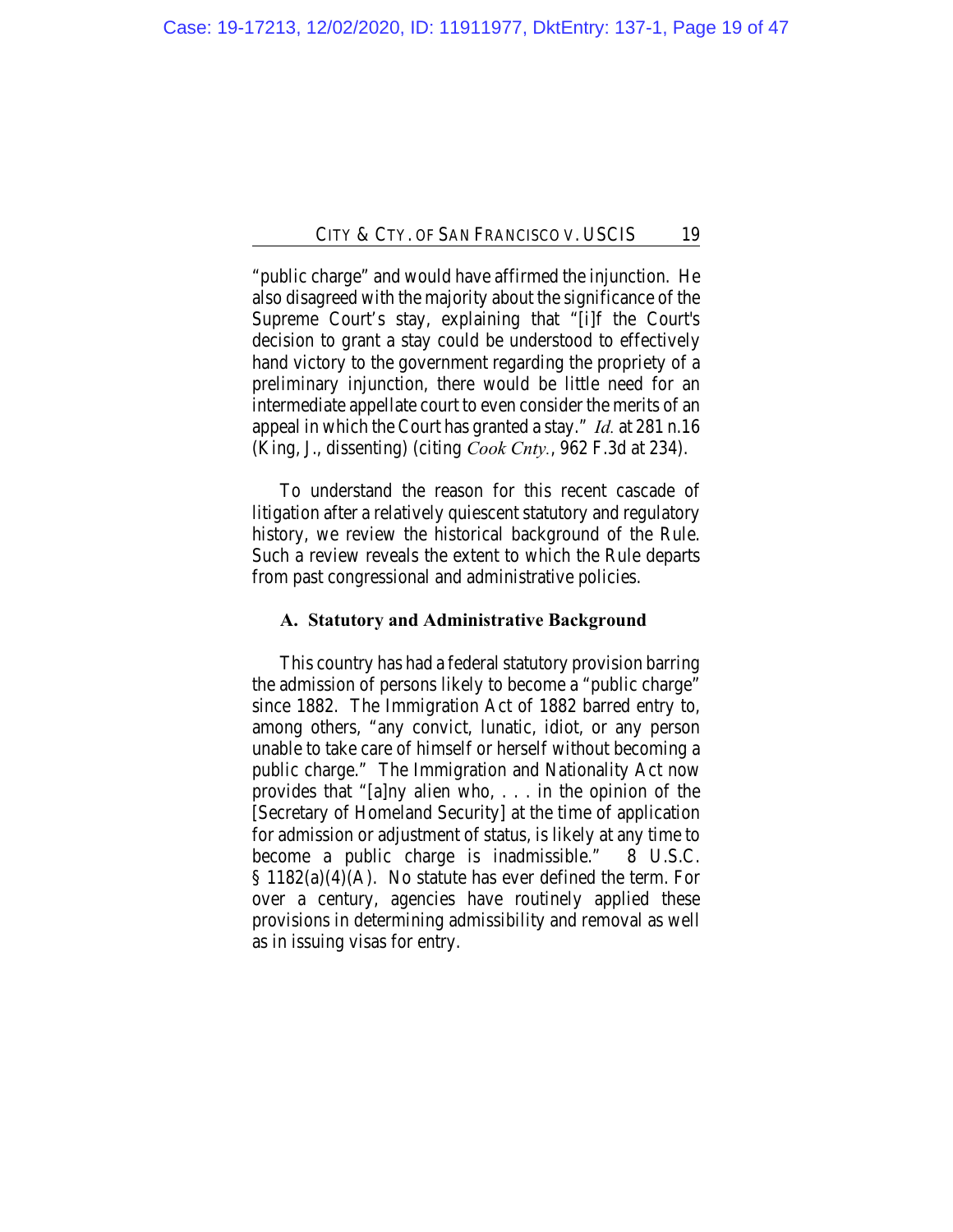In 1996, however, Congress amended the statute to add five factors for agencies to consider in determining whether an individual is likely to be a public charge: the non-citizen's age; health; family status; assets, resources and financial status; and education and skills.  $\S$  1182(a)(4)(B)(i). Congress also included a provision requiring applicants to produce an affidavit of support. *See* § 1182(a)(4)(C)–(D) (requiring most family-sponsored immigrants to submit affidavits of support); § 1183a (affidavit of support requirements).

At nearly the same time, Congress enacted major reforms of public benefit programs that, as relevant here, made only non-citizens with five or more years of residency in the United States eligible for public benefits such as Supplemental Nutrition Assistance Program (SNAP) and Medicaid. Personal Responsibility and Work Opportunity Reconciliation Act (PRWORA), Pub. L. No. 104-193, 110 Stat. 2105, 2265 (1996). Previously, lawful immigrants had generally been eligible for such benefits. Congress thus simultaneously reduced the number of immigrants eligible for this assistance and spelled out the factors to be considered in a public charge determination. The fact that Congress delineated the factors relevant to the public charge determination at the same time it adjusted certain immigrants' eligibility to receive specific supplemental assistance strongly suggests that Congress did not intend for such assistance to be considered as one of the public charge factors.

Judicial guidance in interpreting the phrase was apparently not in need or demand: There are relatively few such decisions. A leading early Supreme Court case resolved the important question of whether the adverse economic conditions in the location where the immigrant intends to live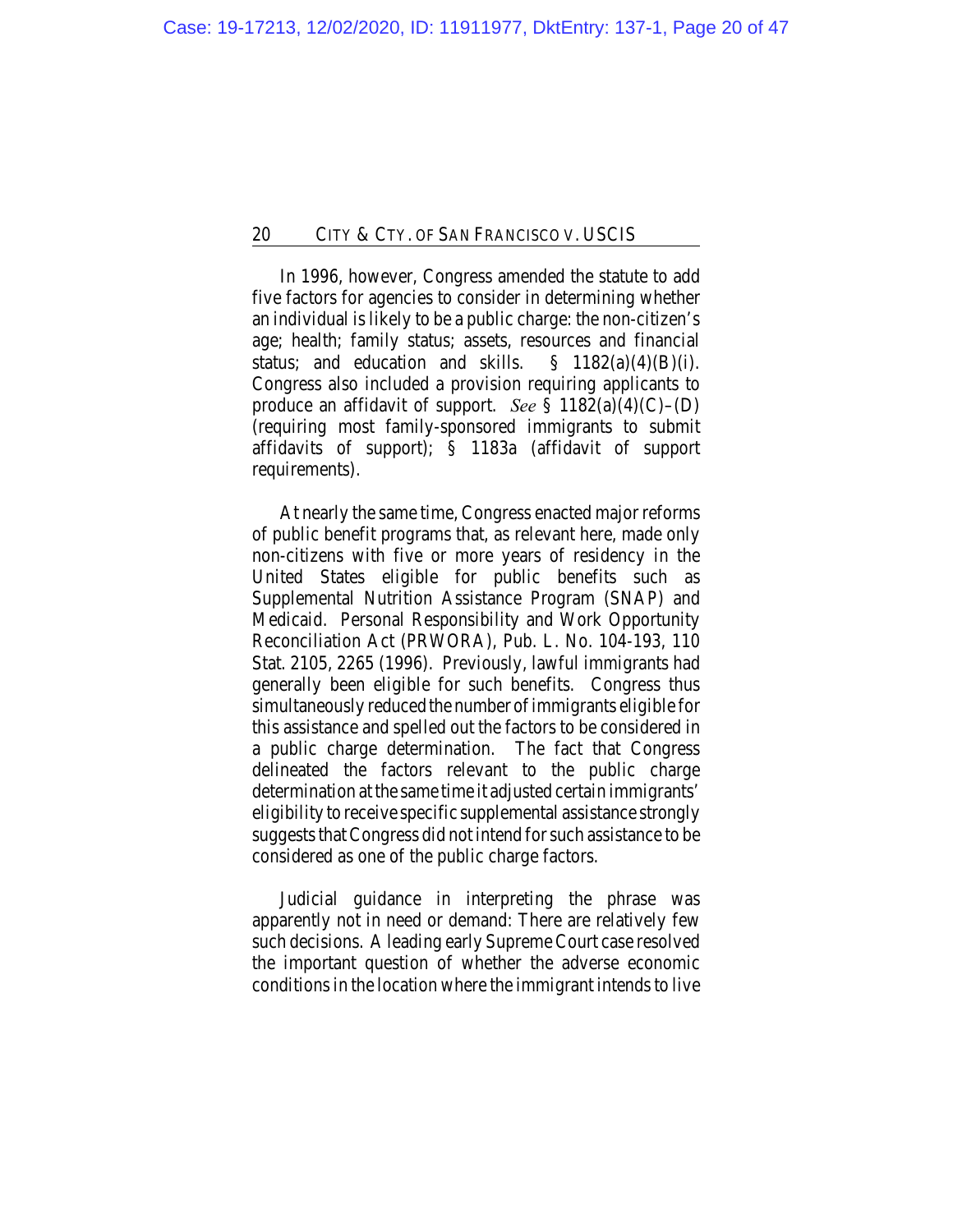can render an immigrant likely to become a "public charge." *Gegiow v. Uhl*, 239 U.S. 3 (1915). The Supreme Court's answer was no because the statute spoke to the permanent characteristics personal to the immigrant rather than to local labor market conditions. *Id.* at 10. We followed *Gegiow* in *Ex parte Sakaguchi*, 277 F. 913 (9th Cir. 1922), where we held that a person temporarily in need of family assistance should not have been excluded as likely to become a public charge. We so held because there was an absence of "any evidence whatever of mental or physical disability or any fact tending to show that the burden of supporting the appellant is likely to be cast upon the public." *Id.* at 916. Thus, our court in *Sakaguchi* understood the standard for determining whether someone is a public charge to be whether the "burden of support" falls on the public.

Administrative decisions followed the Supreme Court's lead by looking to the inherent characteristics of the individual rather than to external circumstances. The Board of Immigration Appeals thus held that only an individual with the inherent inability to be self-supporting is excludable as "likely to become a public charge" within the meaning of the statute. *Matter of Harutunian*, 14 I & N. Dec. 583, 589–90 (BIA 1974); *Matter of Vindman*, 16 I. & N. Dec. 131, 132 (B.I.A. 1977); *see also New York*, 969 F.3d at 69. There has been corollary administrative recognition that even if an individual has been on welfare, that fact does not in and of itself establish the requisite likelihood of becoming a public charge. An Attorney General decision collected authorities indicating that it is the totality of circumstances that must be considered in order to determine whether "the burden of supporting the alien is likely to be cast on the public." *Matter of Martinez-Lopez*, 10 I & N. Dec. 409, 421–22 (BIA 1962; A.G. 1964) (citing *Sakaguchi*, 277 F. at 916). Likely receipt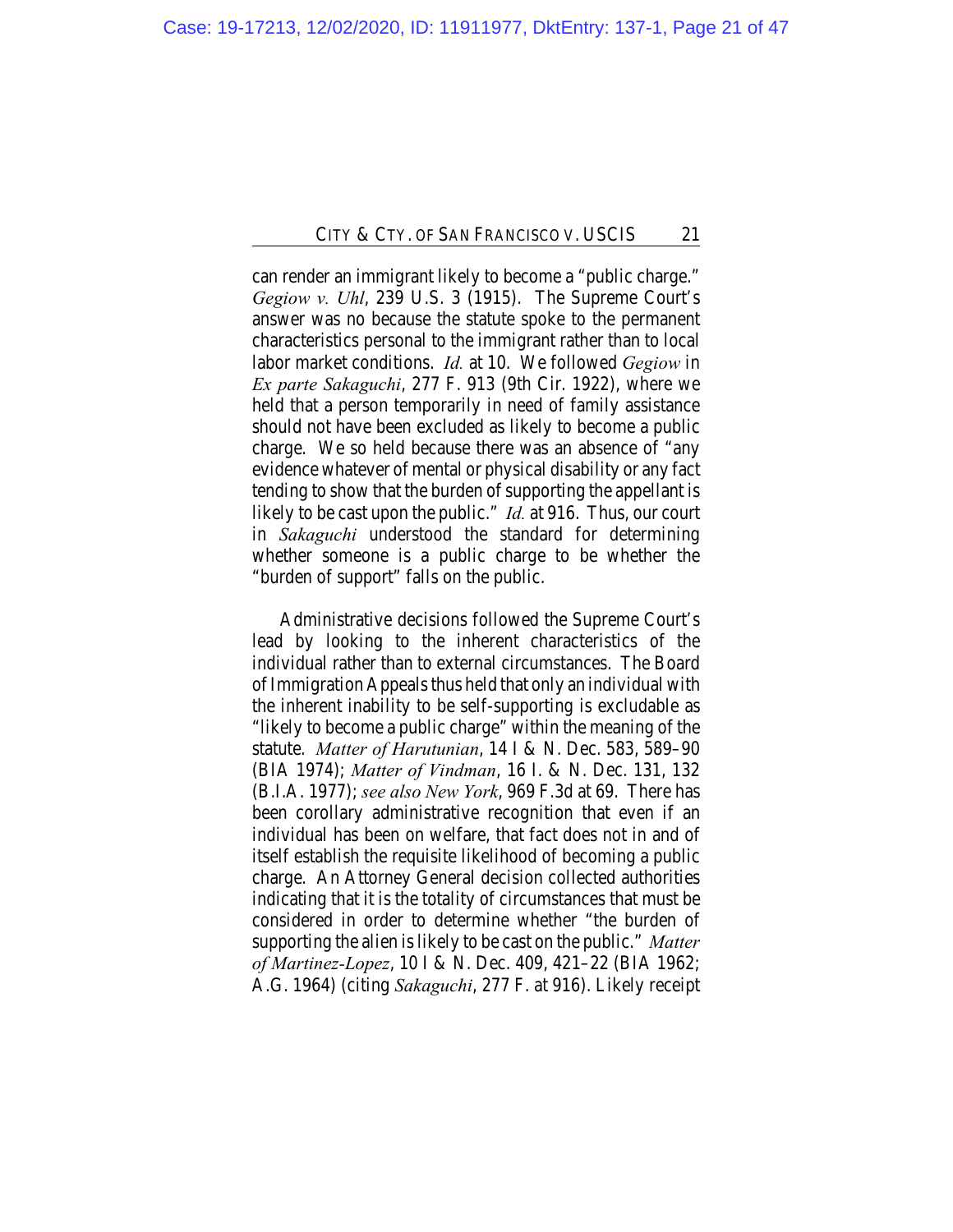of some public benefits does not automatically render an immigrant a public charge because the public does not bear the "burden of support."

The 1996 amendments, which added factors to be considered and created the current public charge statutory provision, caused some confusion as to how big a change they represented. The INS, the agency then in charge of administering immigration, decided a regulatory definition would be helpful. It adopted the 1999 Guidance, the first regulatory guidance to interpret the rather ancient notion of "public charge" in light of the myriad, modern forms of public assistance. 64 Fed. Reg. 28,269.

The Guidance defined a "public charge" as a non-citizen who depends on the government for survival, either by receipt of income or confinement in a public institution. It described persons "primarily dependent on the government for subsistence, as demonstrated by either (i) the receipt of public cash assistance for income maintenance or (ii) institutionalization for long term care at government expense." *Id.* at 28,689. It thus embodied the traditional notion of primary dependence on the government for either income or institutional care.

The Guidance went on to identify the types of public assistance that would typically qualify as evidence of primary dependence: (1) Supplemental Security Income (SSI); (2) Temporary Assistance for Needy Families (TANF); (3) state and local cash assistance programs; and (4) programs supporting people institutionalized for long-term care. *Id.* at 28,692. The Guidance expressly excluded non-cash benefits intended to supplement income and not to provide primary support. The explanation lay with the changing times that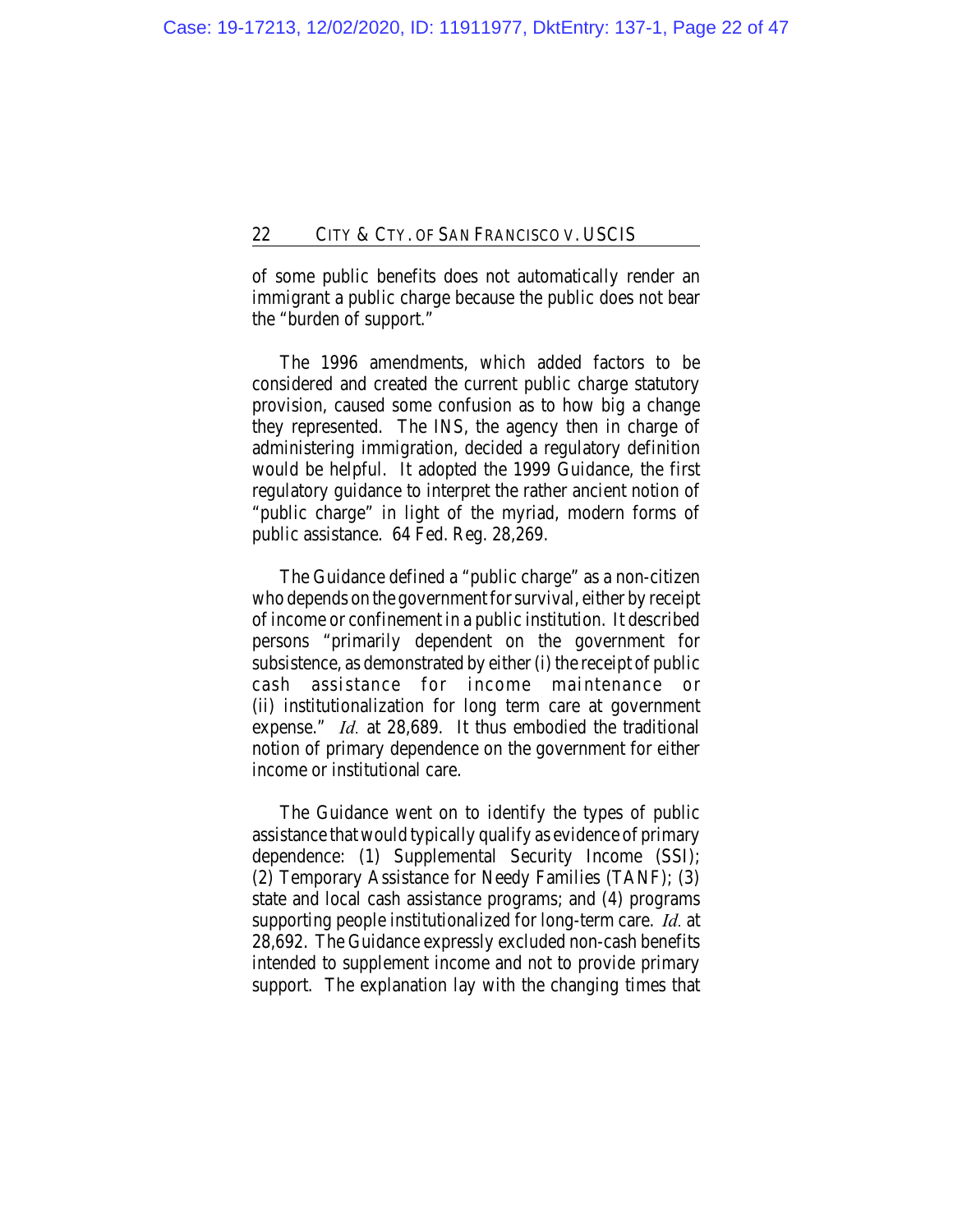were bringing benefits to more and more families to improve their health and welfare. *See id.* ("[C]ertain federal, state, and local benefits are increasingly being made available to families with incomes far above the poverty level, reflecting broad public policy decisions about improving general public health and nutrition, promoting education, and assisting working-poor families in the process of becoming selfsufficient. Thus, participation in such non-cash programs is not evidence of poverty or dependence.").

The Guidance actually encouraged non-citizens to receive supplemental benefits in order to improve their standard of living and to promote the general health and welfare. The Guidance drew a sharp distinction between the receipt of such supplemental benefits and dependence on the government for subsistence income that would render the individual a "public charge." *Id.* at 28,692–93.

The 2019 Public Charge Rule we review in this case effectively reversed that policy by making receipt of supplemental benefits the very definition of a public charge. *See* Inadmissibility on Public Charge Grounds, 84 Fed. Reg. 41,292 (Aug. 14, 2019). The Rule defines the term "public charge" to mean "an alien who receives one or more [specified] public benefits . . . for more than 12 months in the aggregate within any 36-month period (such that, for instance, receipt of two benefits in one month counts as two months)." *Id.* at 41,501. The public benefits specified by the Rule include most Medicaid benefits, SNAP benefits, Section 8 housing vouchers and rental assistance, and other forms of federal housing assistance. *Id.* Any receipt of such a benefit, no matter how small, will factor into the public charge determination. The Rule also directs officials to consider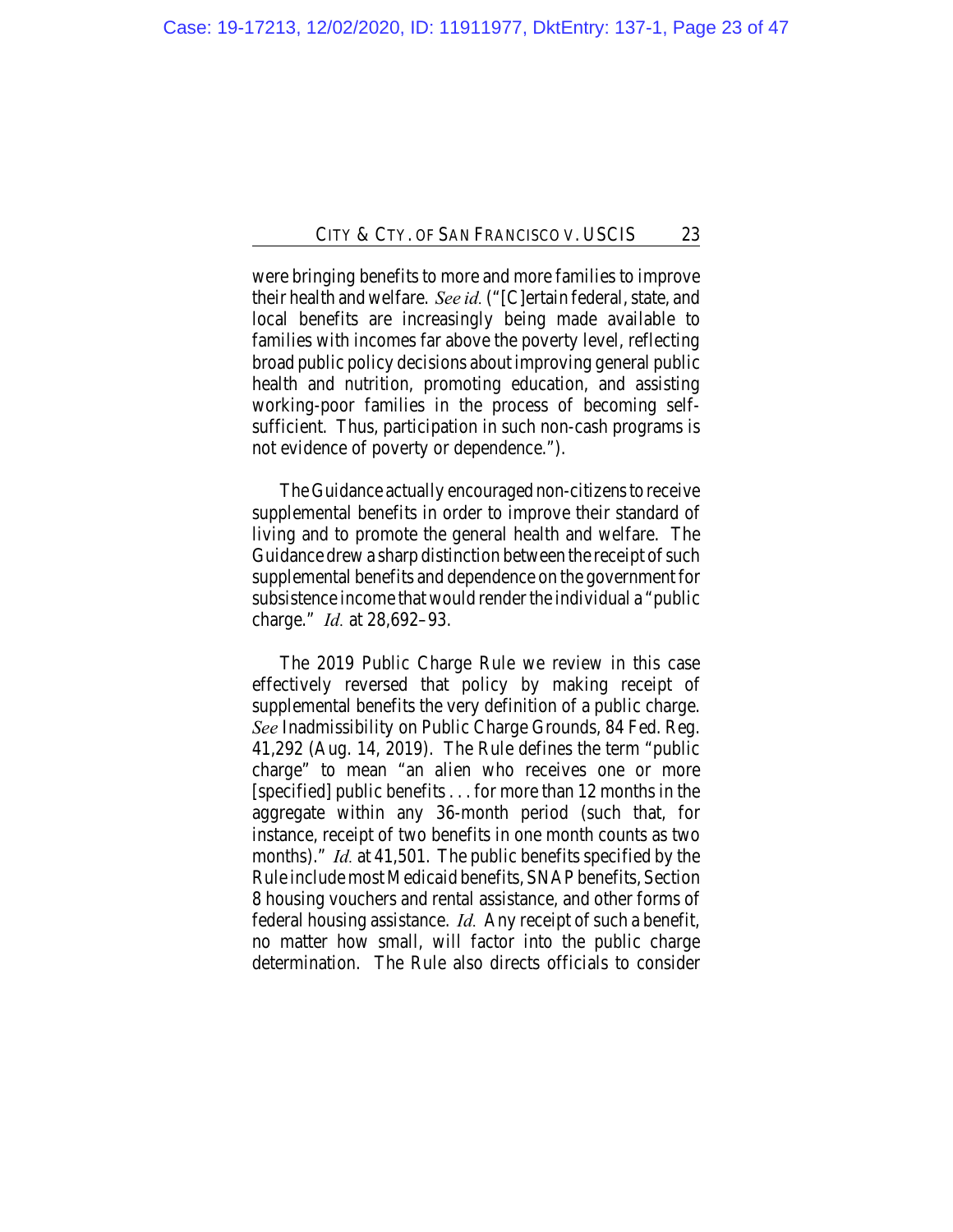English proficiency in making the public charge determination. *Id.* at 41,503–04.

The Rule was greeted with challenges in federal district courts throughout the country. We deal with those in this circuit.

## **B. The District Court Injunctions**

On appeal are two district court decisions granting preliminary injunctions barring enforcement of the Rule. The Northern District considered the challenges of California, the District of Columbia, Maine, Pennsylvania, and Oregon, consolidated with the challenges brought by the City and County of San Francisco, and the County of Santa Clara. The Eastern District heard the challenges brought by Washington, Virginia, Colorado, Delaware, Hawaii, Illinois, Maryland, Massachusetts, Michigan, Minnesota, Nevada, New Jersey, New Mexico, and Rhode Island. Both district courts agreed that the plaintiffs had standing because they had shown that they would likely suffer economic harm and other costs and that their concerns were within the zone of interests of the statute. Both held that the new definition of "public charge" was likely not a permissible interpretation of the statute because it would depart from the longstanding, settled understanding that a person does not become a public charge by receiving short-term aid, and must instead demonstrate an inherent incapacity to provide subsistence. *City and Cnty. of San Francisco v. USCIS*, 408 F. Supp. 3d 1057, 1101 (N.D. Cal. 2019), *Washington v. DHS*, 408 F. Supp. 3d 1191, 1219 (E.D. Wash. 2019). Both found the Rule to be likely arbitrary and capricious because the agency failed to consider the burdens the Rule would impose on states and municipalities.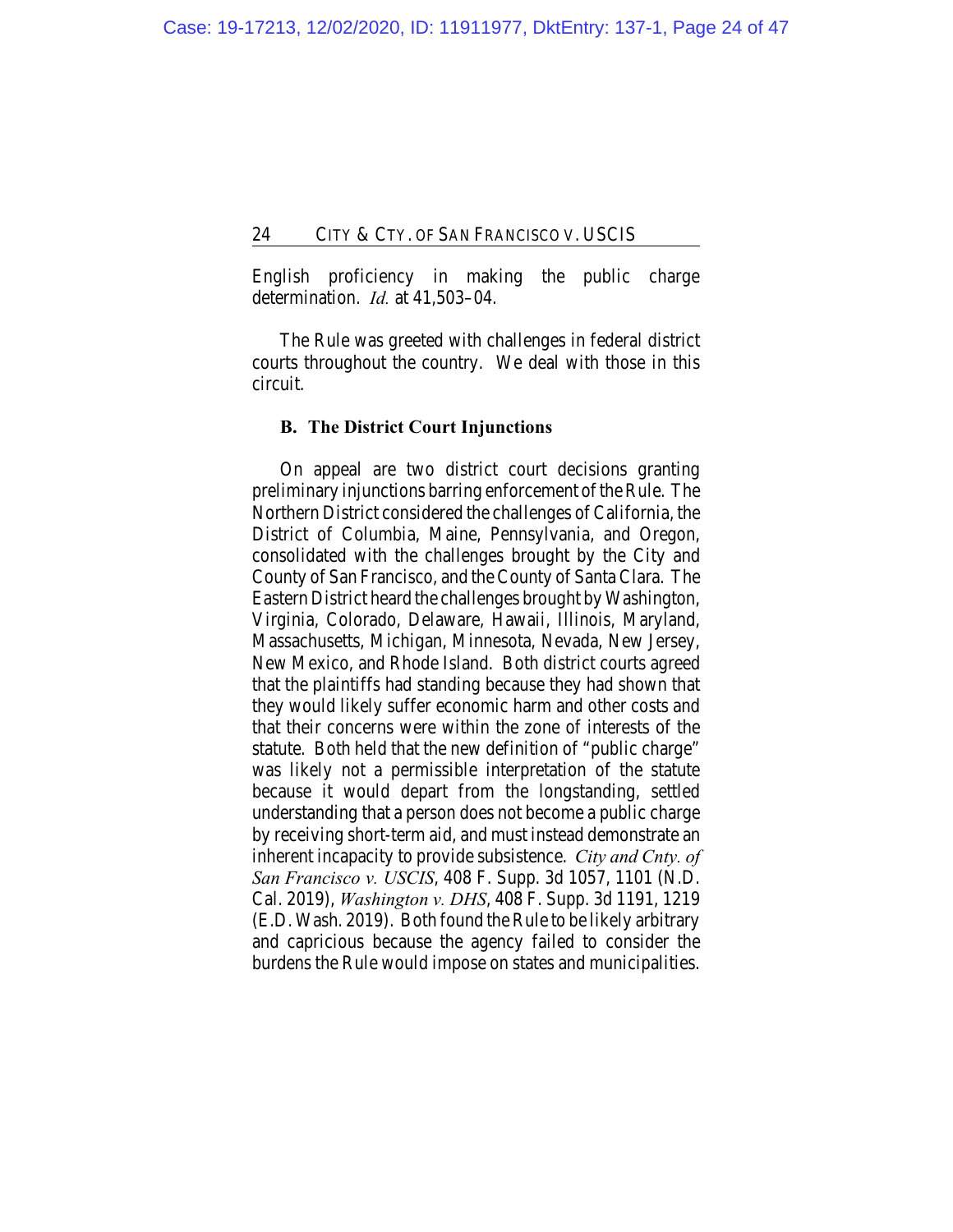The Eastern District issued a nationwide injunction, and the Northern District declined to do so.

Within a few weeks of the district court rulings, a divided motions panel of this court, however, stayed both injunctions pending this appeal. *City and Cnty. of SF*, 944 F.3d 773. The panel majority wrote that DHS was likely to prevail because the Rule would probably be viewed as a reasonable interpretation of a statute that had no consistent historical application and gave the agency "considerable discretion." *Id.* at 796, 799. Judge Owens dissented in part and would have denied the stay. *Id.* at 809–10 (Owens, J., dissenting).

The stay was based on a prediction of what this panel would hold in reviewing the merits of the preliminary injunctions. The stay in this case was entered at a particularly early point, less than two months after the district court injunctions. Almost none of the extensive documentation relevant to this appeal was before the motions panel. The brief of the appellant DHS in the Northern District case had been filed only the day before the panel entered its stay, and the opening brief in the Eastern District case was not filed until the day after. Still to come were not only the answering and reply briefs in both appeals, but two dozen amicus briefs, many of which we have found very helpful.

At least equally important, no other circuit court opinions had yet considered the issues. By now we have heard from three. One of those opinions even discussed and disagreed with the reasoning of this court's motions panel stay opinion, pointing out that it "pinn[ed] the definition of 'public charge' on the *form* of public care provided" in concluding that there was no consistent interpretation of the Rule. *New York*, 969 F.3d at 73 (emphasis in original). The court there said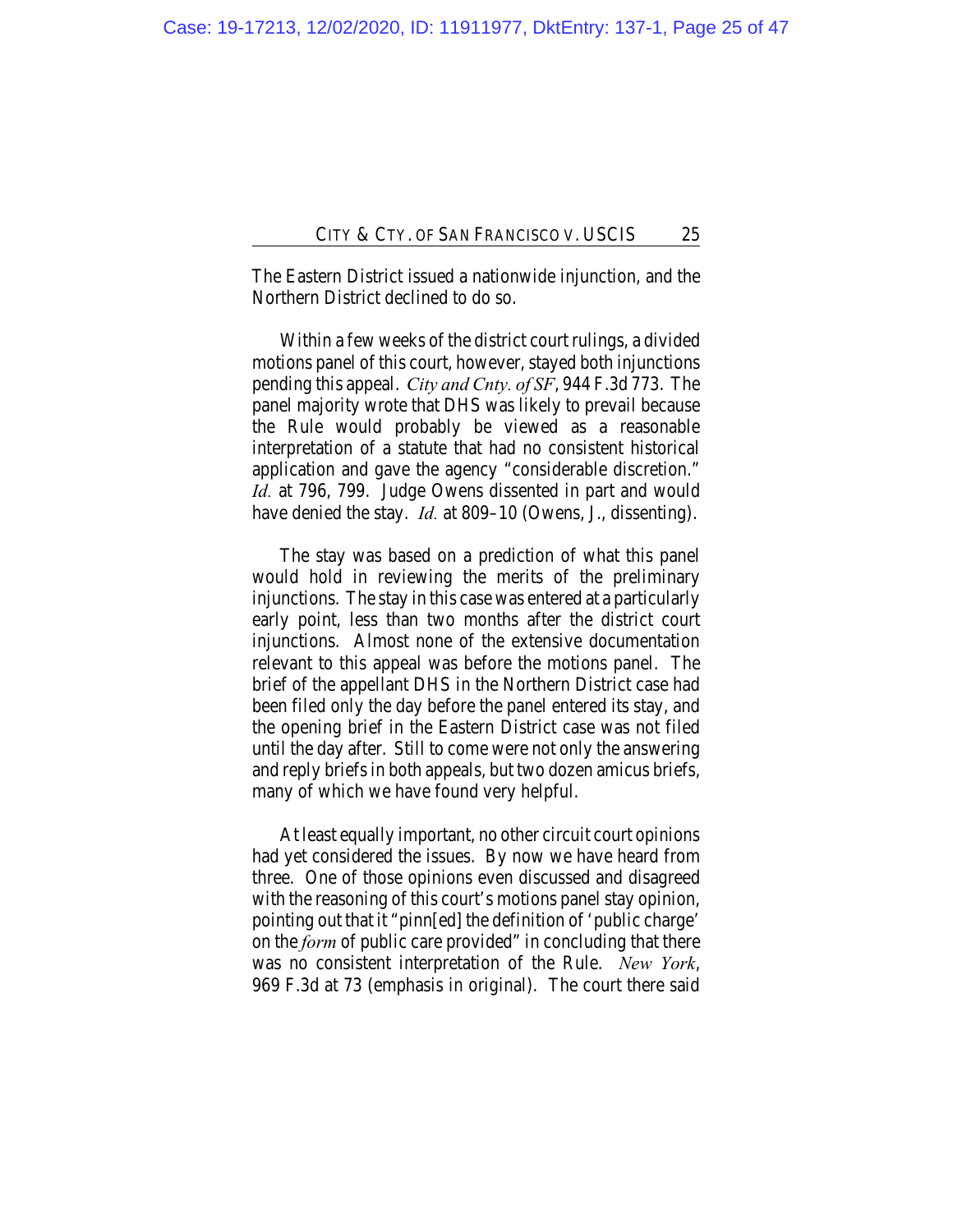our motions panel thereby went "astray." *Id.* This was because the issue was not whether a "public charge" had always received similar assistance. *Id.* The issue should have been whether the "inquiry" under the statute had been consistent. *Id.* The Second Circuit concluded the public charge inquiry had always been whether the non-citizen "is likely to depend on that [assistance] system." *Id.*

We therefore turn to the appeal before us. We deal first with DHS's arguments that the plaintiffs may not maintain the suit because they lack Article III standing or are outside the zone of interests of the immigration statute in question.

# **C. Plaintiffs' Capacity to Maintain the Action**

Plaintiffs are states and municipalities that allege the Rule is causing them to suffer continuing financial harm, as lawful immigrants eligible for federal cash, food, and housing assistance withdraw from these programs to avoid the impact of the Rule. Plaintiffs allege harm because such immigrants will instead turn to assistance programs administered by the state and local entities.

DHS argues that such injuries are speculative and represent only plausible future injury. There is no question that to have Article III standing to bring this action, the plaintiffs must allege that they have suffered, or will imminently suffer, a "concrete and particularized" injury in fact. *Lujan v. Defs. of Wildlife*, 504 U.S. 555, 560 (1992). There is also no question that an increased demand for aid supplied by the state and local entities would be such an injury. The only question is whether such demand is, as of yet, apparent or imminent.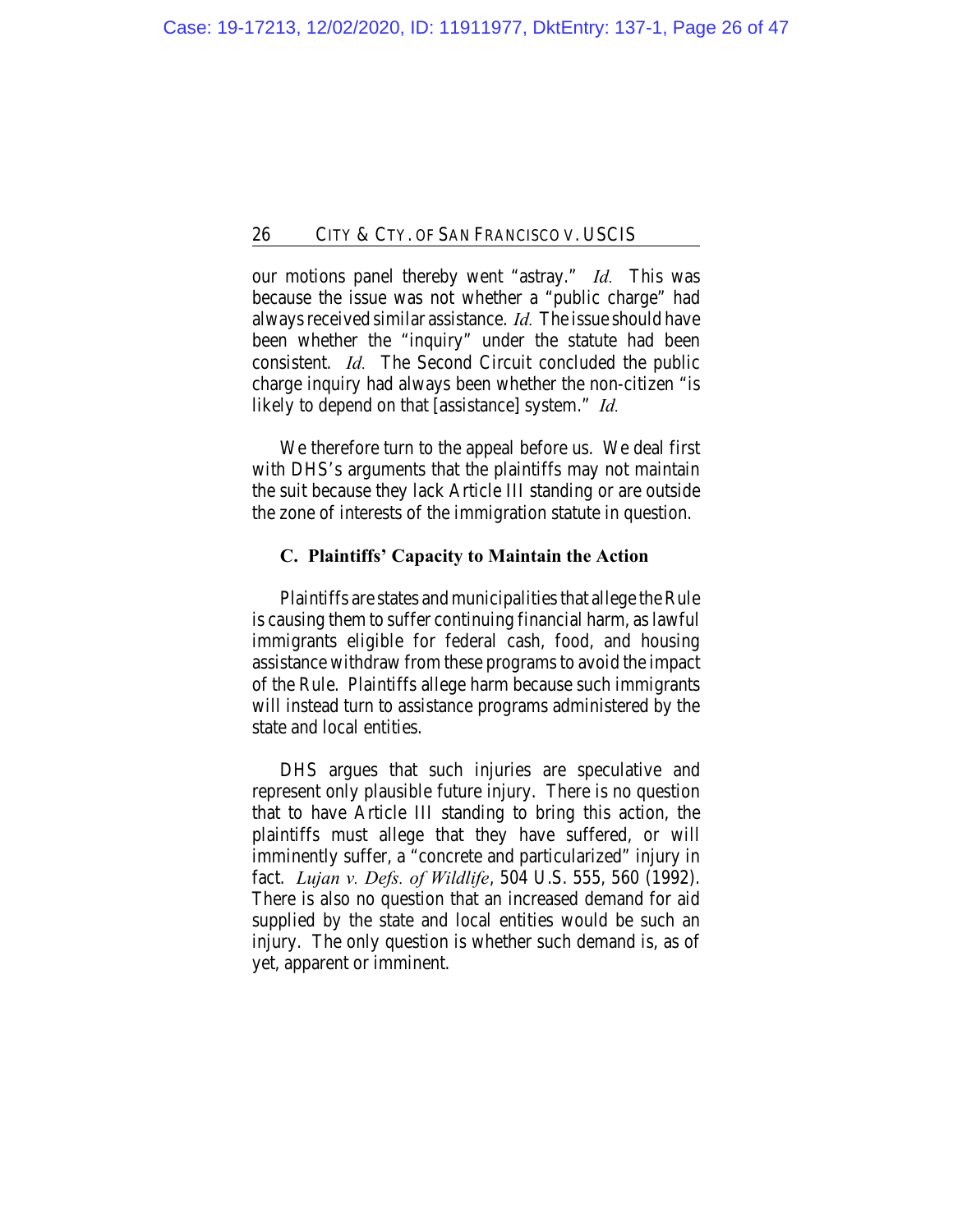That is not a difficult question to answer. The Rule itself predicts a 2.5 percent decrease in enrollment in public benefit programs and a corresponding reduction in Medicaid payments of over one billion dollars per year. Final Rule, 84 Fed. Reg. at 41,302, 41,463. The Rule itself further acknowledges that disenrollment will cause other indirect financial harm to state and local entities by increasing the demand for uncompensated indigent care. Declarations in the record show that such entities are already experiencing disenrollment as a result of the Rule. *See City and Cnty. of SF*, 408 F. Supp. 3d at 1122.

DHS nevertheless asserts that the Rule will result in a long-term cost savings after states compensate for the loss of federal funds by reforming their operations. But such longterm reforms would not remedy the immediate financial injury to the plaintiffs or the harms to the health and welfare of those individuals affected. As the Second Circuit explained, "this simplistic argument fails to account for the fact that the States allege injuries that extend well beyond reduced Medicaid revenue and federal funding to the States, including an overall increase in healthcare costs that will be borne by public hospitals and general economic harms." *New York*, 969 F.3d at 60. Thus, plaintiffs have established Article III standing.

Those suing under the APA, must also establish that the interest they assert is at least "arguably within the zone of interests to be protected or regulated by the statute" in question. *Match-E-Be-Nash-She-Wish Band of Pottawatomi Indians v. Patchak*, 567 U.S. 209, 224 (2012) (quoting *Ass'n of Data Processing Serv. Orgs., Inc. v. Camp*, 397 U.S. 150, 153 (1970)). The Supreme Court has described the test as "not meant to be especially demanding" and as "not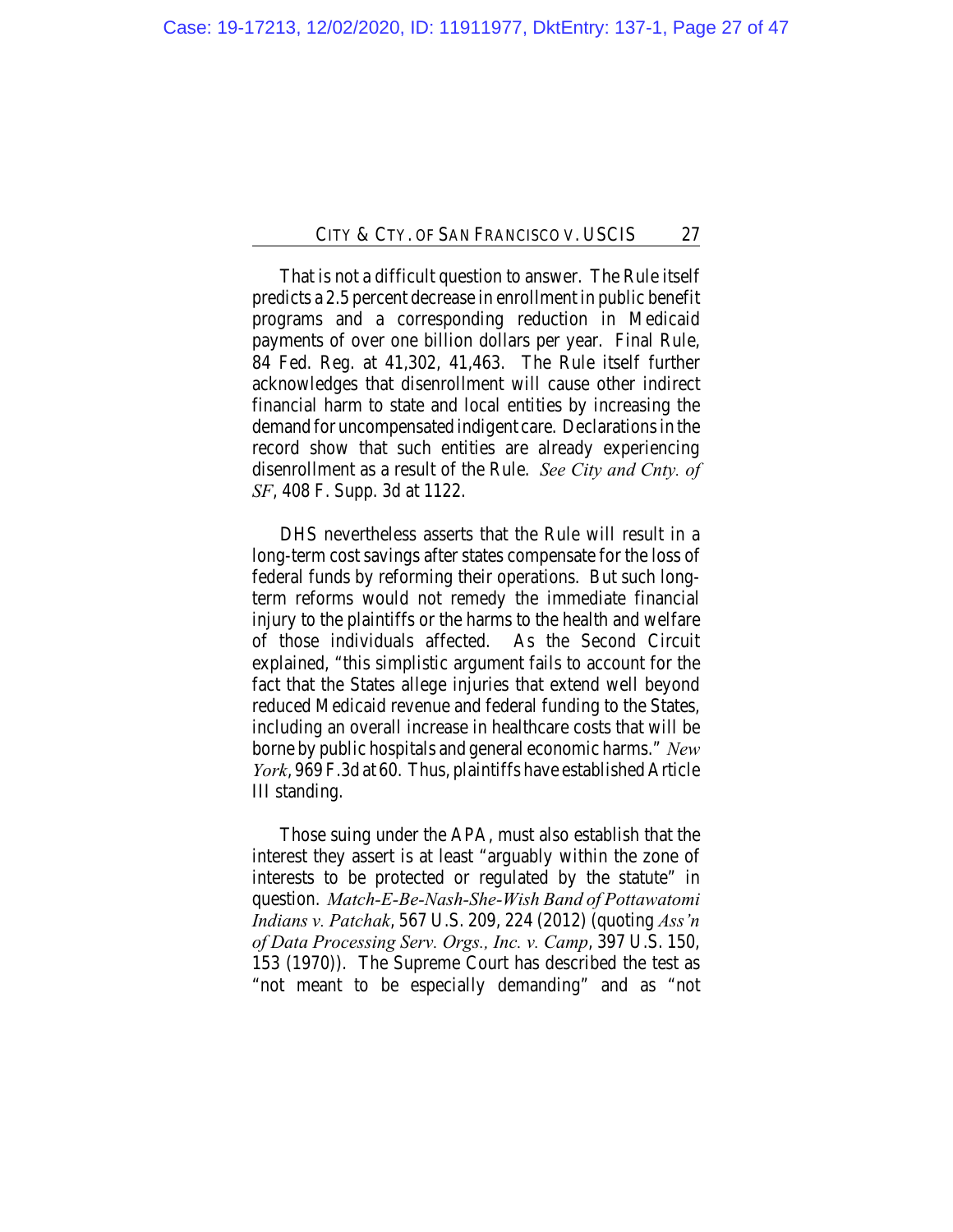requir[ing] any 'indication of congressional purpose to benefit the would-be plaintiff.'" *Id.* at 225 (quoting *Clarke v. Sec. Indus. Ass'n*, 479 U.S. 388, 399–40 (1987)). A plaintiff's interest need only be "sufficiently congruent with those of the intended beneficiaries that the litigants are not 'more likely to frustrate than to further the statutory objectives.'" *First Nat. Bank & Tr. Co. v. Nat'l Credit Union Admin.*, 988 F.2d 1272, 1275 (D.C. Cir. 1993) (quoting *Clarke*, 479 U.S. at 397 n.12).

The statute in question is, of course, the immigration statute that renders inadmissible an individual likely to become a "public charge." 8 U.S.C. § 1182(a)(4)(A). DHS appears to contend that the only entities within the zone of interests are the federal government itself and individuals seeking to immigrate, because the provision deals with immigration and only the federal government controls immigration. If that were to define the zone of interests regulated by the statute, the scope of permissible immigration litigation against the government would be so narrow as to practically insulate it from many challenges to immigration policy and procedures, even those violating the Constitution or federal laws.

DHS suggests that the purpose of the public charge exclusion is to reduce immigrants' use of public benefits, and that the plaintiffs' suit therefore contradicts this purpose by seeking to make more federal benefits available. But this assumes that Congress's statutory purpose was the same as DHS's purpose here, which is the very dispute before us. As the Second Circuit pointed out, "DHS assumes the merits of its own argument when it identifies the purpose of the public charge ground as ensuring that non-citizens do not use public benefits . . . . Understood in context, [the public charge bar's]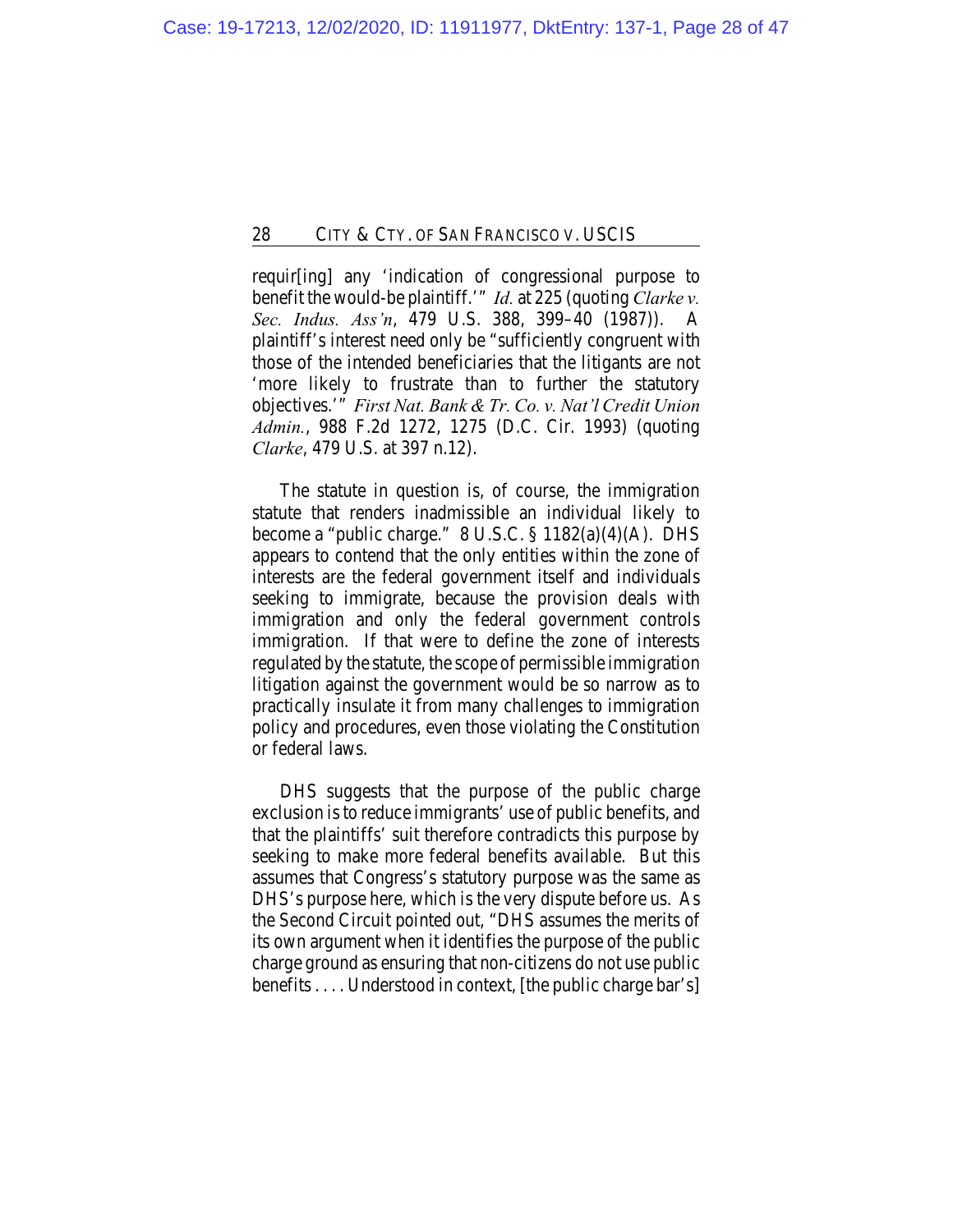purpose is to exclude where appropriate and to not exclude where exclusion would be inappropriate.") *New York*, 969 F.3d at 62–63.

Moreover, DHS maintains that the statute's overall purpose is to promote self-sufficiency. Providing access to better health care, nutrition and supplemental housing benefits is consistent with precisely that purpose. *See Cook Cnty.*, 962 F.3d at 220 (access to affordable basic health care may promote self-sufficiency); Hilary Hoynes, Diane Whitmore Schanzenbach & Douglas Almond, *Long-Run Impacts of Childhood Access to the Safety Net*, 106 Am. Econ. Rev. 903, 921 (2016) (access to food stamps in childhood significantly increases economic self-sufficiency among women). For these reasons, the interests of the plaintiffs in preserving immigrants' access to supplemental benefits is within the zone of interests protected by the statute.

We therefore conclude that the district courts correctly determined that the plaintiffs are entitled to maintain this action. All of the circuits to consider the validity of this Rule have reached a similar conclusion. *See Cook Cnty.*, 962 F.3d at 219–20, *CASA de Maryland*, 971 F.3d at 240–241, *New York*, 969 F.3d at 62–63. We now turn to the question whether they were entitled to the preliminary injunctions entered by the district courts.

## **D. Contrary to Law**

Both district courts concluded that the plaintiffs are likely to prevail in their contention that the Rule violates the statute's public charge provision, and that such a conclusion supports the entry of preliminary injunctions. See *Winter v.*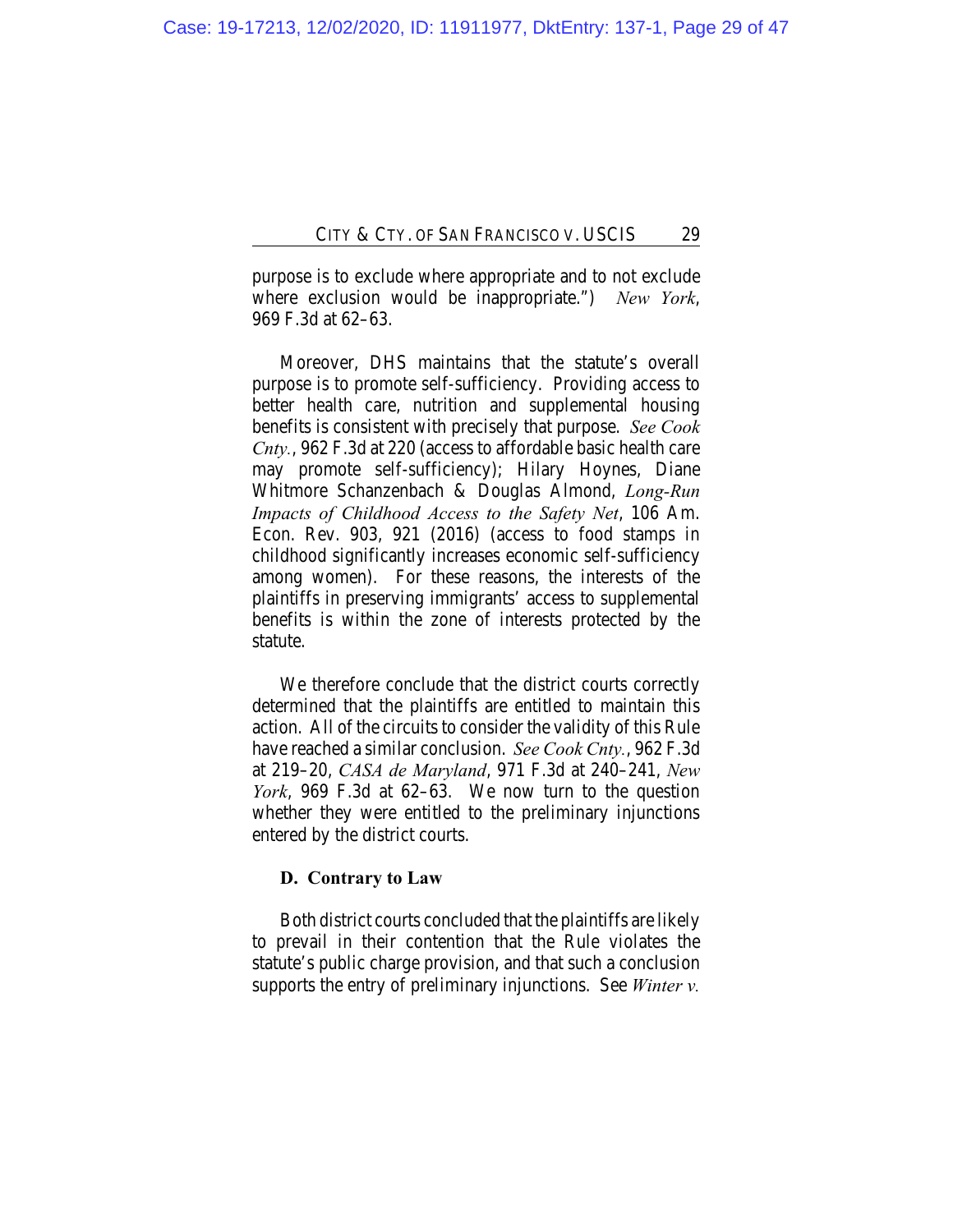*Nat. Res. Def. Council, Inc.*, 555 U.S. 7, 20 (2008). On appeal, DHS contends, as it has throughout the litigation, that the Rule is a permissible interpretation of the statute. The plaintiffs maintain that the Rule violates the statute because the Rule is not a reasonable interpretation of the meaning of "public charge."

History is a strong pillar supporting the plaintiffs' case. Plaintiffs point to repeated congressional reenactment of the provision after it had been interpreted to mean long-term dependence on government support, and had never been interpreted to encompass temporary resort to supplemental non-cash benefits. Plaintiffs contend that this repeated reenactment amounts to congressional ratification of the historically consistent interpretation. DHS disagrees, arguing that the repeated reenactments reflect congressional intent to have a flexible standard subject to various executive branch interpretations.

Our review of the history of the provision in our law suggests the plaintiffs have the better part of this dispute. From the Victorian Workhouse through the 1999 Guidance, the concept of becoming a "public charge" has meant dependence on public assistance for survival. Up until the promulgation of this Rule, the concept has never encompassed persons likely to make short-term use of in-kind benefits that are neither intended nor sufficient to provide basic sustenance. The Rule also, for the first time, introduces a lack of English proficiency as figuring into the equation, despite the common American experience of children learning English in the public schools and teaching their elders in our urban immigrant communities. 8 C.F.R. § 212.22(b)(5)(ii)(D). Indeed, in *Gegiow*, 239 U.S. 3, the Supreme Court found that the individuals in that case were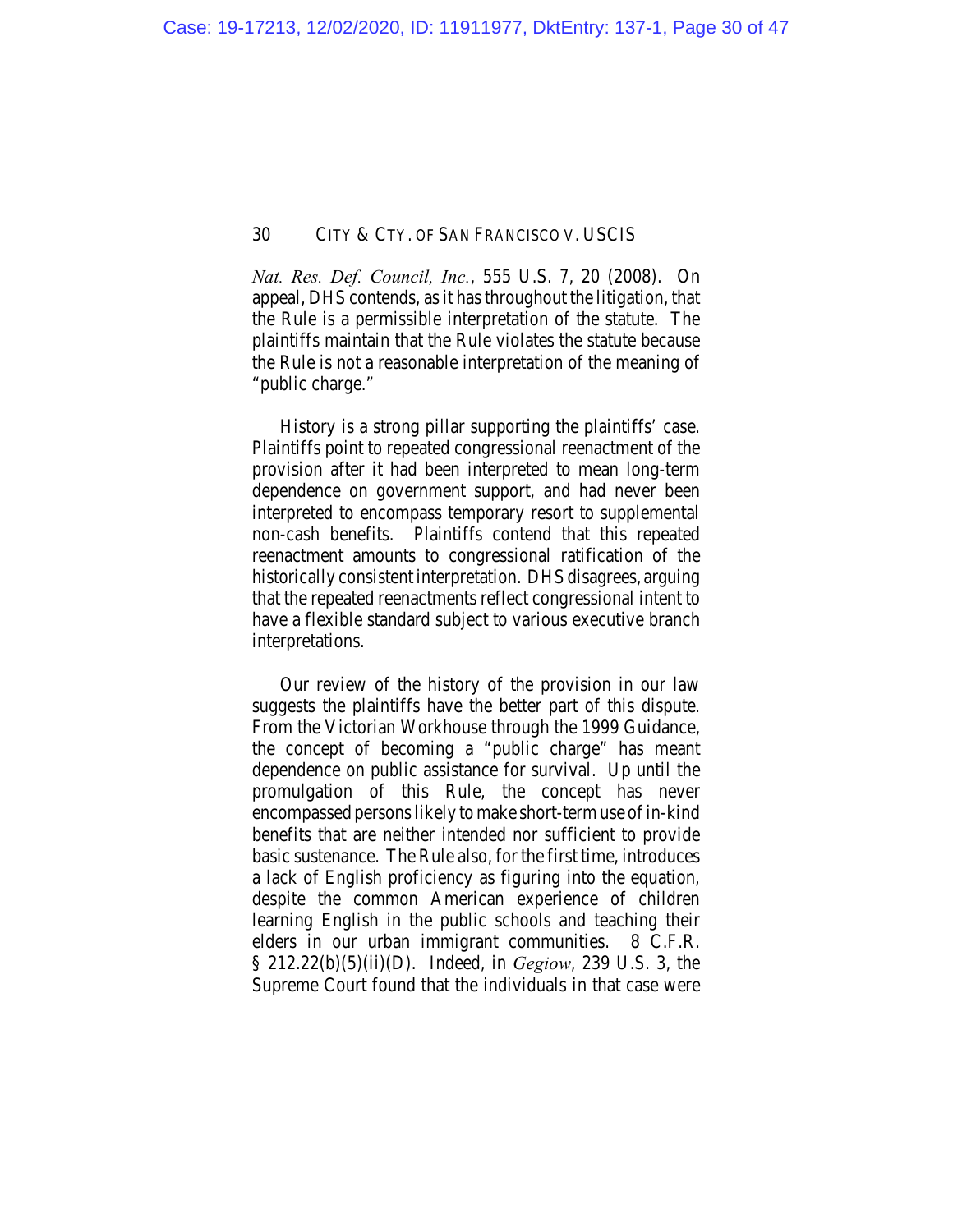not likely to become public charges even though they spoke only Russian.

In *New York*, 969 F.3d 42, the Second Circuit essentially agreed with plaintiffs' historical analysis. The court recognized and explained the line of settled judicial and administrative interpretations of a public charge as one who is primarily dependent on the government for subsistence. *Id.* at 65–70. The court traced that history in far more detail than we have outlined and was "convinced" that there was a wellsettled meaning of "public charge" even before congressional passage of the Illegal Immigration Reform and Immigrant Responsibility Act (IIRIRA) in 1996, and that was a person "unable to support herself, either through work, savings, or family ties." *Id.* at 71. Receipt of cash benefits may be considered in deciding whether a person is dependent on the government but has never been determinative. The Second Circuit persuasively summarized:

> The Plaintiffs do not argue, and we do not hold, that the receipt of various kinds of public benefits is irrelevant to the determination of whether a non-citizen is likely to become a public charge. But defining public charge to mean the receipt, even for a limited period, of any of a wide range of public benefits – particularly . . . ones that are designed to supplement an individual's or family's efforts to support themselves, rather than to deal with their likely permanent inability to do so – is inconsistent with the traditional understanding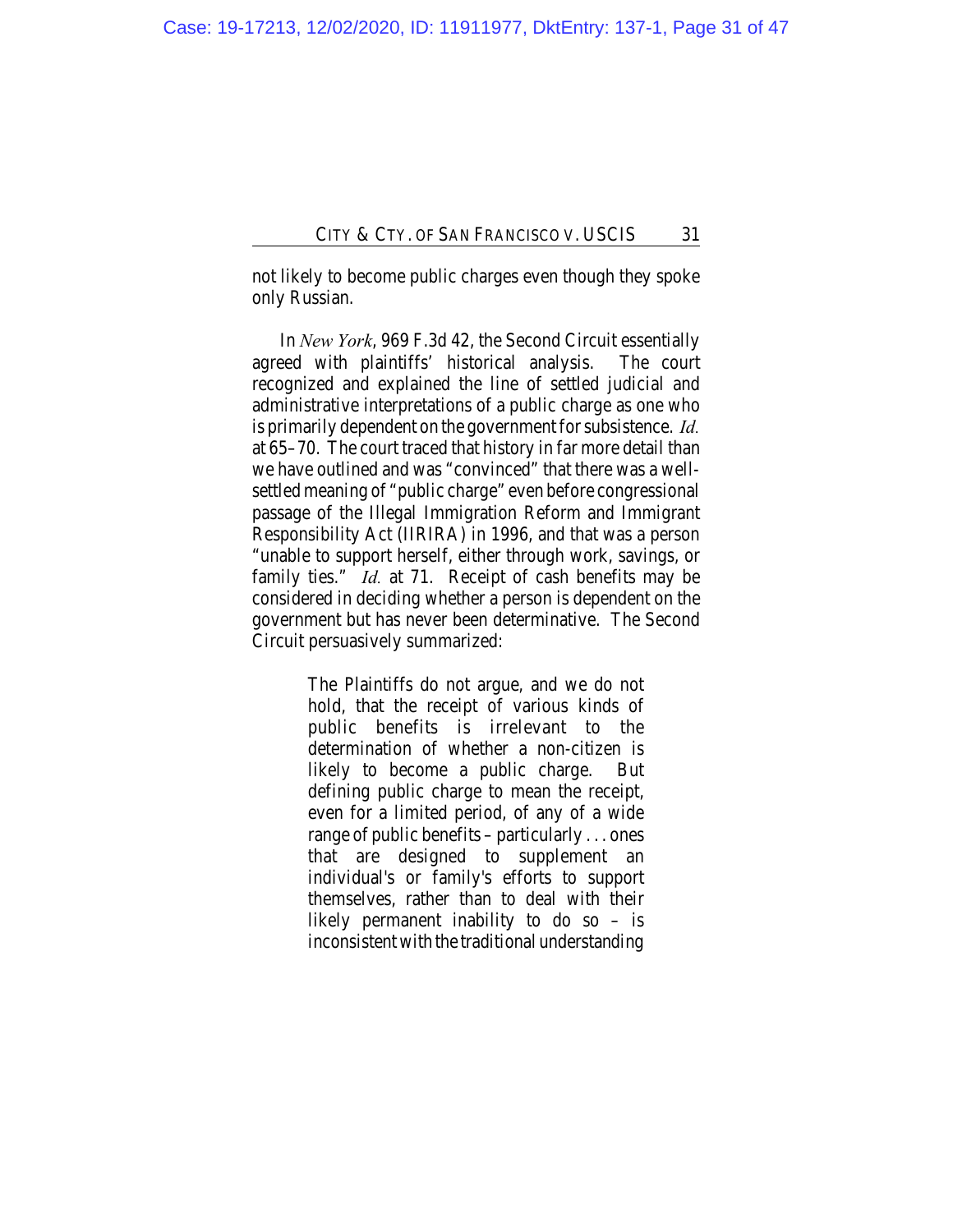of what it means to be a "public charge," which was well-established by 1996.

## *Id.* at 78 (emphasis removed).

A few months earlier, the Seventh Circuit had come to a similar conclusion that the Rule violates the statutory meaning of public charge. *Cook Cnty.*, 962 F.3d 208. The Seventh Circuit differed somewhat in its analysis. After a historical survey of court decisions and secondary sources, it determined that the phrase "public charge" was susceptible to various interpretations. *Id.* at 226. It concluded, however, that DHS's interpretation, quantifying the definition to mean receipt of twelve months' worth of benefits within three years, represented an understanding of its authority to define the phrase that "has no natural limitation." *Id.* at 228–29. If DHS's interpretation were to be accepted, then there is nothing in the statutory text that would prevent a zerotolerance rule, where foreseeable receipt of a single benefit on one occasion would bar entry or adjustment of status. The majority forcefully rejected such an interpretation, stating:

> We see no warrant in the Act for this sweeping view. Even assuming that the term "public charge" is ambiguous and thus might encompass more than institutionalization or primary, long-term dependence on cash benefits, it does violence to the English language and the statutory context to say that it covers a person who receives only de minimis benefits for a de minimis period of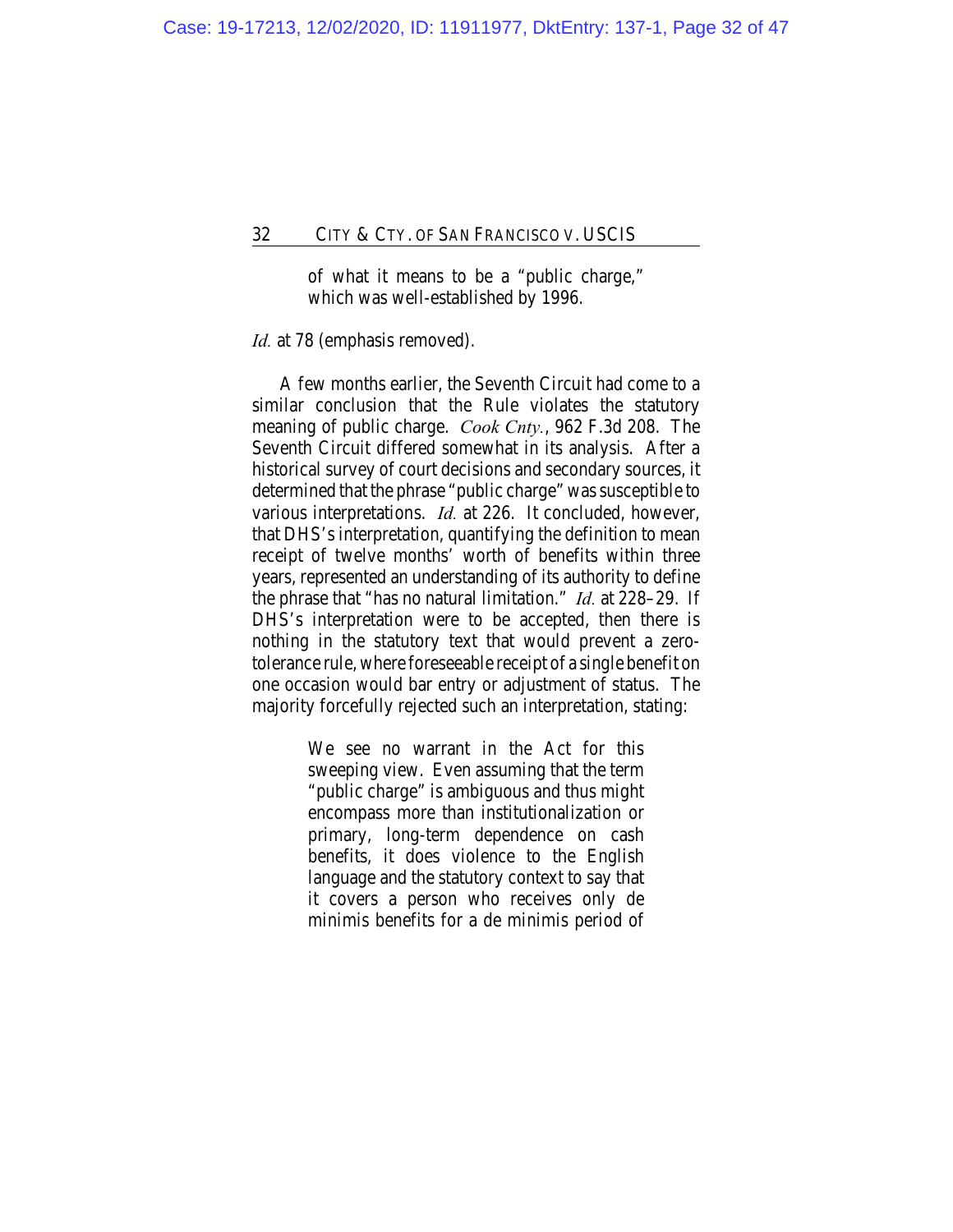time. There is a floor inherent in the words "public charge," backed up by the weight of history.

## *Id.* at 229.

Although the opinions of the Second Circuit in *New York* and the Seventh Circuit in *Cook County* reflect some disagreement over whether there was any historically established meaning of the phrase "public charge," they agreed that the Rule's interpretation of the statute was outside any historically accepted or sensible understanding of the term. In commenting on the difference between its historical review in *New York* and that of the Seventh Circuit in *Cook County*, the Second Circuit noted that the Seventh Circuit had not included the significant administrative rulings that preceded the 1996 statute. *New York*, 969 F.3d at 74.

The *New York* opinion was unanimous, but the *Cook County* opinion was not. The lengthy dissenting opinion in *Cook County* focused on other statutory provisions aimed at preventing entry of persons who could become dependent on the government. The most significant of these provisions is the requirement that family-sponsored immigrants, and employment-sponsored immigrants whose employment is tied to a family member, must furnish an affidavit from the sponsor. 8 U.S.C.  $\S$  1182(a)(4)(C)–(D). In the affidavit, the sponsor must agree to support the immigrant at annual income of at least 125 percent of the poverty level and pay back the relevant governmental entity in the event the immigrant receives "any means-tested public benefit." 8 U.S.C. § 1183a(a)(1)(b).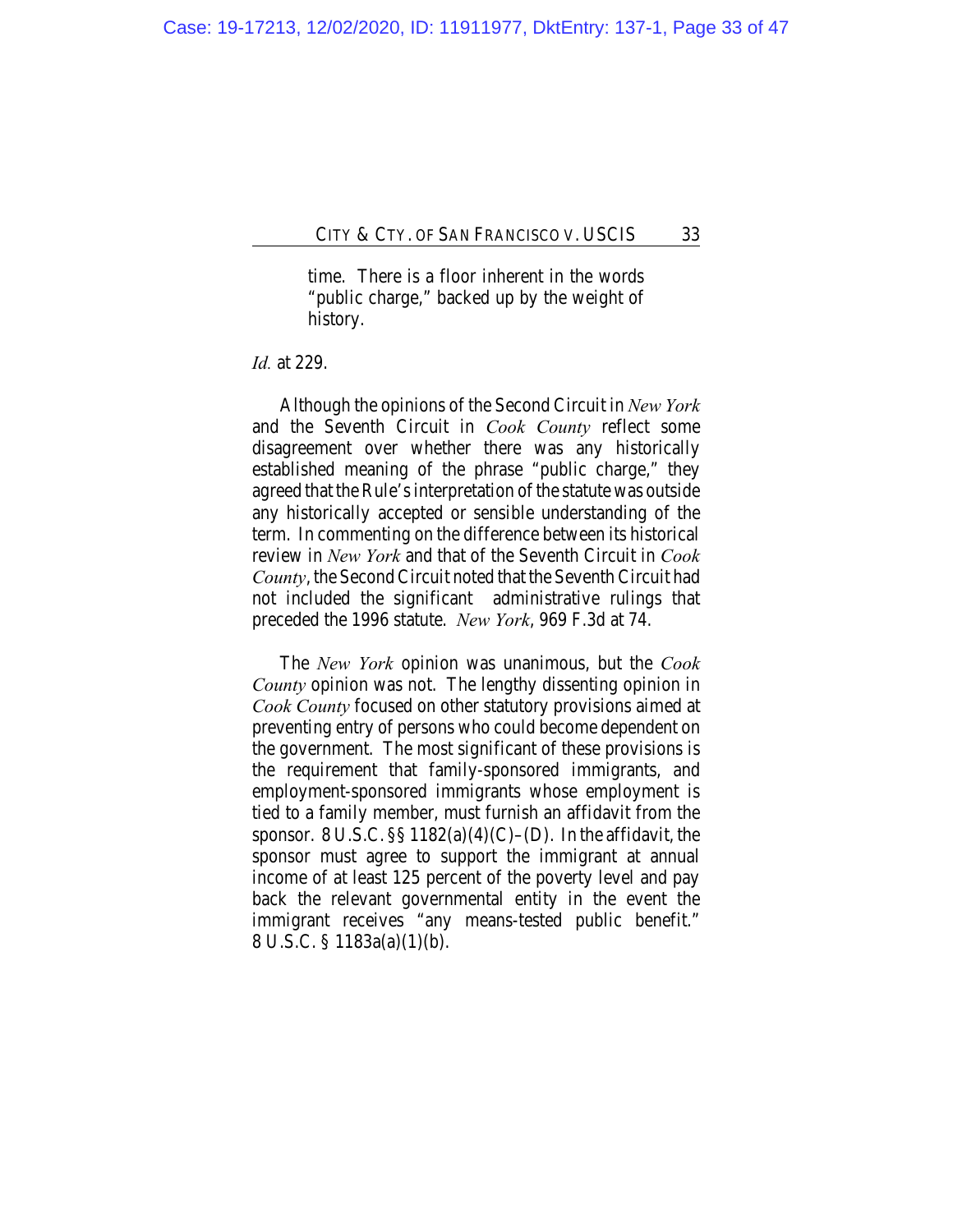The dissent focused on the fact that the affidavit provision forces sponsors to bear responsibility for "any means-tested public benefit" that an immigrant may receive. It concluded that the affidavit provision reflects Congress's view that "public charge" may encompass receipt of supplemental benefits as well as primary dependence. *See Cook Cnty.*, 962 F.3d at 246 (Barrett, J., dissenting).

In its focus on the provisions in a related but different section of the statute, the dissent did not address the significance of the history of the public charge provision itself, nor did it address the majority's objection to the duration of the receipt of benefits as a standard having no limiting principle. The dissent concluded only that the choice of an aggregate of twelve months is "not unreasonable." *Id.* at 253. Moreover, the dissent's interpretation of the affidavit requirement's application here seems to suggest that it would approve a public charge rule excluding individuals who received "any means-tested benefit," no matter how small, as in line with congressional intent.

In this appeal, DHS also relies upon the affidavit of support provisions to contend that the Rule is consistent with the statutory public charge bar. The public charge bar and affidavit of support provisions were parts of two separate acts. The two have no historic or functional relationship to each other. The public charge bar dates back to the 19th century, embodying an age-old concept of excluding those who may become primarily dependent on the government. Congress enacted the affidavit of support provision, however, in 1996 as part of more recent specific immigration reforms including the financial responsibilities of families and employers sponsoring individual immigrants. *See* PRWORA, Pub. L. No. 423, 110 Stat. 2271 (1996); IIRIRA, Pub. L. No.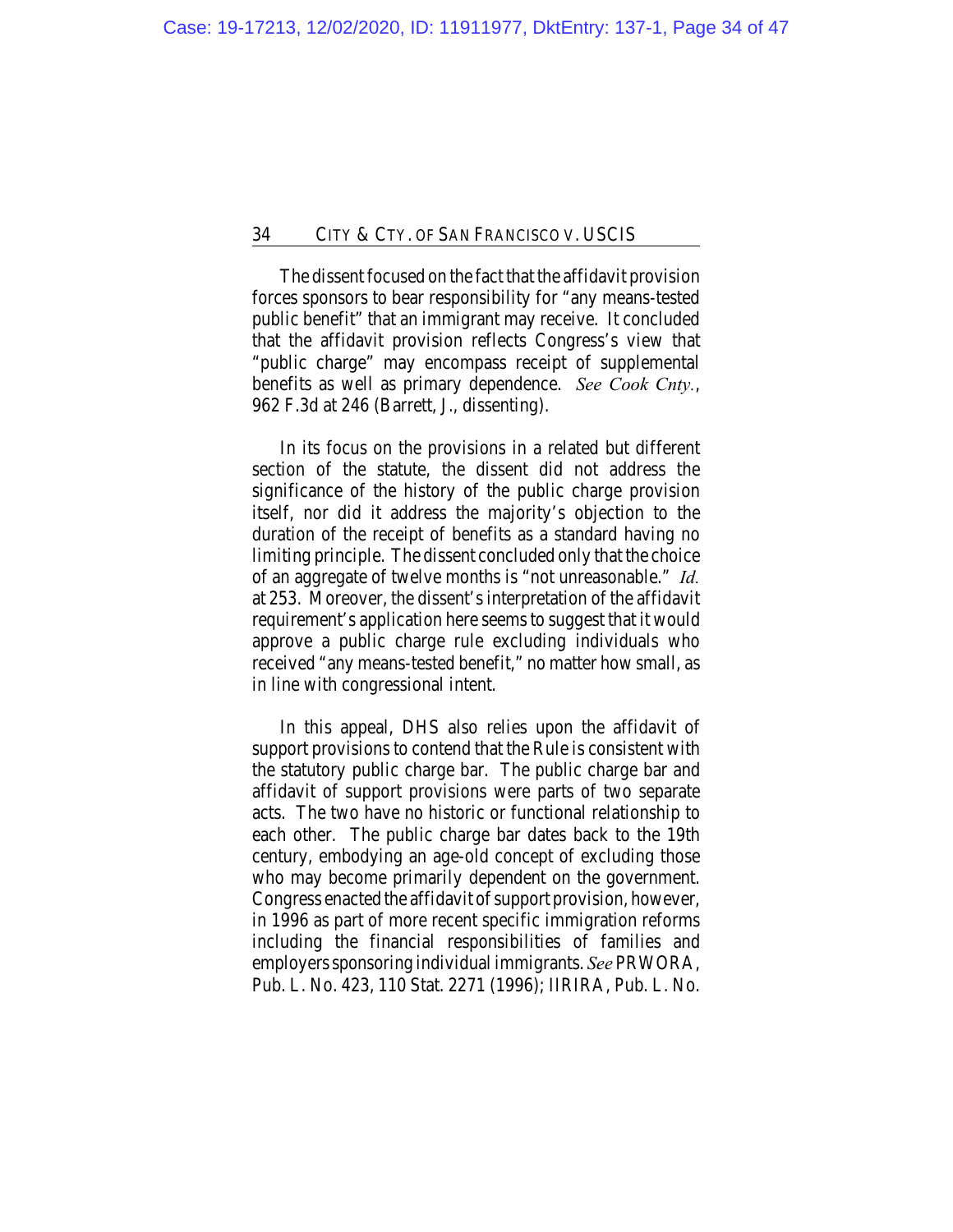104-208, 110 Stat. 3009 (1996). The section of the affidavit provision that refers to public benefits serves as a postadmission remedy to help local and federal governments recoup funds. § 1183a(b). The changes to the affidavit provisions were aimed at problems with the unenforceability of such affidavits prior to 1996. Michael J. Sheridan, *The New Affidavit of Support and Other 1996 Amendments to Immigration and Welfare Provisions Designed to Prevent Aliens from Becoming Public Charges*, 31 Creighton L. Rev. 741, 743-44, 752-53 (1998) (article by INS Associate General Counsel).

DHS also points to the provision that permits entry of battered women without regard to receipt of "any benefits." *See* 8 U.S.C. § 1182(s). DHS argues that this reflects Congress's belief that the receipt of any public benefits would be a consideration in admission for most other public charge determinations. Had Congress intended to make non-cash benefits a factor for admission or permanent residence, it would have done so directly and not through this ancillary provision. *See Whitman v. Am. Trucking Ass'ns*, 531 U.S. 457, 468 (2001) (Congress does not "hide elephants in mouseholes"). It is more likely that Congress created this provision in order to provide sweeping protections for battered migrant women, as it did throughout Section 1182. *See* § 1182(a)(6)(ii), (a)(9)(B)(iii)(IV).

For these reasons we conclude the plaintiffs have demonstrated a high likelihood of success in showing that the Rule is inconsistent with any reasonable interpretation of the statutory public charge bar and therefore is contrary to law.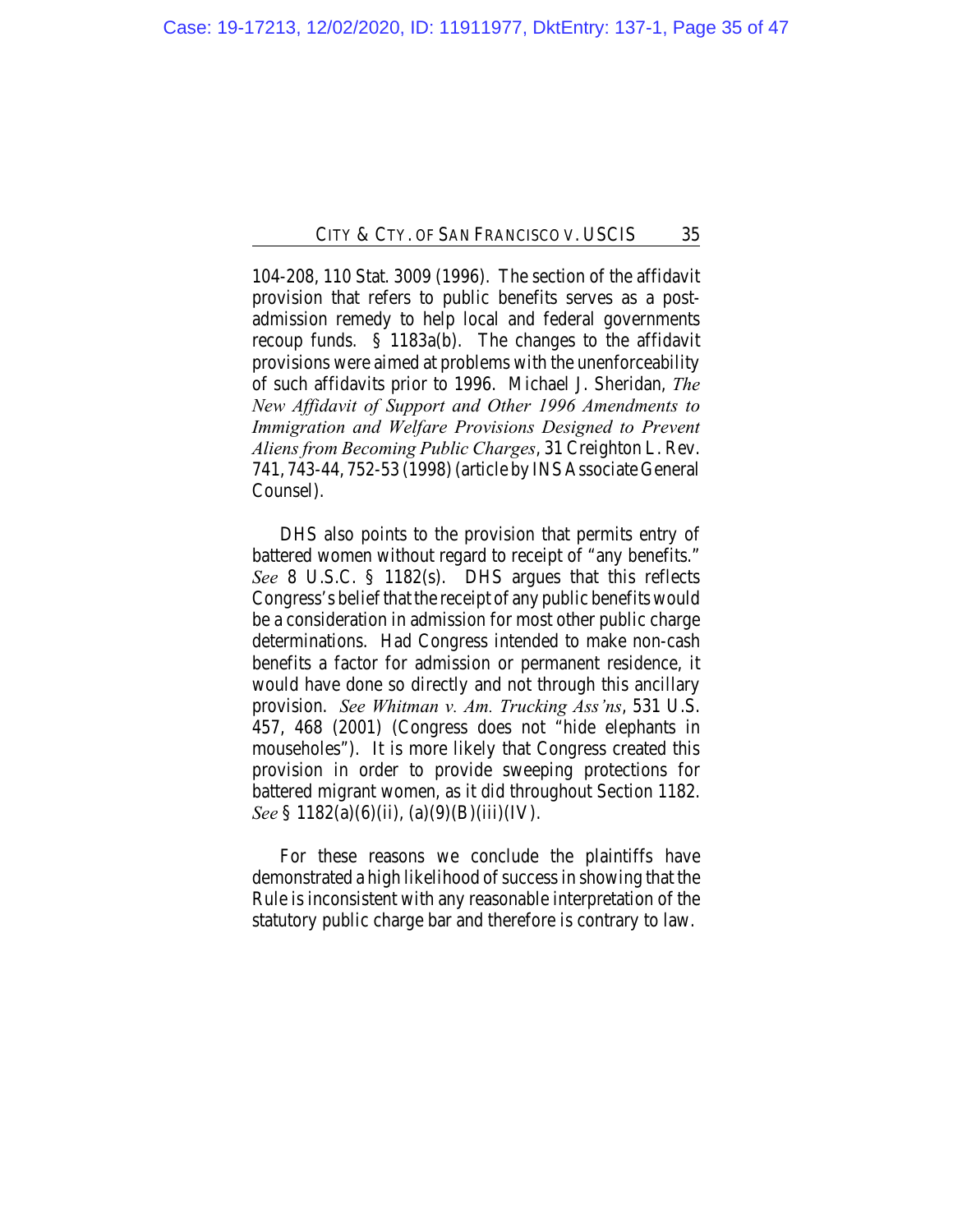## **E. Arbitrary and Capricious**

Both district courts also ruled that the plaintiffs were likely to succeed in their contention that the Rule is arbitrary and capricious. The APA standard in this regard is inherently deferential. The task of the courts is to ensure that the agency's action relied on appropriate considerations, considered all important aspects of the issue, and provided an adequate explanation for its decision. The Supreme Court summed it up in its leading decision, *Motor Vehicle Mfrs. Ass'n, Inc. v. State Farm Mut. Auto. Ins. Co.* ("*State Farm*"), 463 U.S. 29 (1983). The Court explained the general rule:

> Normally, an agency rule would be arbitrary and capricious if the agency has relied on factors which Congress has not intended it to consider, entirely failed to consider an important aspect of the problem, offered an explanation for its decision that runs counter to the evidence before the agency, or is so implausible that it could not be ascribed to a difference in view or the product of agency expertise.

#### *Id.* at 43.

The plaintiffs argue that DHS failed the test in three principal respects: It failed to take into account the costs the Rule would impose on state and local governments; it did not consider the adverse effects on health, including both the health of immigrants who might withdraw from programs and the overall health of the community; and it did not adequately explain why it was changing the policy that was thoroughly explained in the 1999 Guidance.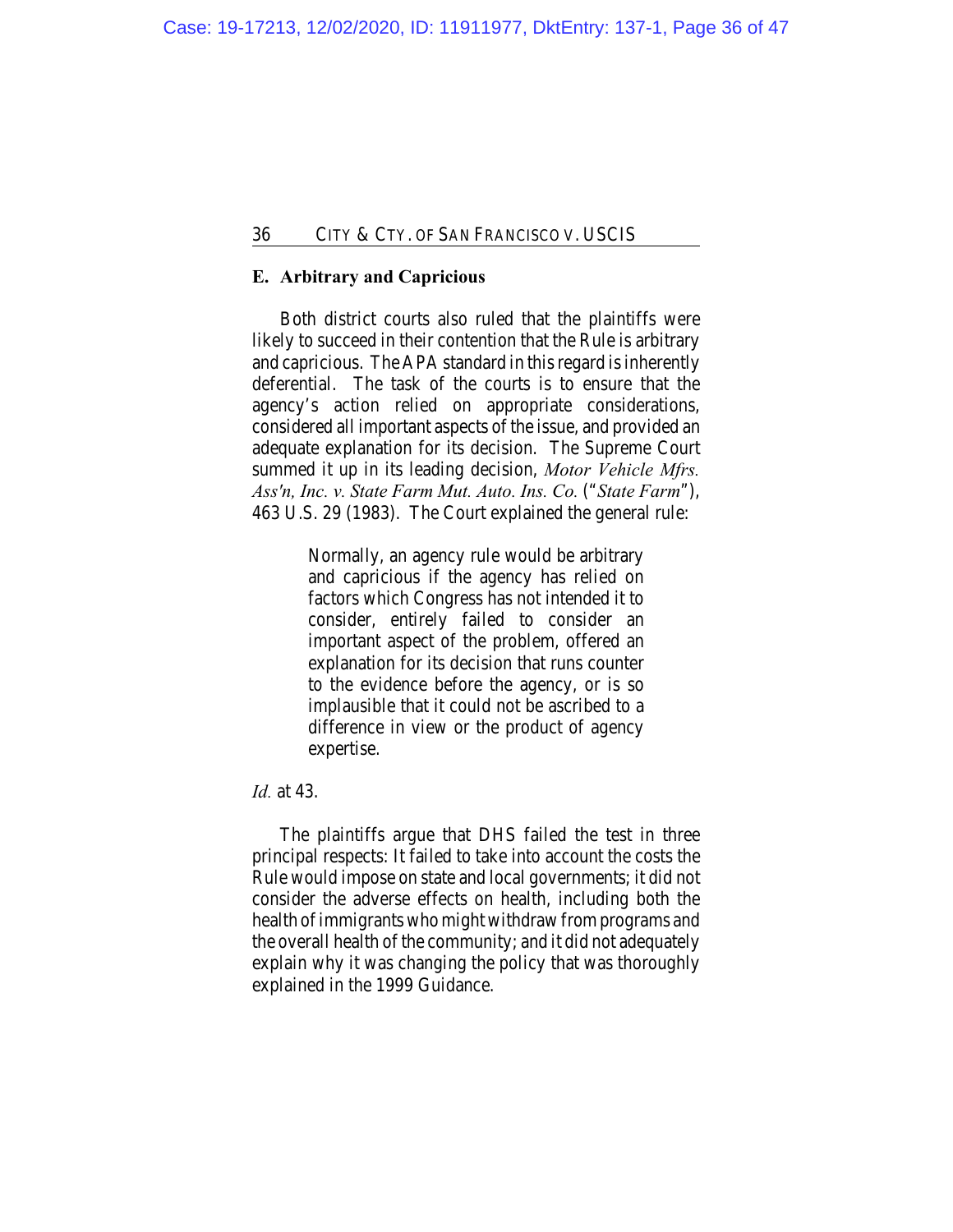# *1. Disenrollment and Financial Costs*

We first turn to DHS's consideration of the financial impact of the proposed Rule. During the comment period, there was repeated emphasis on the financial burdens that would befall state and local governments because immigrants fearing application of the Rule would disenroll from the supplemental programs, even if the Rule did not apply to them. DHS's response was a generality coupled with an expression of uncertainty. It said that, despite these effects, the Rule's "overriding consideration" of self-sufficiency formed "a sufficient basis to move forward." 84 Fed. Reg. at 41,312. DHS added that there was no way of knowing with any degree of exactitude how many individuals would disenroll or how much of a burden it would place on the state and local governments. *Id.* at 41,312–13.

DHS provided no analysis of the effect of the Rule on governmental entities like the plaintiffs in these cases. As the Northern District found, DHS had not "grapple[d] with estimates and credible data explained in the comments." *City and Cnty. of SF*, 408 F. Supp. 3d at 1106.

Our law requires more from an agency. A bald declaration of an agency's policy preferences does not discharge its duty to engage in "reasoned decisionmaking" and "explain the evidence which is available." *State Farm*, 463 U.S. at 52. The record before DHS was replete with detailed information about, and projections of, disenrollment and associated financial costs to state and local governments. *See, e.g.,* Ninez Ponce, Laurel Lucia, & Tia Shimada, How Proposed Changes to the 'Public Charge' Rule Will Affect Health, Hunger and the Economy in California, 32 (Nov. 2018), https://healthpolicy.ucla.edu/newsroom/Documents/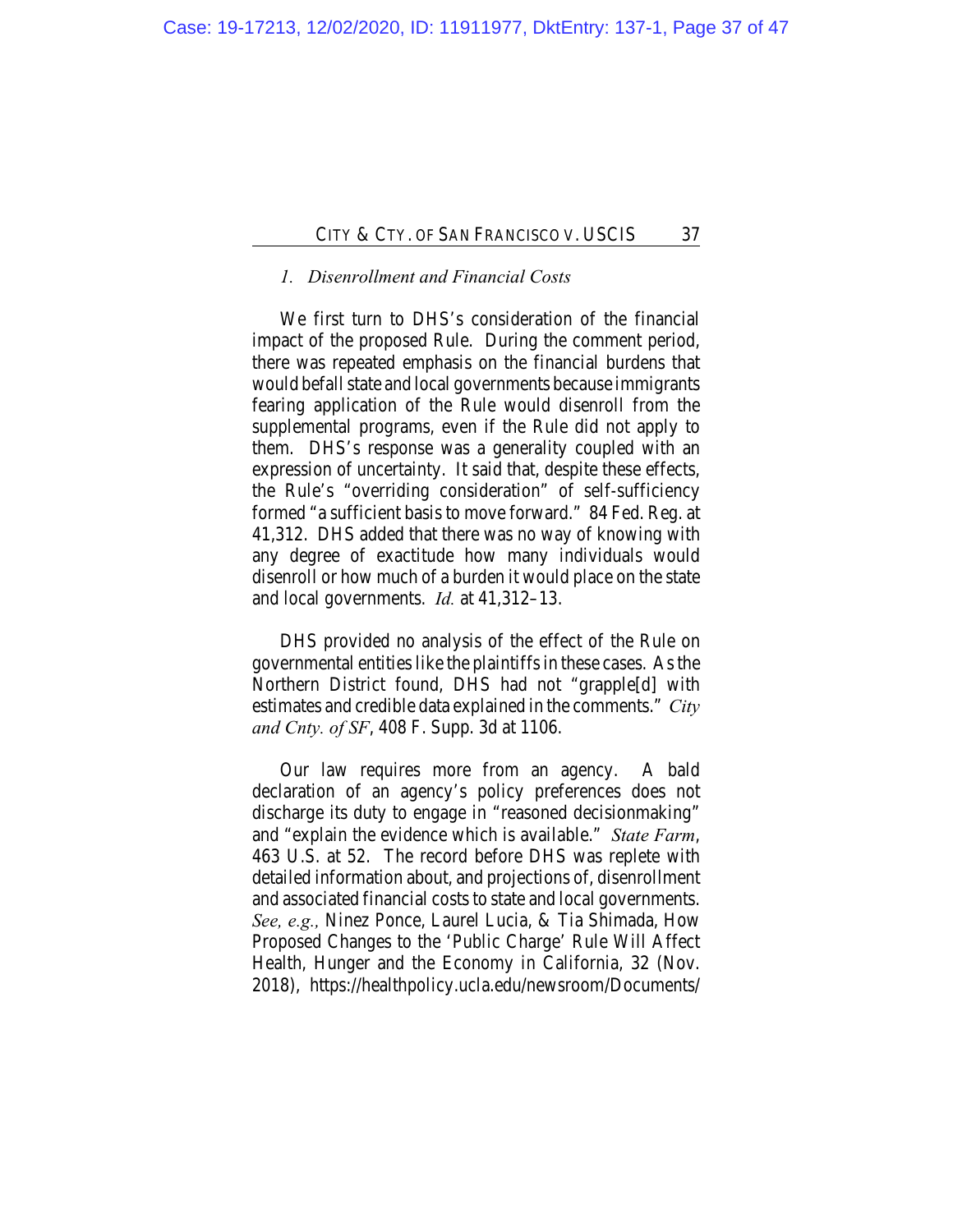2018/public-charge-seminar-slides-nov2018.pdf (estimating over 300,000 disenrollments from Medicaid in California alone); Fiscal Policy Institute, Only Wealthy Immigrants Need Apply: The Chilling Effects of "Public Charge," 5 (Nov. 2019), http://fiscalpolicy.org/wp-content/uploads/2 019/11/FINAL-FPI-Public-Charge-2019-MasterCopy.pdf (estimating over \$500 million combined in lost state tax revenue). DHS was required to "reasonably reflect upon" and "grapple with" such evidence. *Fred Meyers Stores, Inc. v. NLRB*, 865 F.3d 630, 638 (D.C. Cir. 2017). But DHS made no attempt to quantify the financial costs of the Rule or critique the projections offered.

Similarly, DHS's repeated statements that the Rule's disenrollment impacts are "difficult to predict" do not satisfy its duty to "examine the relevant data" before it. *State Farm*, 463 U.S. at 43. The Supreme Court held in *State Farm* that an agency may not, without analysis, cite even "'substantial uncertainty' . . . as a justification for its actions." *Id.* at 52; *see also Ctr. for Biological Diversity v. NHTSA*, 538 F.3d 1172, 1200 (9th Cir. 2008) (rejecting as arbitrary and capricious agency's characterization of greenhouse gas reductions as "too uncertain to support their explicit valuation and inclusion" in analysis). DHS's analysis thus fell short of the standard established by the Supreme Court and recognized by our circuit. DHS did not adequately deal with the financial effects of the Rule.

## *2. Health Consequences*

Although DHS wrote the Rule was intended to make immigrants healthier and stronger, commenters stressed the Rule's likely adverse health consequences for immigrants and the public as a whole, including infectious disease outbreaks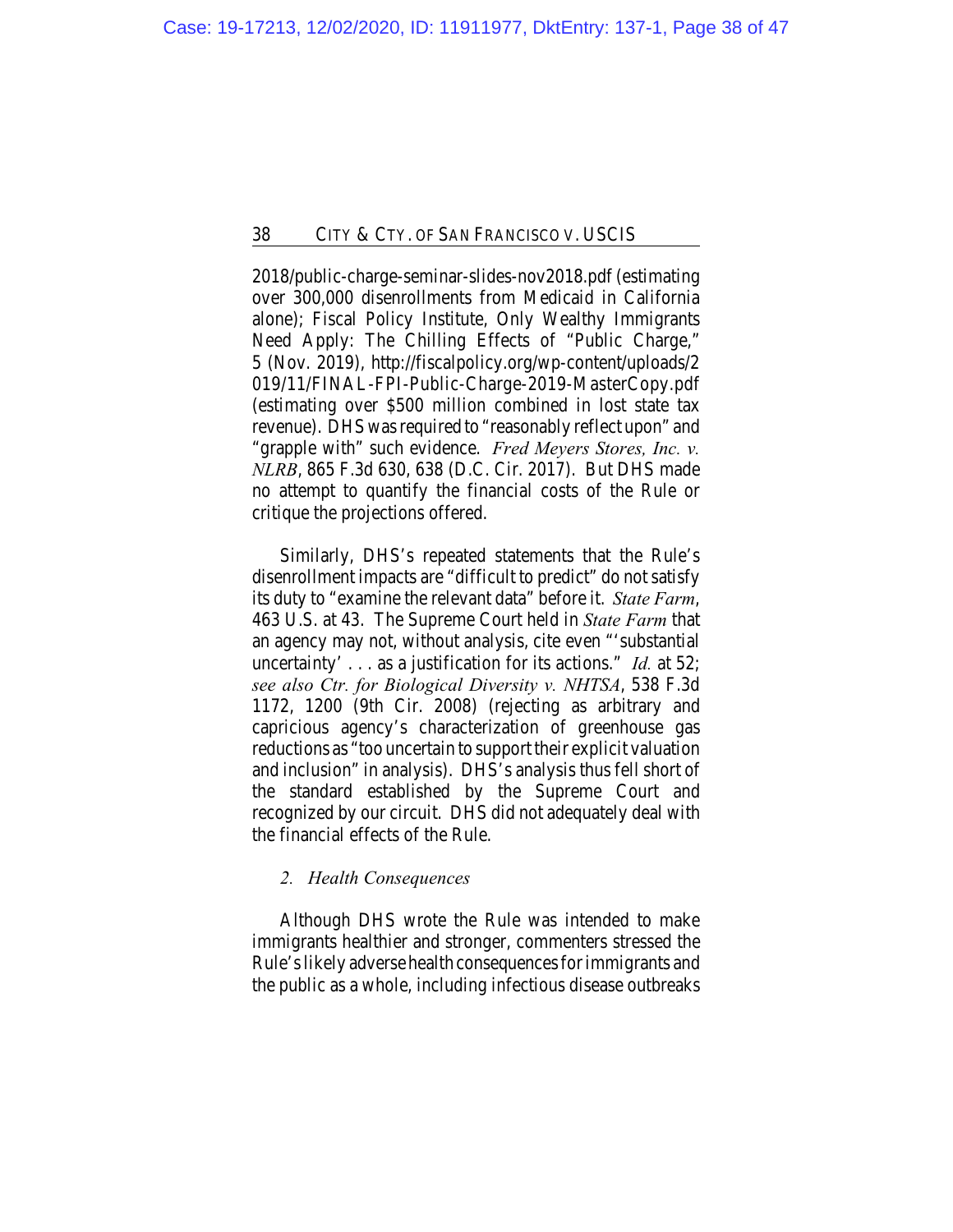and hospital closures. While acknowledging these comments, DHS concluded, without support, that the Rule "will ultimately strengthen public safety, health, and nutrition." 84 Fed. Reg. at 41,314. The Northern District aptly found that DHS impermissibly "simply declined to engage with certain, identified public-health consequences of the Rule." *City and Cnty. of SF*, 408 F. Supp. 3d at 1111–12.

Commenters provided substantial evidence that the Rule would in fact harm public safety, health, and nutrition. DHS itself repeatedly acknowledged that hospitals might face financial harms as a result of the Rule, but DHS repeatedly declined to quantify, assess, or otherwise deal with the problem in any meaningful way. *See, e.g.*, 84 Fed. Reg. at 41,313–14, 41,384, 41,475, 41,476. This is inadequate and suggests that DHS's position was intractable. As the D.C. Circuit has observed, making some mention of evidence but then coming to a contrary, "unsupported and conclusory" decision "add[s] nothing to the agency's defense of its thesis except perhaps the implication that it was committed to its position regardless of any facts to the contrary." *Chem. Mfrs. Ass'n. v. EPA*, 28 F.3d 1259, 1266 (D.C. Cir. 1994). DHS responded by excluding certain programs for children and pregnant women from the ambit of the Rule, but never addressed the larger concerns about the Rule's effect on health as well as on hospital resources.

There were other serious health concerns. For example, comments demonstrated that the Rule would endanger public health by decreasing vaccination rates in the general population. DHS insisted that vaccines would "still be available" to Medicaid-disenrolled individuals because "local health centers and state health departments" would pick up the slack, *id.* at 41,385, despite objections voiced by such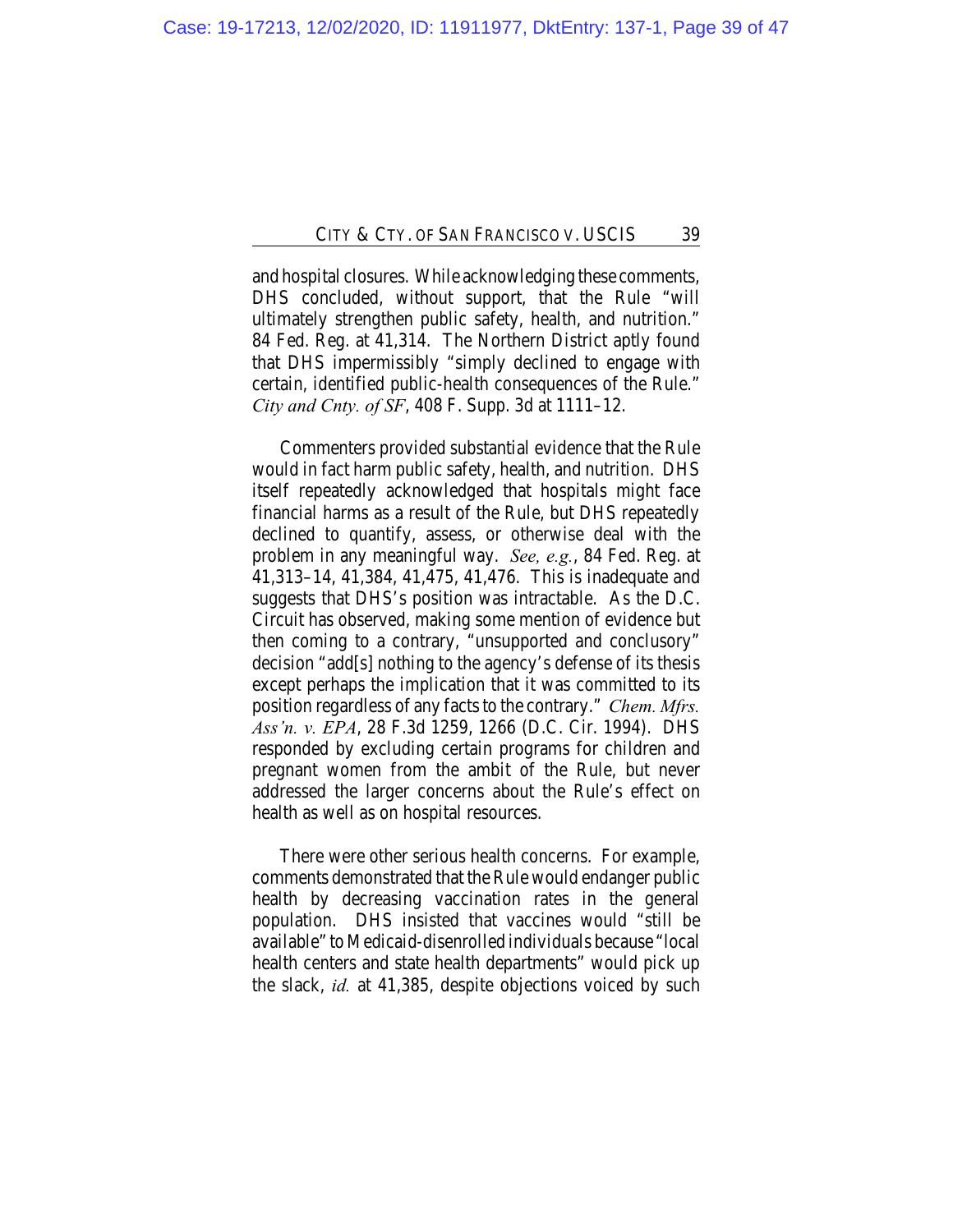local health centers and state health departments themselves showing that the Rule will put the populations they serve—citizens and non-citizens alike—in danger. *See, e.g.*, Mass. Dep't of Pub. Health, Comments on Inadmissibility on Public Charge Grounds (Dec. 2018), https://www.regulations. gov/document?D=USCIS-2010-0012-45697; Hilltown Cmty. Health Ctr., Comments on Inadmissibility on Public Charge Grounds (Dec. 2018), https://www.regulations.gov/docume nt?D=USCIS-2010-0012-45675. A decision that "runs counter to the evidence" or "is so implausible that it could not be ascribed to a difference in view or the product of agency expertise" is arbitrary and capricious. *State Farm*, 463 U.S. at 43. The promulgation of this Rule is such a decision. DHS claims no expertise in public health, unlike the scores of expert commenters who weighed in against the Rule.

## *3. Reversal of Position*

Above all, DHS failed to explain its abrupt change in policy from the 1999 Guidance. An agency reversing a prior policy "must show that there are good reasons for the new policy" and provide "a reasoned explanation . . . for disregarding facts and circumstances that underlay or were engendered by the prior policy." *FCC v. Fox Television Stations, Inc.*, 556 U.S. 502, 515–16 (2009). The district courts below found that DHS had failed to satisfy this standard. *City and Cnty. of SF*, 408 F. Supp. 3d at 1111–12; *Washington v. DHS*, 408 F. Supp. 3d at 1220.

The 1999 Guidance had been issued after the 1996 statutory amendments setting out the general factors to be taken into account in making a public charge determination. The Guidance considered all of the different types of public assistance governments offered, including programs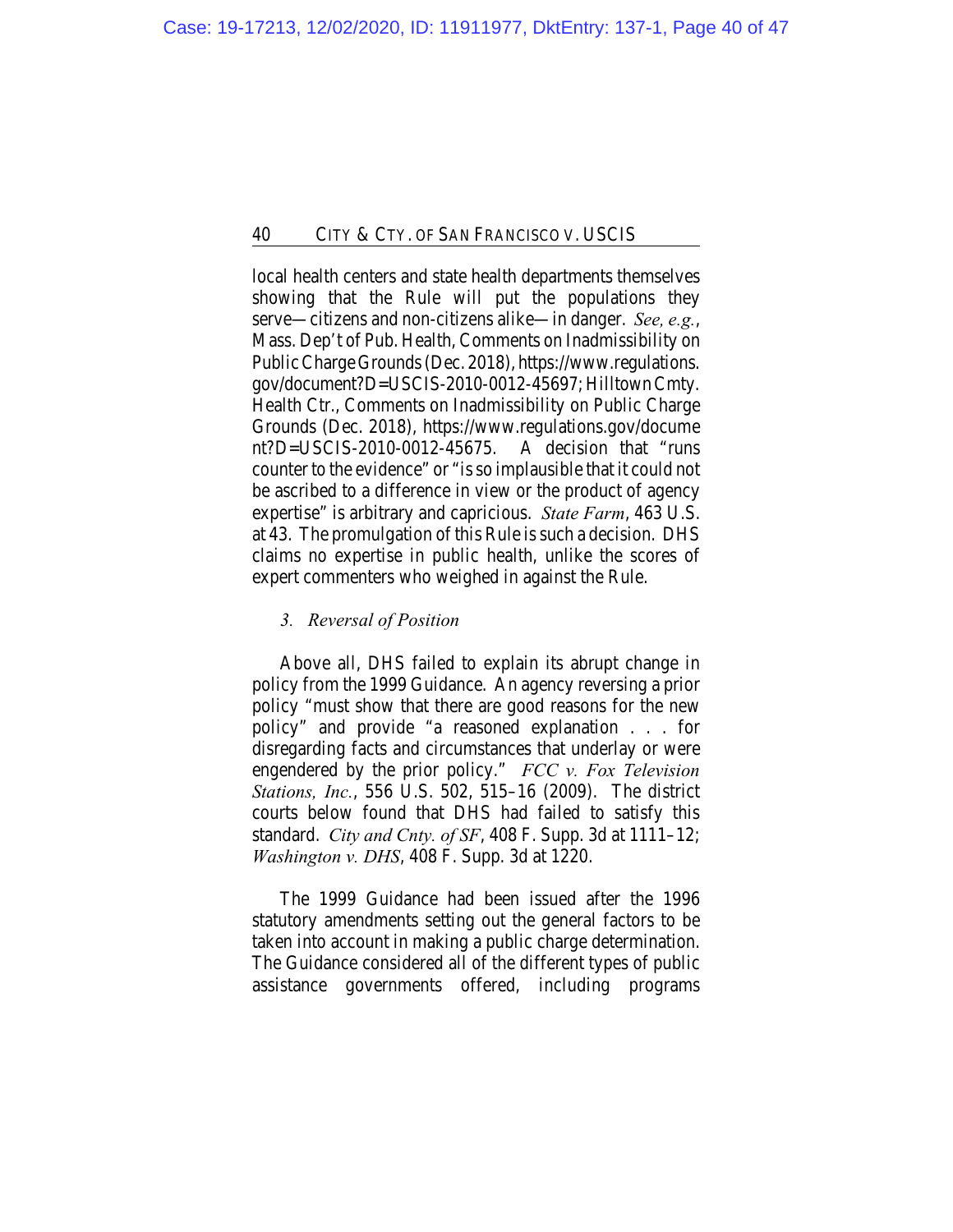providing subsistence income and those providing supplemental benefits. The Guidance expressly provided that receipt of supplemental assistance for food, healthcare and housing were not to be considered in assessing an immigrant's likelihood of becoming a public charge. As discussed above, this provision was consistent with over a century of judicial and administrative decisions interpreting the public charge bar. The Rule, however, provides that the prospect of receiving those same supplemental benefits, for even a few months, renders an individual inadmissible. This is directly contrary to the 1999 Guidance.

Yet DHS promulgated the Rule without any explanation of why the facts found, and the analysis provided, in the prior Guidance were now unsatisfactory. This is a practice the Supreme Court has rejected: an agency about-face with no "reasoned explanation . . . for disregarding" the findings underlying the prior policy. *Fox*, 556 U.S. at 516. Here is an illustration of the about-face. The 1999 Guidance had found that deterring acceptance of "important health and nutrition benefits" had yielded "an adverse impact . . . on public health and the general welfare." 64 Fed. Reg. at 28,692. In contrast, DHS now says that the new Rule "will ultimately strengthen public safety, health, and nutrition." 84 Fed. Reg. at 41,314. DHS provides no basis for this conclusion or for its departure from the empirical assessments underlying the prior policy.

In light of this policy change, coupled with the "serious reliance interests" engendered by over two decades of reliance on the Guidance, DHS was required to provide a "more detailed justification" for the Rule. *Fox*, 556 U.S. at 515. DHS provides no justification, other than the repeated conclusory mantra that the new policy will encourage selfsufficiency. DHS in effect says that by creating a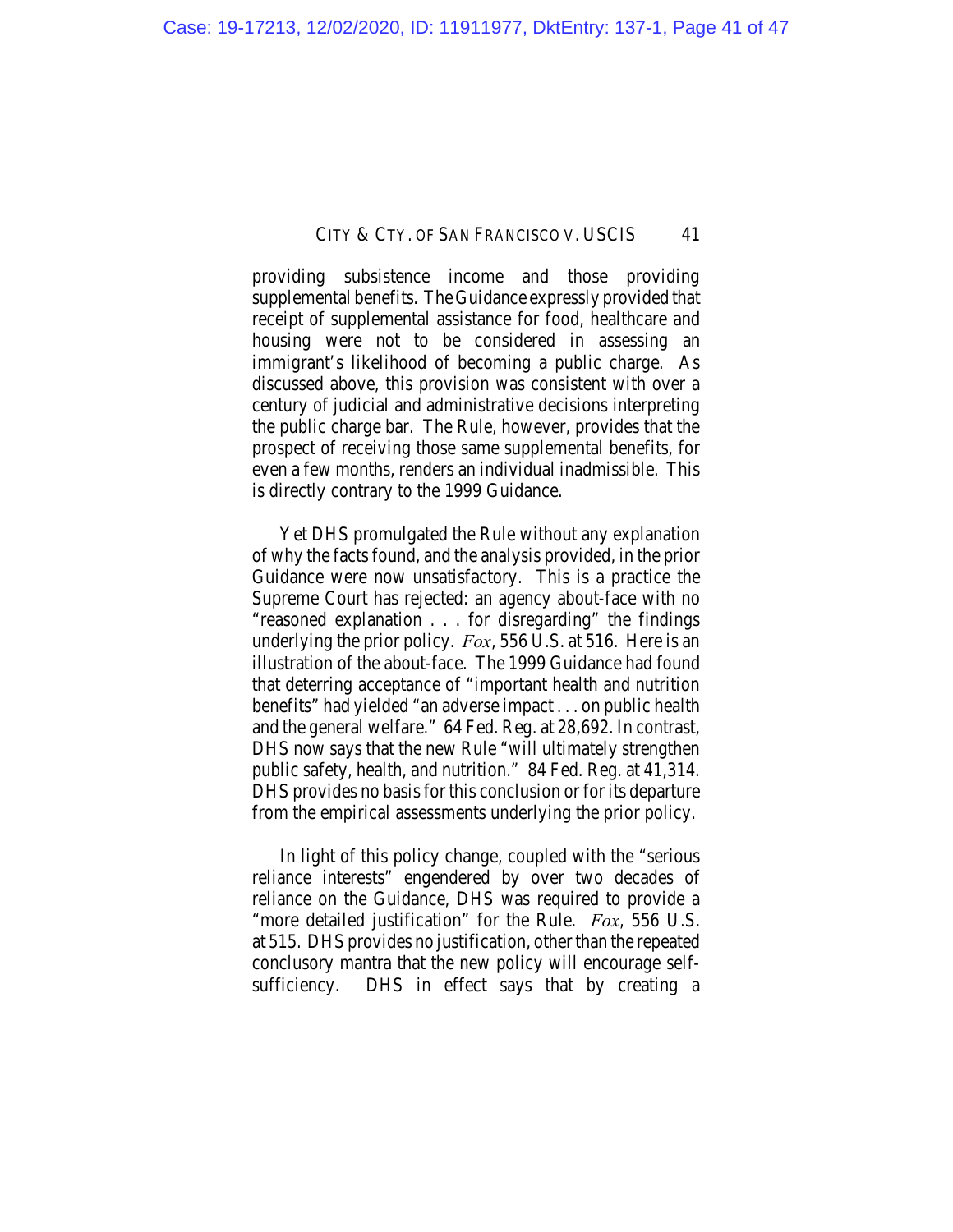disincentive for immigrants to use available assistance, the Rule will "ensur[e] that [admitted immigrants] be selfsufficient and not reliant on public resources." 84 Fed. Reg. at 41,319. DHS does not substantiate, and the record does not support, this empirical prediction. *See, e.g.*, Hilary Hoynes, Diane Whitmore Schanzenbach & Douglas Almond, *Long-Run Impacts of Childhood Access to the Safety Net*, 106 Am. Econ. Rev. 903, 930 (finding that having access to food stamps during childhood leads to "significant improvement in adult health" and "increases in economic self-sufficiency," including decreased welfare participation). Plaintiffs urge that their experience is contrary to DHS's conclusion. Also to the contrary is the experience related in multiple amicus briefs. *See, e.g.*, Brief for the Institute for Policy Integrity as Amicus Curiae Supporting Petitioners at 9 (citing evidence that reductions in SNAP participation increase homelessness); Brief for National Housing Law Project et al. as Amici Curiae Supporting Petitioners at 13 (citing evidence that Medicaid made it easier for recipients to work and find work).

## *4. Arbitrary and Capricious*

In sum, DHS adopted the Rule, reversing prior, longstanding public policy, without adequately taking into account its potential adverse effects on the public fisc and the public welfare. We must conclude that the Rule's promulgation was arbitrary and capricious as well as contrary to law within the meaning of the APA.  $5 \text{ U.S.C.} \$   $\frac{8}{206(2)}$ (A).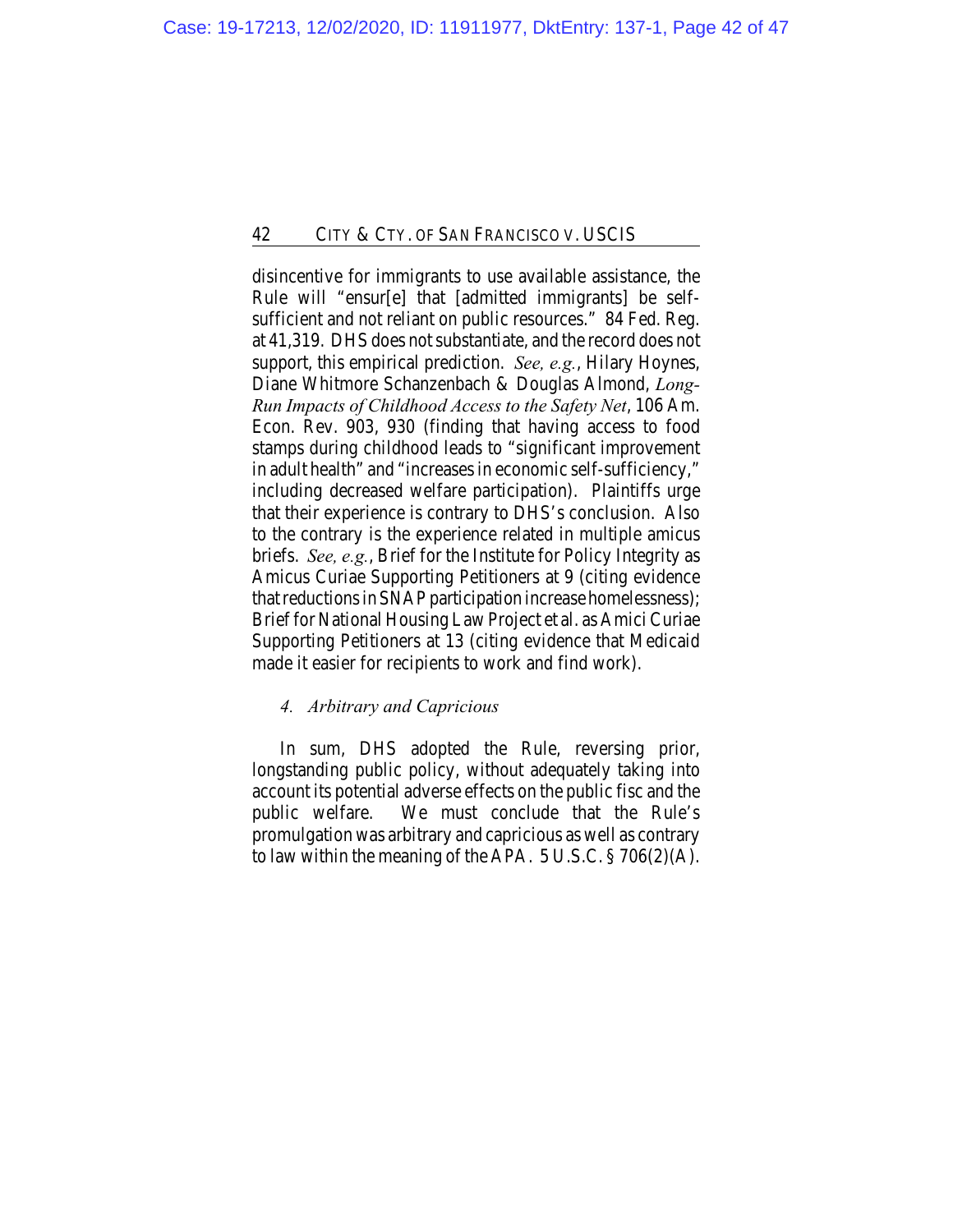### **F. Remaining Injunction Factors**

#### *1. Irreparable Harm*

Plaintiffs have shown a likelihood of success on the merits of their claim that the Rule violates the standards of the APA in that it is both contrary to law and arbitrary and capricious. To support entry of an injunction, Plaintiffs must also show a likely threat of irreparable injury in the absence of an injunction. *Winter*, 555 U.S. at 22. Plaintiffs have established that they likely are bearing and will continue to bear heavy financial costs because of withdrawal of immigrants from federal assistance programs and consequent dependence on state and local programs.

There is no dispute that such economic harm is sufficient to constitute irreparable harm because of the unavailability of monetary damages. *See California v. Azar*, 911 F.3d 558, 581 (9th Cir. 2018); 5 U.S.C. § 702 (providing for relief "other than monetary damages"). DHS counters that such harm in this case is speculative, amounting to no more than the possibility of future injury. *See Park Vill. Apartment Tenants Ass'n v. Mortimer Howard Tr.*, 636 F.3d 1150, 1160 (9th Cir. 2011).

We have, however, already seen that in this case such harm is more than speculative. Plaintiffs have presented evidence that they are already experiencing harm and DHS itself has projected significant disenrollment from federal programs, likely leading to enrollments in state and local ones. The district courts both made factual findings as to harm that DHS does not refute with citations to the record.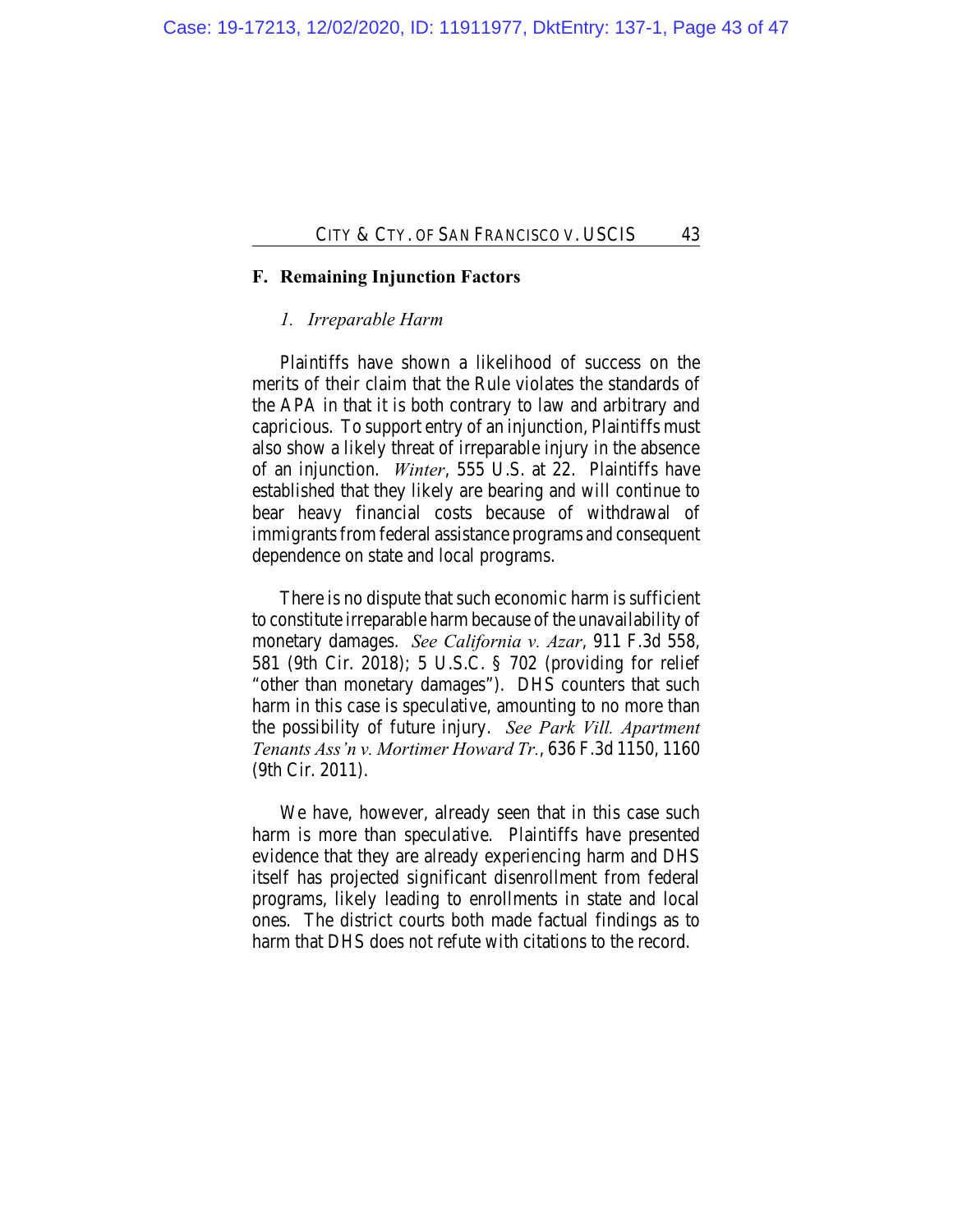## *2. Balance of Equities and Public Interest*

There was no error in finding that the balance of equities and public interest support an injunction. The Northern District pointed to the need for "continuing the provision of medical services through Medicaid to those who would predictably disenroll absent an injunction" in light of the explanations given by "parties and numerous amici . . . [of the] adverse health consequences not only to those who disenroll, but to the entire populations of the plaintiff states, for example, in the form of decreased vaccination rates." *City and Cnty. of SF*, 408 F. Supp. 3d at 1127. The public interest in preventing contagion is particularly salient during the current global pandemic.

Although DHS nevertheless argues that it is harmed by not being able to implement its new definition of public charge, if it is ultimately successful in defending the merits of the Rule, the harm will amount to no more than a temporary extension of the law previously in effect for decades. Given the financial burdens that plaintiffs have persuasively demonstrated will befall them as a result of disenrollment from federal programs, coupled with adverse effects on the health and welfare of the immigrant as well as general population, we cannot say the district courts abused their discretion in finding that the balance of equities and public interest weigh in favor the injunction.

### **G. Propriety of a Nationwide Injunction**

The Northern District issued a preliminary injunction limited to the territory of the plaintiff state and local entities before it. The Eastern District issued a nationwide injunction, explaining that a more limited injunction would not prevent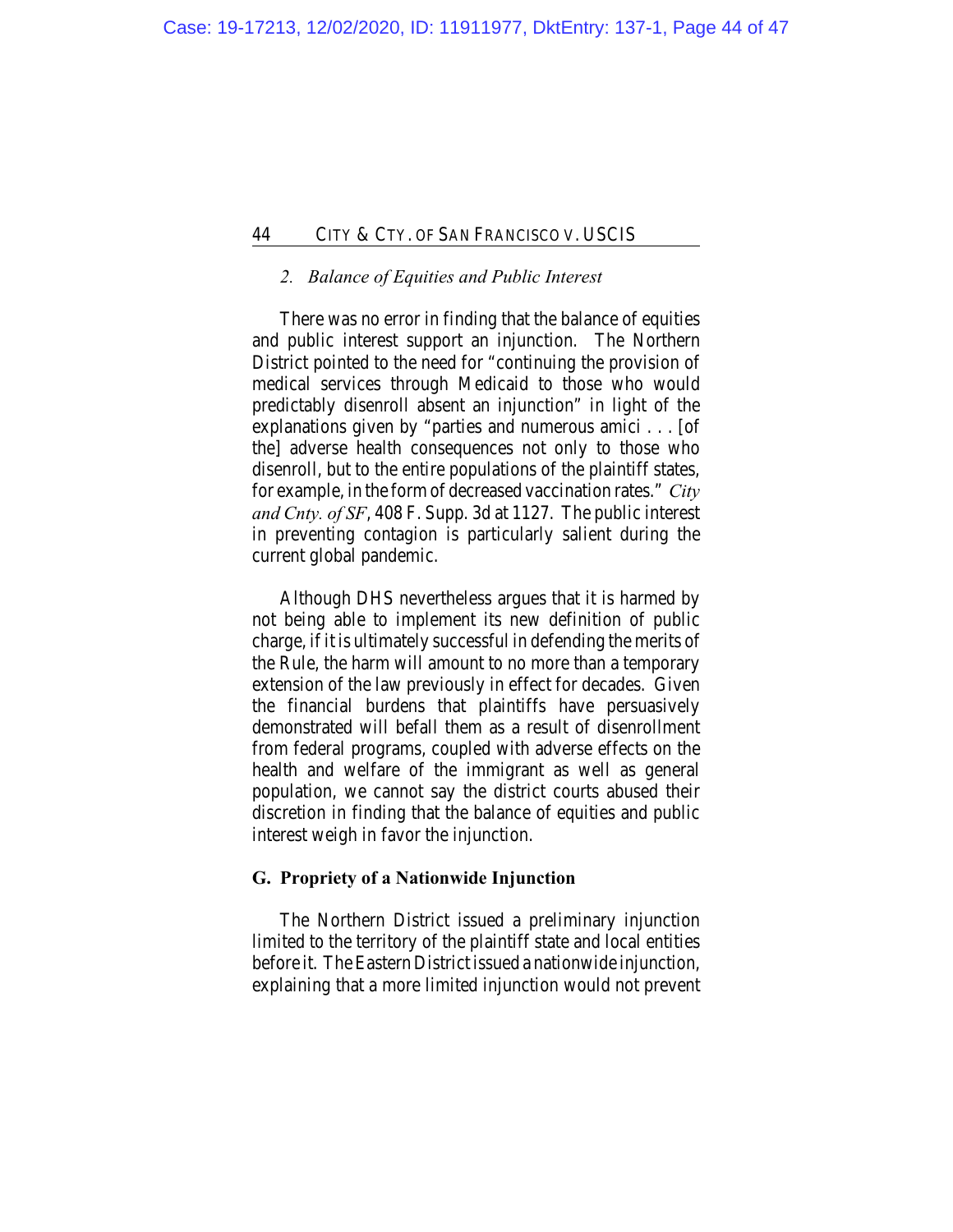all the harms alleged. The court was concerned about protecting immigrants from harm if they moved outside of the plaintiff jurisdictions, about the economic impact on plaintiff states if immigrants moved to them to evade the consequences of the Rule, and about lawful immigrants being subject to the Rule at points of entry after travel abroad. *Washington*, 408 F. Supp. 3d at 1223.

The appropriateness of nationwide injunctions in any case has come under serious question. *See, e.g.*, *DHS v. New York*, 140 S Ct. 599, 599–601 (2020) (Gorsuch, J., concurring); *Trump v. Hawaii*, 138 S. Ct. 2392, 2424–29 (2018) (Thomas, J., concurring). In explaining the limited scope of its injunction, the Second Circuit questioned the propriety of one court imposing its will on all:

> It is not clear to us that, where contrary views could be or have been taken by courts of parallel or superior authority entitled to determine the law within their own geographical jurisdictions, the court that imposes the most sweeping injunction should control the nationwide legal landscape.

*New York*, 969 F.3d at 88.

Whatever the merits of nationwide injunctions in other contexts, we conclude a nationwide injunction is not appropriate in this case. This is because the impact of the Rule would fall upon all districts at the same time, and the same issues regarding its validity have been and are being litigated in multiple federal district and circuit courts.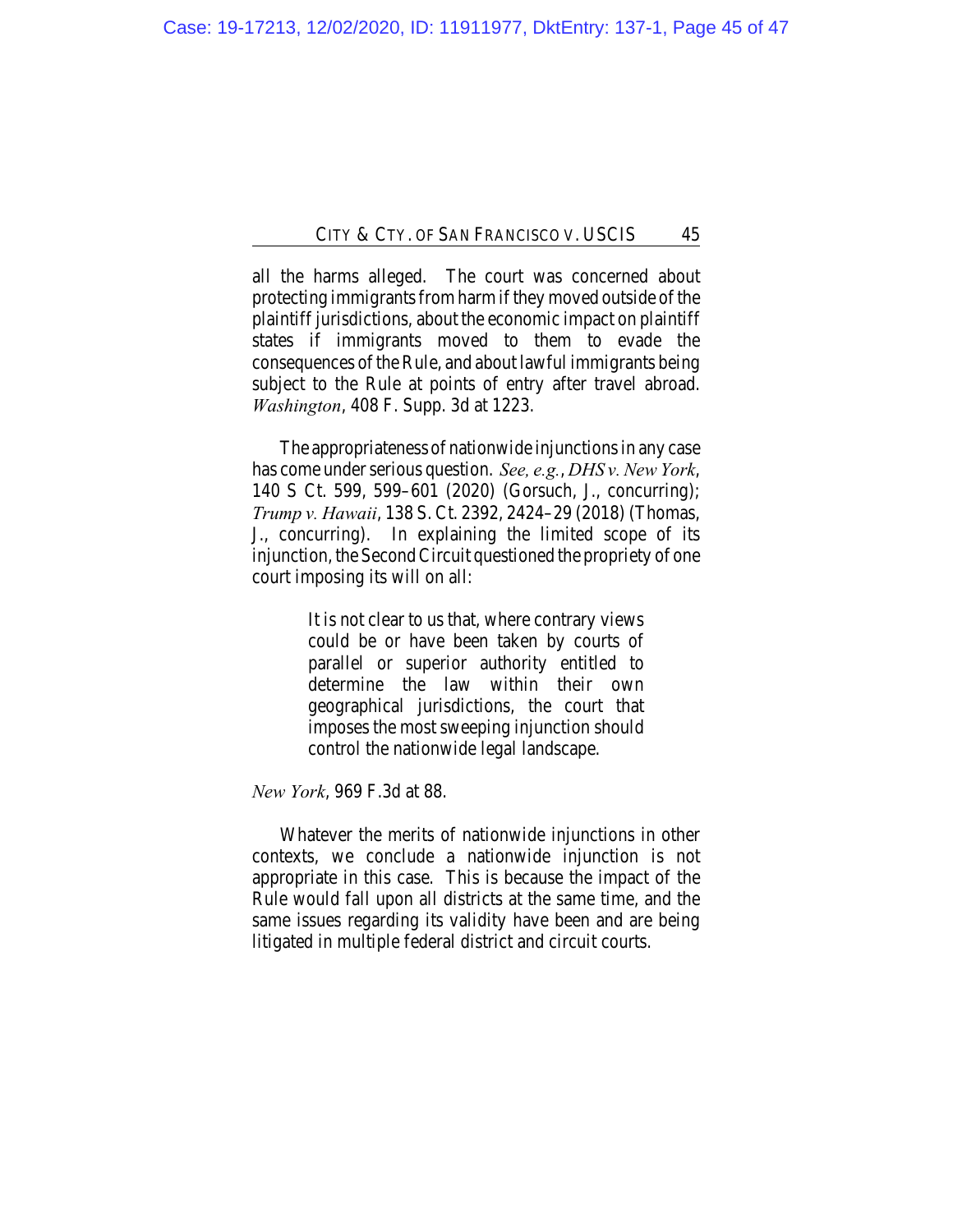Accordingly, we vacate that portion of the Eastern District's injunction making it applicable nationwide, but otherwise affirm it.

## **H. Rehabilitation Act**

The plaintiffs also contend that the Rule violates the Rehabilitation Act, which bans discrimination on the basis of disabilities. 29 U.S.C. § 794(a). The Seventh Circuit looked favorably on this contention, and the Second Circuit expressly did not address it. *Cook Cnty.*, 962 F.3d at 228, *New York*, 969 F.3d at 64 n.20. Because we have held that the Rule violates the APA as contrary to law and arbitrary and capricious, we similarly do not address the Rehabilitation Act.

#### **I. Conclusion**

The order of the District Court for the Northern District of California is **AFFIRMED**. The order of the District Court for the Eastern District of Washington is **AFFIRMED in part and VACATED in part**. Costs are awarded to the plaintiffs.

VANDYKE, Circuit Judge, dissenting:

For the reasons ably articulated by our court in a December 2019 published opinion,<sup>1</sup> by the Fourth Circuit in

**<sup>1</sup>** *City & County of San Francisco v. USCIS*, 944 F.3d 773 (9th Cir. 2019).